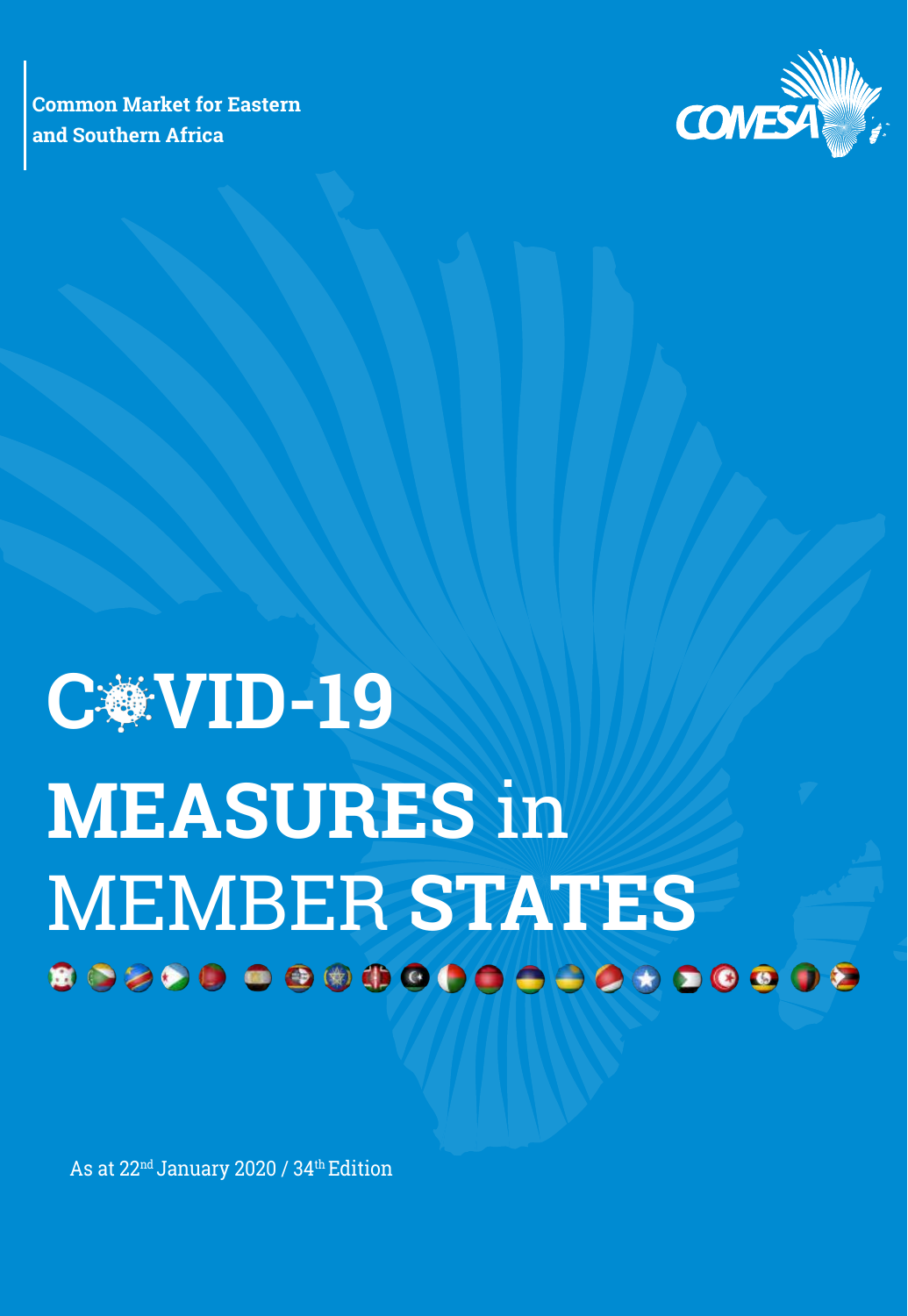This publication comprises a listing of measures that COMESA<br>Member States have put in place to contain the spread of the corona virus. They cover trade facilitation and support to businesses, protection of the vulnerable from the impact of the spread of the virus and other relevant measures. It also includes the support received from the international community aid agencies. A trendline on the number of cases reported has also been included as well as the contacts of the focal points in the Ministries that coordinate COMESA activities in Member States.

This document will be updated on a regular basis to take into account the new measures that governments are putting in place in response to changing circumstances.

The data and information are drawn from monitoring press briefings of the national COVID-19 response task forces and other open sources.

#### **Compilation**

Trade and Customs Division Governance, Peace and Security Unit

#### **Editing/Publishing**

Corporate Communications

#### **COMESA Secretariat**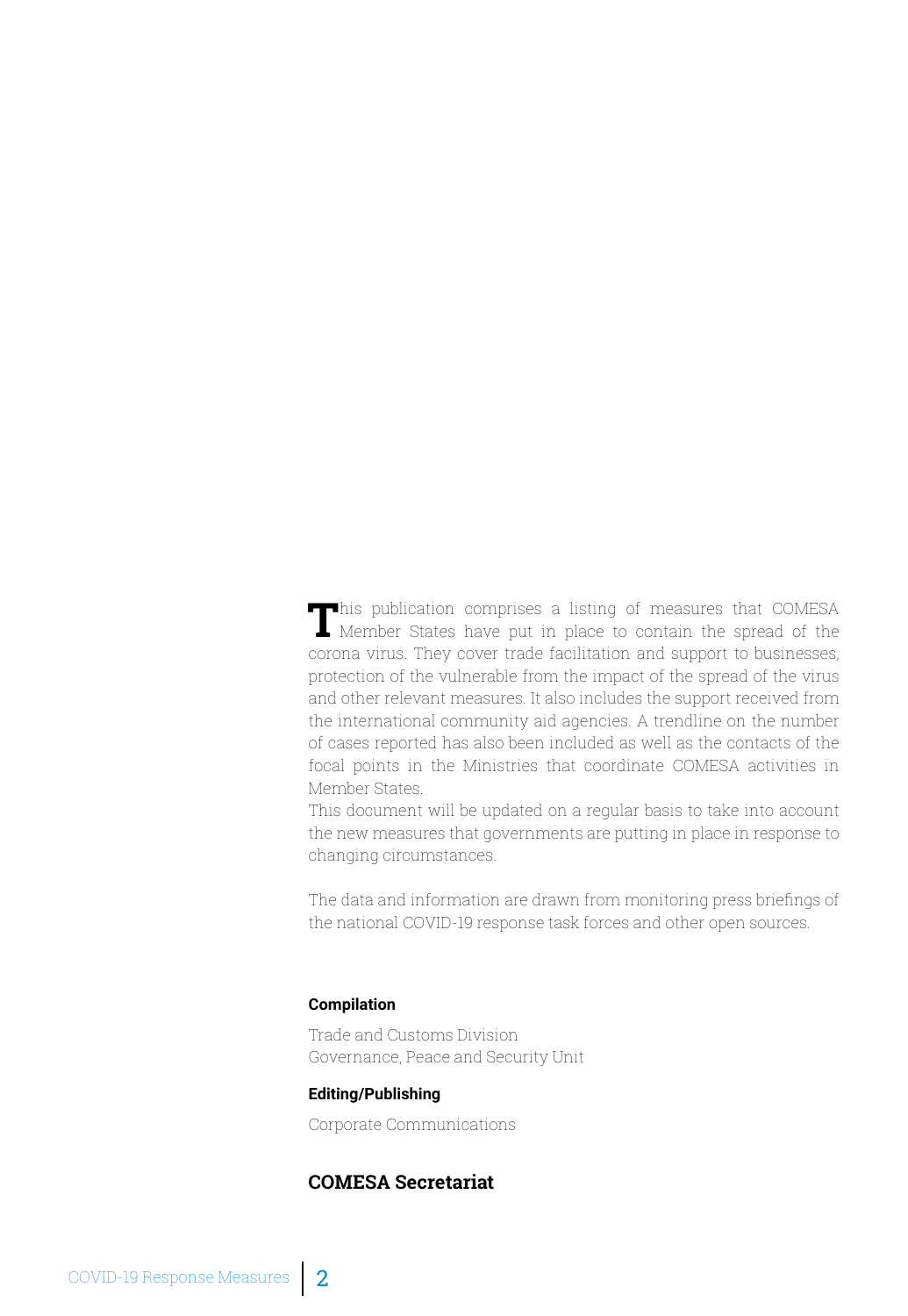

| <b>Preventive</b><br><b>Measures</b> in<br><b>Place</b>                       | From 11th January 2021, the government of Burundi extended the quarantine<br>$\bullet$<br>period. Anyone entering Burundi by air must be confined for seven days instead<br>of three days.<br>Limited access to hotel premises.<br>$\bullet$<br>Sensitization and awareness campaigns have been created through TV and<br>$\bullet$<br>radio.<br>Installation of hand sanitizers and water for hand washing in public places.<br>$\bullet$<br>Hospitals to make beds available for potential cases (20 for each national<br>٠<br>hospital and five for each local hospital).                                        |
|-------------------------------------------------------------------------------|---------------------------------------------------------------------------------------------------------------------------------------------------------------------------------------------------------------------------------------------------------------------------------------------------------------------------------------------------------------------------------------------------------------------------------------------------------------------------------------------------------------------------------------------------------------------------------------------------------------------|
| <b>Trade</b><br><b>Facilitation</b><br>/ Business<br><b>Support</b>           | On 6th January 2021 Burundi closed its land borders with the exception of<br>$\bullet$<br>freight carriers.<br>Melchior Ndadaye International Airport (BJM) will remain open and all incoming<br>$\bullet$<br>and outgoing passengers must possess negative COVID-19 test results taken<br>within 72 hours prior to travel.<br>All travelers must take a test on arrival in Burundi, and a second test after six<br>$\bullet$<br>days in isolation.<br>Travelers will be isolated at facilities approved by the authorities and will be<br>$\bullet$<br>transported to and from these sites by the security forces. |
| <b>Coordinating</b><br><b>Ministry</b><br>(National<br><b>Contact Points)</b> | Directeur général du Commerce<br>Ministère du commerce, de l'Industrie, et du Tourisme<br>B.P. 492 BUJUMBURA<br>République du Burundi<br>Tél: +25779927041, +257 22 242833<br>E-mail: mutchryso@yahoo.fr<br>Burundi Embassy in Lusaka: Email: ambabulskabi@gmail.com<br>pasruho@gmail.com                                                                                                                                                                                                                                                                                                                           |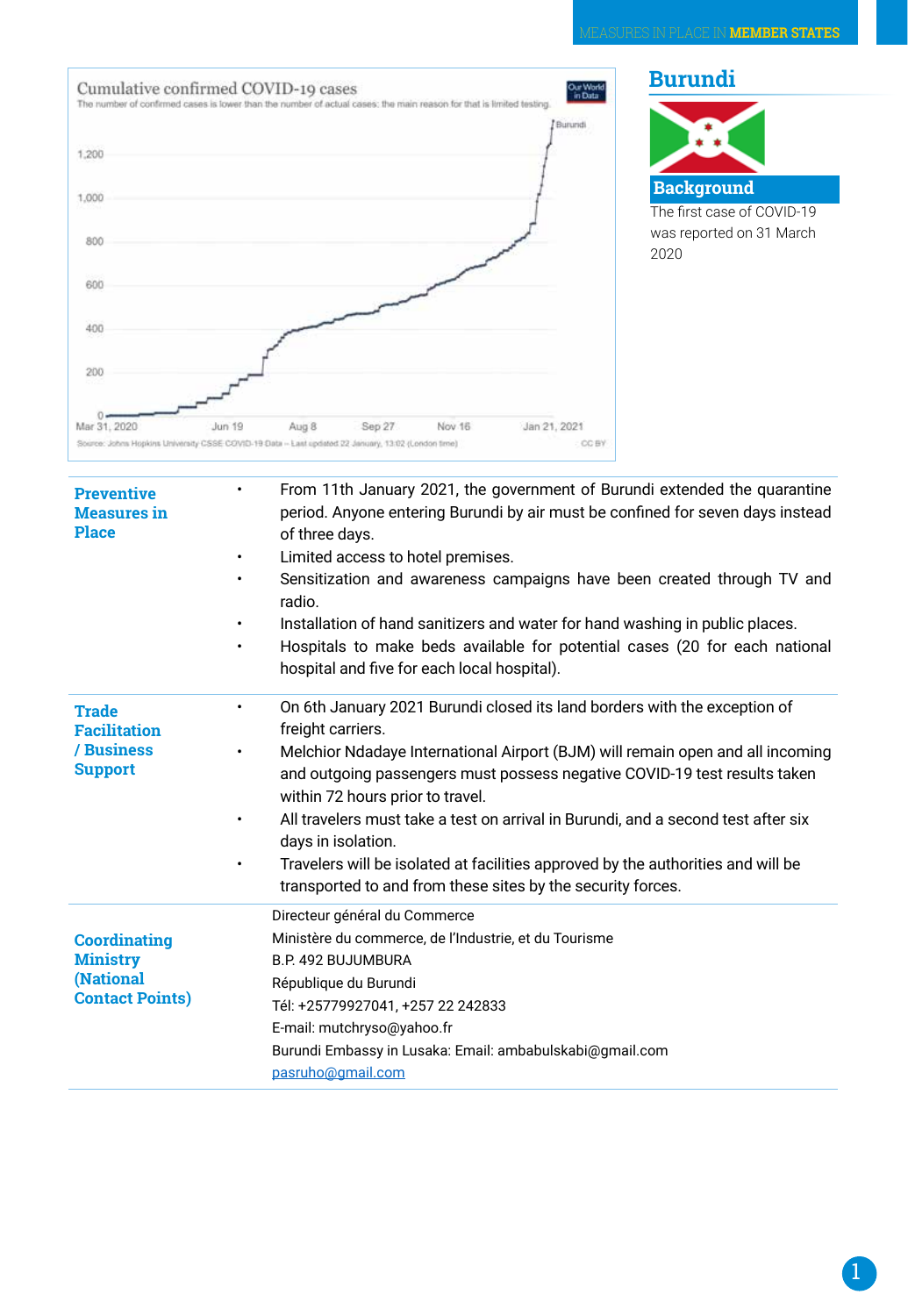## **Comoros**

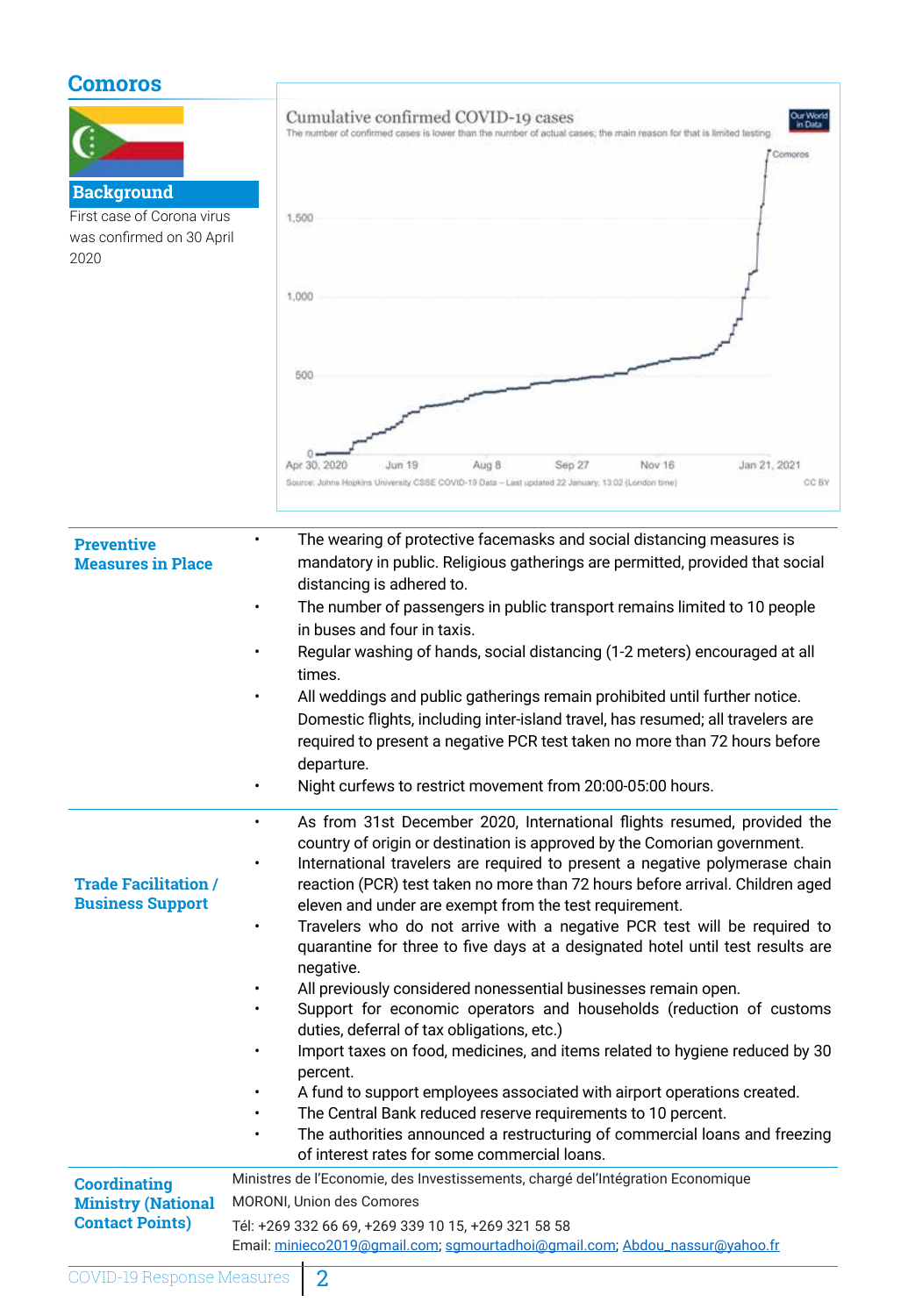

| <b>Preventive</b><br><b>Measures in Place</b>                          | On 16th December 2020, DR Congo announced its approval of a locally pro-<br>$\bullet$<br>duced drug "Manacovid" as an anti-COVID drug.<br>International flights lifted and flight services to DR Congo operational.<br>Places of worship, schools, stadiums, airports, night clubs, stadiums and<br>entertainment venues reopened in August 2020.<br>Dashboard that shows current information and information on COVID-19 put in place on:<br>https://www.stopcoronavirusrdc.info/                                                                                                                                                                                                                                                                                                                                                                                                                                                                                                                                                                                                                                                                                                                                                                                                                                                                            |
|------------------------------------------------------------------------|---------------------------------------------------------------------------------------------------------------------------------------------------------------------------------------------------------------------------------------------------------------------------------------------------------------------------------------------------------------------------------------------------------------------------------------------------------------------------------------------------------------------------------------------------------------------------------------------------------------------------------------------------------------------------------------------------------------------------------------------------------------------------------------------------------------------------------------------------------------------------------------------------------------------------------------------------------------------------------------------------------------------------------------------------------------------------------------------------------------------------------------------------------------------------------------------------------------------------------------------------------------------------------------------------------------------------------------------------------------|
| <b>Trade Facilitation</b><br>/ Business<br><b>Support</b>              | Continuation with mineral export trade from Lubumbashi.<br>The borders are open, and Customs officers are on duty<br>Measures to facilitate the cross-border movement of relief consignments and<br>essential supplies include:<br>Emergency collection of in-bond pharmaceutical inputs and products;<br>Limitation of Customs controls to what is strictly necessary;<br>Authorization to make incomplete and provisional declarations;<br>Exemption from duties and taxes on pharmaceutical supplies and equipment<br>and essential supplies, in accordance with government instructions.<br>Measures to support the economy and ensure supply chain continuity include:<br>Access to goods removal credit;<br>Adoption of measures allowing payment by instalments of Customs duties<br>and taxes and of penalties;<br>Suspension of checks at outposts;<br>Action to facilitate compliance with the formalities for Customs clearance<br>of goods;<br>Measures adopted in accordance with government guidelines, in particular<br>as regards exemption from duties and taxes on pharmaceutical inputs<br>and medical equipment and the suspension of Value-Added Tax (VAT) on<br>imports of basic necessities.<br>Promotion of use of e-payments to reduce contamination risks in bank notes.<br>Fast tracking of ASYCUDA World Implementation approved. |
| <b>Coordinating</b><br><b>Ministry</b><br>(National Contact<br>Points) | Ministre des Affaires Etrangères et de la Coopération Internationale 238, Avenue de la Justice<br>KINSHASA/GOMBE<br>République Démocratique du Congo<br>Tél: +243 998 126 526, +243 818 118 061<br>Courriel: minicir@yahoo.fr zachtshim@gmail.com<br>DRC Embassy in Lusaka: Tél: +260 975 852896, Courriel: ambardclusaka@gmail.com                                                                                                                                                                                                                                                                                                                                                                                                                                                                                                                                                                                                                                                                                                                                                                                                                                                                                                                                                                                                                           |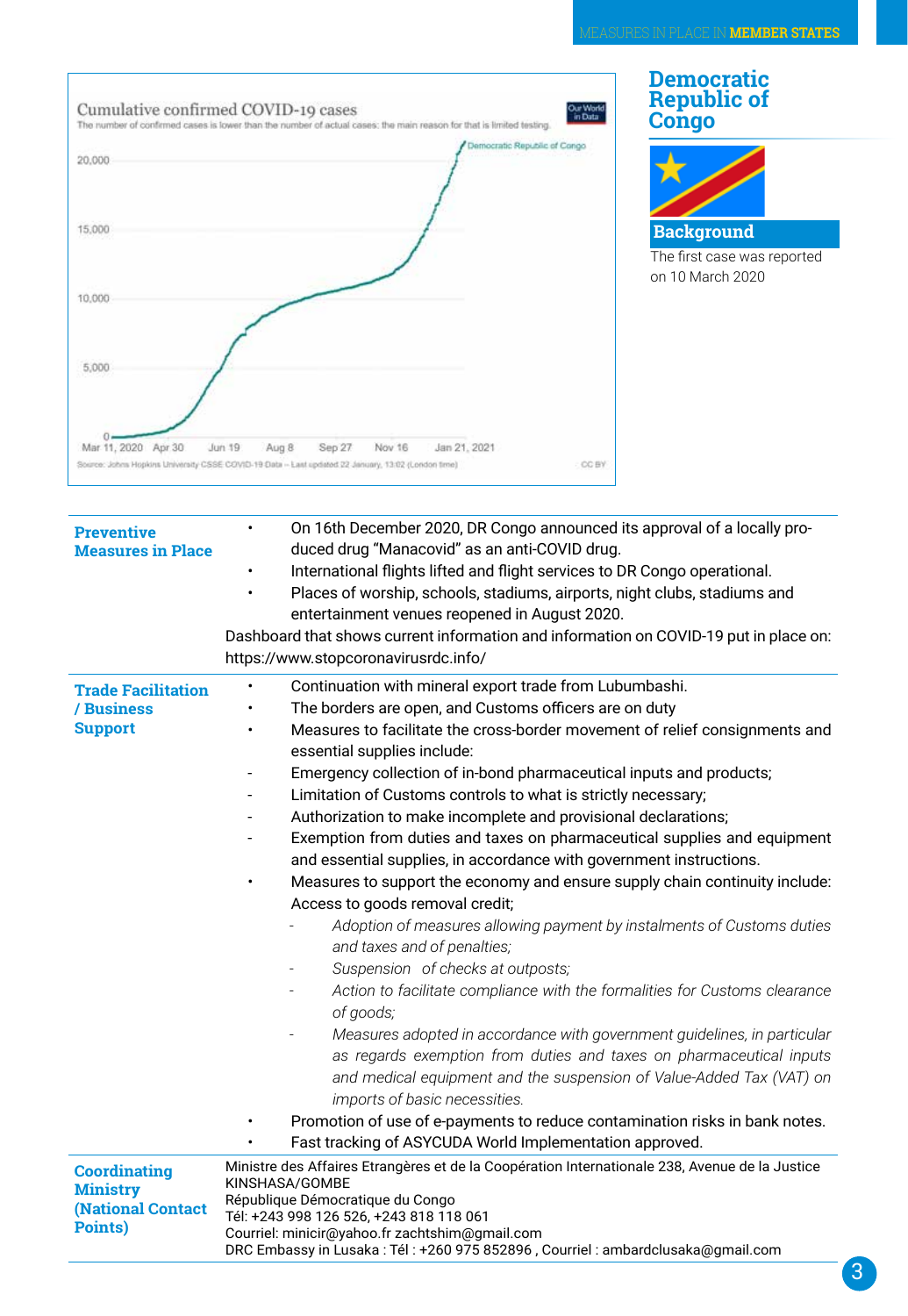





| <b>Preventive</b><br><b>Measures</b> in<br><b>Place</b>                | Inter-Ministerial Committee chaired by the Prime Minister and subcommittees<br>$\bullet$<br>established in 2020 to observe the COVID-19 situation and impact and conduct<br>necessary responses.<br>Djibouti-Ambouli International Airport operational for commercial flights. All<br>passengers entering Djibouti tested for COVID-19 upon arrival by Ministry of<br>Health personnel. Sea ports and border posts open to receive outsiders. Upon<br>arrival at Ambouli International Airport, travelers identified with the virus either<br>go into isolation and treatment or depart Djibouti on the next available flight<br>without leaving the airport.<br>Airlines may require passengers heading to Djibouti to show a negative<br>COVID-19 test certificate before allowing them to board their flight.<br>Use of facial masks in all public or private spaces in which social distancing<br>cannot be observed is mandatory.<br>Places of worship opened in line with very strict measures of ensuring<br>protection including wearing of facial masks and social distancing. |
|------------------------------------------------------------------------|-----------------------------------------------------------------------------------------------------------------------------------------------------------------------------------------------------------------------------------------------------------------------------------------------------------------------------------------------------------------------------------------------------------------------------------------------------------------------------------------------------------------------------------------------------------------------------------------------------------------------------------------------------------------------------------------------------------------------------------------------------------------------------------------------------------------------------------------------------------------------------------------------------------------------------------------------------------------------------------------------------------------------------------------------------------------------------------------|
| <b>Trade</b><br><b>Facilitation</b><br>/ Business<br><b>Support</b>    | Cargo movement and services permitted.<br>Hotels and grocery stores operational.<br>Port communities have raised awareness among Ethiopian drivers on<br>compliance with barrier measures and brochures in Amharic language<br>produced and disseminated to the latter.<br>The Djibouti Port and Corridor is still operational with an alerting protocol<br>being implemented by the port communities in case of any new COVID-19<br>cases being detected.<br>Djibouti Ports and Free Zones Authority (DPFZA) introduced online payment<br>gateway facility for the port community in order to limit physical visits to ports<br>and free-zones premises and decrease online documentation completion time,<br>enable savings on transportation while respecting government measures to<br>contain the spread of the pandemic                                                                                                                                                                                                                                                           |
| Coordinating<br><b>Ministry</b><br>(National<br><b>Contact Points)</b> | Ministre Délégué auprès du Ministre de l'Économie et des Finances, chargé du Commerce,<br>des PME de l'Artisanat, du Tourisme et de la Formalisation<br>B.P. 24 DJIBOUTI<br>République de Djibouti<br>Tél: + 253 21325441 +253 77851345 + 253 21355177<br>Fax: +25321354909 Courriel: ministre.commerce.dj@gmail.com; ali.d.abdou@gmail.com;<br>hassanchehem@ hotmail.fr                                                                                                                                                                                                                                                                                                                                                                                                                                                                                                                                                                                                                                                                                                                |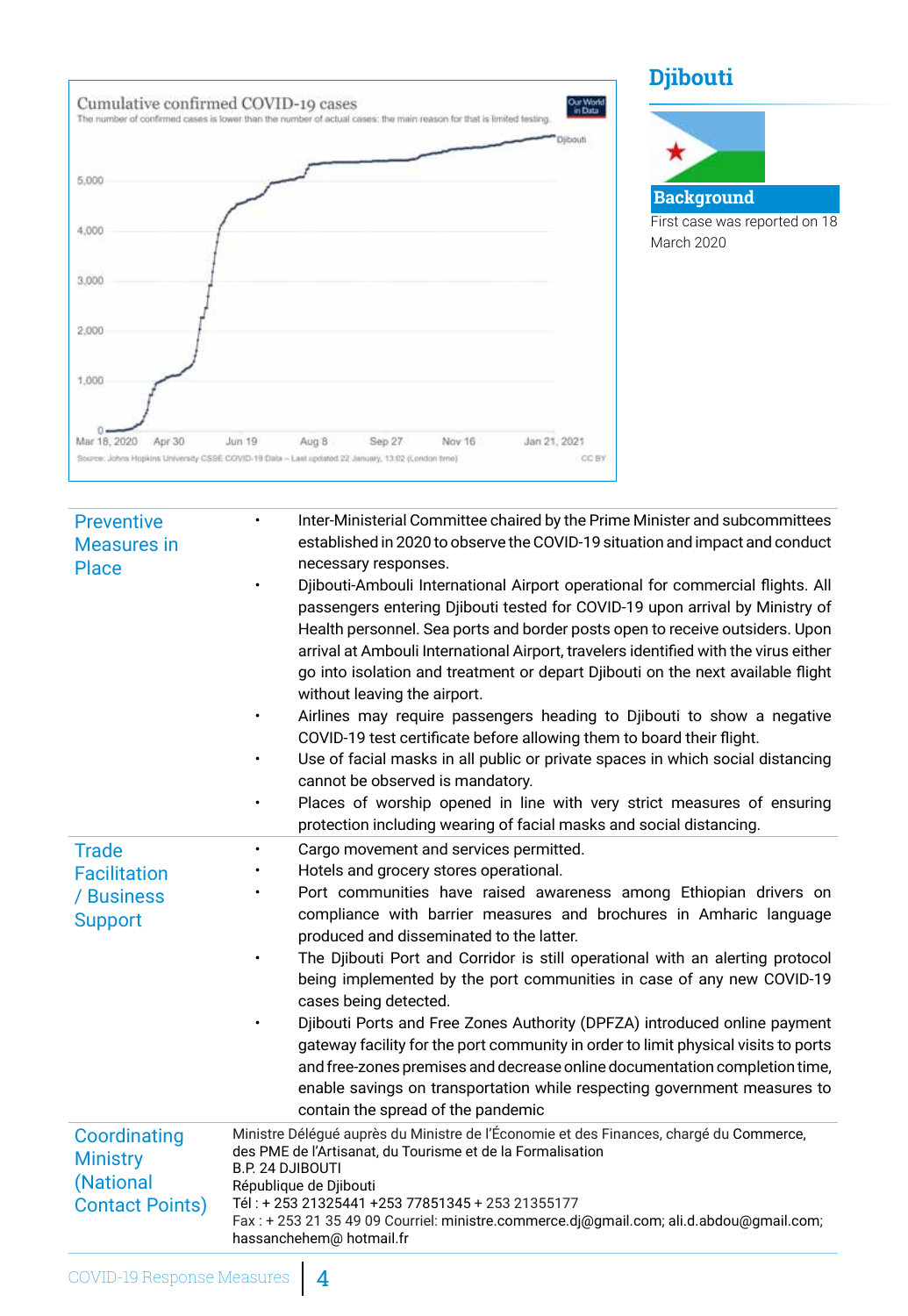

• Restaurants and cafes to operate at 50 percent capacity. An immediate fine of LE4,000 (USD 254) will be applied on violating establishments such as restaurants and cafes, and the facility will be closed for a week. In the event of repeat violations, the closing period will be doubled.

- From 3rd January 2021, an immediate fine of LE50 (USD 3.17) would be applied on individuals failing to adhere to the precautionary measures, such as by not wearing a mask. Violators unable to pay the fine will be arrested. Wedding ceremonies and funeral gatherings continue to be banned.
- On 28th December 2020, the government announced that it is imposing an EGP 50 (USD 3.17) fine for those who choose to not wear masks in public and in case it is not paid, the case will be taken to the prosecution to take necessary action.
- Exams to continue as per the precautionary measures that need to be taken.
- On 18th November 2020 the Government ordered the medical sector to create a protocol of medical treatment for COVID-19 cases that would apply to all health facilities across the country and could be accessed by all citizens.
- On 18th November 2020 the Government announced that the Central Bank of Egypt would provide financial assistance to all health establishments to enhance their capacity to purchase all necessary medical supplies.
- Egypt officially reopened schools on 17th October 2020 to start the new academic year while implementing precautionary measures against the COVID-19.
- Flights and tourism activities resumed in the following three governorates: Red Sea, Marsa Matrouh, and South Sinai. Egypt has temporarily suspended the visa requirement for travellers that are staying at a resort in Sharm el Sheikh, Dahab, Nuweiba and Taba for a maximum of 15 days, and are landing at the airport of Sharm El Sheikh
- Mandatory quarantine for visitors who test positive for Coronavirus in a government isolation hospital.
- Adoption of an integrated plan which covers early detection, quarantine and treatment measures, as well as raising public awareness.
- As from 1st September 2020 visitors into Egypt are required to present Polymerase Chain Reaction (PCR) test results. The decision excludes Arab and foreign tourists arriving on direct flights to Sharm El-Sheikh, Taba, Hurghada, Marsa Alam and Marsa Matrouh airports, as well as transit passengers to those airports.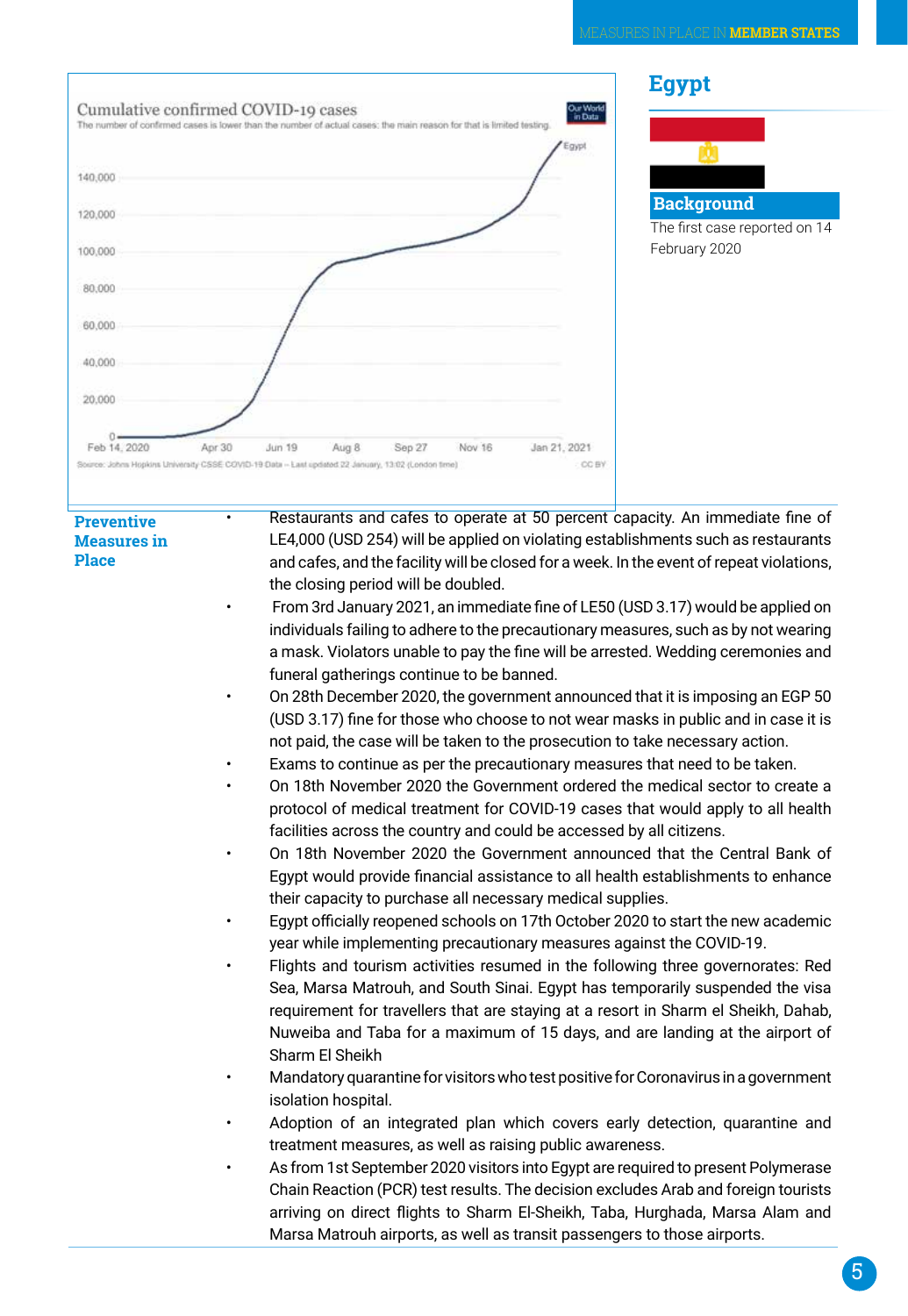| <b>Preventive</b>  |  |
|--------------------|--|
| <b>Measures</b> in |  |
| <b>Place</b>       |  |

| $\bullet$ | Official conferences and meetings allowed at a maximum of 50 participants       |
|-----------|---------------------------------------------------------------------------------|
|           | provided that the capacity of the hall in which the conference or meeting takes |
|           | place is no less than 100 people.                                               |
| $\bullet$ | Public parks and beaches to remain closed.                                      |

- Theatres, cinemas, and museums have been reopened with limited capacity.
- Restriction of public gatherings in schools, universities, bars, clubs, malls, public transport, public gathering places and tourists' locations.
- Public transport resumed and operates between 4 a.m. and midnight.
- Daily fumigation of all terminals, means of transport and roads.
- Public transport operators restricted to 50% of capacity of conveyance Increased number of metro coaches in operation
- The government has expanded the cash transfer programs known as Takaful and Karama (Solidarity and Dignity). In addition, the government has instituted new programs to provide cash transfers to irregular workers who are substantially affected by the crisis and distribute medical and sanitation kits to poor villagers.
- Fiscal policy is being eased to support the economy and address crisis needs, including increases in health spending (26 percent) and social protection (10 percent).
- Allocation 100 billion Egyptian pounds (6.35 billion U.S. dollars) to finance the anti-COVID-19 comprehensive plan and its precautionary measures.
- All services provided by ministries and governorates to citizens, such as civil registry services, work permits, passports and renewal of traffic licenses, are all suspended.
- Limiting cash withdrawals and deposits to avoid overcrowding during payroll and pension disbursement. A daily limit of 10,000 Egyptian pounds (around 630 USD) for individuals and 50,000 (around USD 3,180) for businesses is applied.
- Launched an online awareness campaign against COVID using animation. This is also aimed at curbing misinformation.
- On 1st October 2020 the Egyptian Government extended the duration of a number of policies and incentives designed to boost the country's struggling tourism sector, and these include:
- Waiving of visa fees until April 30th next year (2021) for tourists visiting the governorates of South Sinai, the Red Sea, Luxor and Aswan;
- On 1st September 2020, the government introduced the New Tax Amnesty Scheme and extended the Dispute Settlement Process.
- On 2nd September 2020, the Government introduced Solidarity Contribution on Employment and Pension Income.
- The National Bank of Egypt announced a one-year savings deposit program with a 15% interest rate.
- Egypt secured an additional loan of USD5.2 billion on 27th June 2020 from the international Monetary Fund to help ameliorate the economic impacts of COVID-19.
- The Central Bank of Egypt extended the tenor of all bank loans to businesses for six months and provides debt relief for individuals.
- The exemption from the taxation of capital gains on securities listed on the Egyptian stock exchange (EGX) for Egyptian residents extended to 1 January 2022 (originally due to expire 17 May 2020).
- The exemption from the taxation of capital gains on securities listed on the Egyptian stock exchange (EGX) for non-residents will be made permanent.
- Withholding tax on dividends paid by companies listed on the EGX reduced from 10% to 5%.
- The Egyptian Ministry of Trade and Industry (the Foreign Trade Sector) put the following measures in place in 2020:
	- *- Documents, such as commercial invoices, would be accepted without being accredited by the Chambers of Commerce (this usually being a requirement) and*
	- *- Certificates of Origin would be accepted without authorization from the Egyptian Embassy abroad.*

**Trade Facilitation / Business Support**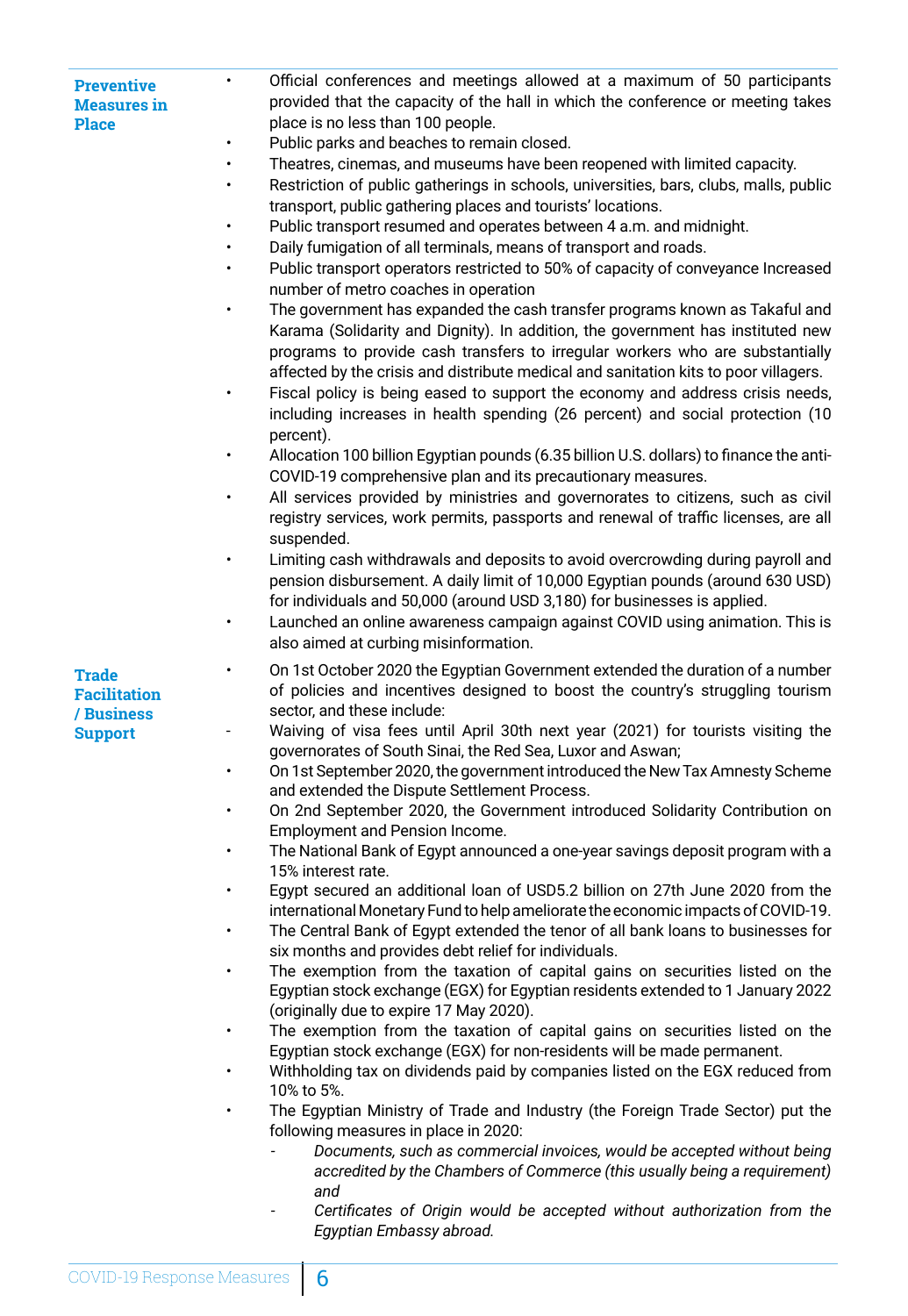| <b>Trade</b><br><b>Facilitation</b><br>/ Business<br><b>Support</b>    | Stamp duty on transactions on the Egyptian stock exchange (EGX) reduced from<br>0.15% to 0.125% for non-residents.<br>The grant of an "immediate" financing for the import of key commodities.<br>Trade between Egypt and Saudi Arabia to be done through trailers only without<br>trucker by using RORO ships.<br>General Authority for Investment and Free Zones (GAFI) currently permits local<br>companies to hold meetings virtually via conference and/or video calls.<br>The EGX developed electronic trading support systems allowing remote access<br>to several platforms, including customer coding, electronic membership system,<br>financial solvency, and OMNI accounts.<br>Allocation of USD 6.35 billion to raise wages and pension<br>A USD 2.7 billion loan was requested and granted by the IMF, as an emergency<br>$\bullet$<br>support;<br>Write-off EGP 17 billion from 226 distressed firms<br>Starting 1st July 2020 scheduled international flights and foreign tourists allowed<br>to travel to resorts that have been least affected by the Coronavirus. |
|------------------------------------------------------------------------|--------------------------------------------------------------------------------------------------------------------------------------------------------------------------------------------------------------------------------------------------------------------------------------------------------------------------------------------------------------------------------------------------------------------------------------------------------------------------------------------------------------------------------------------------------------------------------------------------------------------------------------------------------------------------------------------------------------------------------------------------------------------------------------------------------------------------------------------------------------------------------------------------------------------------------------------------------------------------------------------------------------------------------------------------------------------------------------|
| Coordinating<br><b>Ministry</b><br>(National<br><b>Contact Points)</b> | Ministry of Trade and<br><b>Industry CAIRO</b><br>Arab Republic of Egypt Tel: +20(2)2342190<br>Fax: +20 2 27940554<br>Fax: +20(2) 23422197<br>Email: a.elwassal@tas.gov.eg; m.ali@tas.gov.eg<br>Egyptian Embassy in Lusaka: E-mail: Lusaka@ecs.gov.eg; Lusakaecs@outlook.com Tel: +260-<br>211-251151, Fax: +260-211-250284                                                                                                                                                                                                                                                                                                                                                                                                                                                                                                                                                                                                                                                                                                                                                          |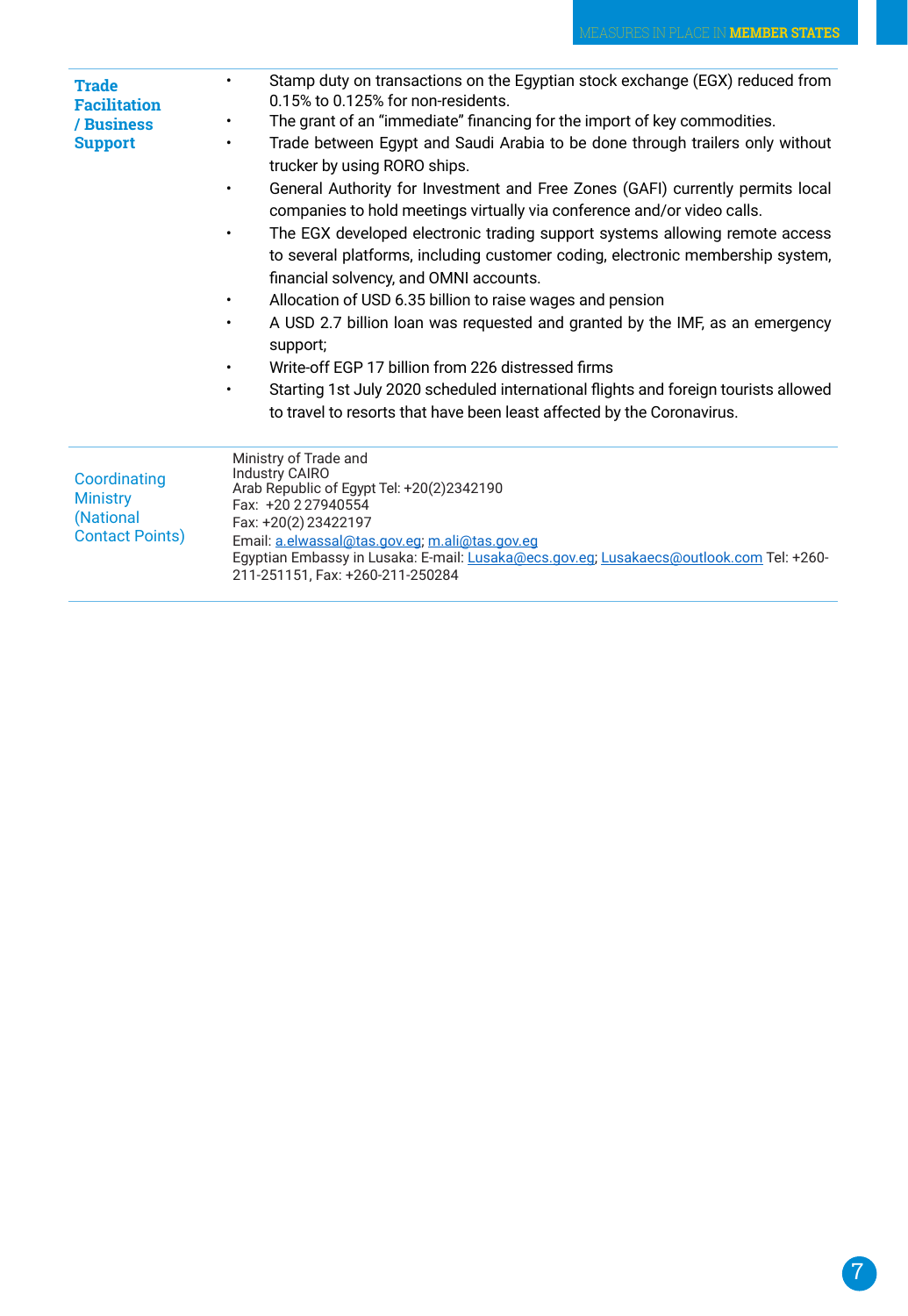# **Eritrea**

| euca<br><b>Background</b><br>The first case was reported<br>on 21 March 2020  | Cumulative confirmed COVID-19 cases<br>Dur Work<br>in Data<br>The number of confirmed cases is lower than the number of actual cases; the main reason for that is limited testing<br>Eritrea<br>1,500<br>1,000<br>500                                                                                                                                                                                                                                                                                                                                                                                                                                                                                                                                                                                                                                                                                                                                                                                                                                                                                                                                                                                                                                                                                                                                                                                                                                                                                                                                                                                                        |
|-------------------------------------------------------------------------------|------------------------------------------------------------------------------------------------------------------------------------------------------------------------------------------------------------------------------------------------------------------------------------------------------------------------------------------------------------------------------------------------------------------------------------------------------------------------------------------------------------------------------------------------------------------------------------------------------------------------------------------------------------------------------------------------------------------------------------------------------------------------------------------------------------------------------------------------------------------------------------------------------------------------------------------------------------------------------------------------------------------------------------------------------------------------------------------------------------------------------------------------------------------------------------------------------------------------------------------------------------------------------------------------------------------------------------------------------------------------------------------------------------------------------------------------------------------------------------------------------------------------------------------------------------------------------------------------------------------------------|
|                                                                               | Mar 21, 2020 Apr 30<br>Nov 16<br>Jan 21, 2021<br>Jun 19<br>Aug 8<br>Sep 27<br>CC BY<br>Source: Johns Hopkins University CSSE COVID-19 Data - Last updated 22 January, 13:02 (London time)                                                                                                                                                                                                                                                                                                                                                                                                                                                                                                                                                                                                                                                                                                                                                                                                                                                                                                                                                                                                                                                                                                                                                                                                                                                                                                                                                                                                                                    |
| <b>Preventive</b><br><b>Measures</b> in<br><b>Place</b><br>٠                  | Lockdown was declared on 2nd April 2020.<br>National Task Force on COVID-19 was established at high and lower levels and<br>has been issuing regulations and implementing Guidelines.<br>All citizens, except those engaged in indispensable developmental and security<br>tasks directed to stay at home.<br>Only a maximum of two members of a household are allowed to go out from their<br>homes to buy essential food items during the day. This conditional permission<br>also holds for emergency medical treatment.<br>All trading activities and transactions banned. Similarly, weekly markets that<br>occur in various parts of the country also remain closed.<br>All government institutions ceased from performing routine services and<br>functions to focus on indispensable developmental and security tasks and<br>most public sector employees stay at home.<br>People that have been confined to their homes are not allowed to use their<br>private cars during the period of lockdown, except the citizens employed in<br>institutions that have been allowed to continue their functions.<br>All public and private education institutions that will continue their operations<br>will have to strictly observe social distancing and all personnel of the public and<br>private bodies that will continue their operations will be issued with permits by<br>their respective institutions.<br>Food production, supply and processing enterprises as well as grocery stores,<br>pharmacies and banks will continue to provide services. These institutions will<br>close at 8:00 p.m. every evening. |
| ٠<br><b>Trade Facilitation</b><br>/ Business<br><b>Support</b>                | Major productive and service sectors (manufacturing, food processing,<br>construction, and transport) in operation.<br>Citizens in the rural areas engaged in farming and animal husbandry continues<br>their occupational activities.                                                                                                                                                                                                                                                                                                                                                                                                                                                                                                                                                                                                                                                                                                                                                                                                                                                                                                                                                                                                                                                                                                                                                                                                                                                                                                                                                                                       |
| <b>Coordinating</b><br><b>Ministry</b><br><b>(National Contact</b><br>Points) | Ministry of Trade and Industry<br>P.O. Box 1844 ASMARA State of Eritrea<br>Tel: + 291 1117103, Fax: +291 1120586; +291 1124175<br>Email : ericomesa2@gmail.com; abdulrah78@gmail.com; zeferfd@gmail.com<br>The Eritrean Ambassador to Keny<br>Kënya<br>Tel:+254-2-443164 , Fax: +254-2-443165, E-mail: <u>beyeneruesom@gmail.co</u>                                                                                                                                                                                                                                                                                                                                                                                                                                                                                                                                                                                                                                                                                                                                                                                                                                                                                                                                                                                                                                                                                                                                                                                                                                                                                          |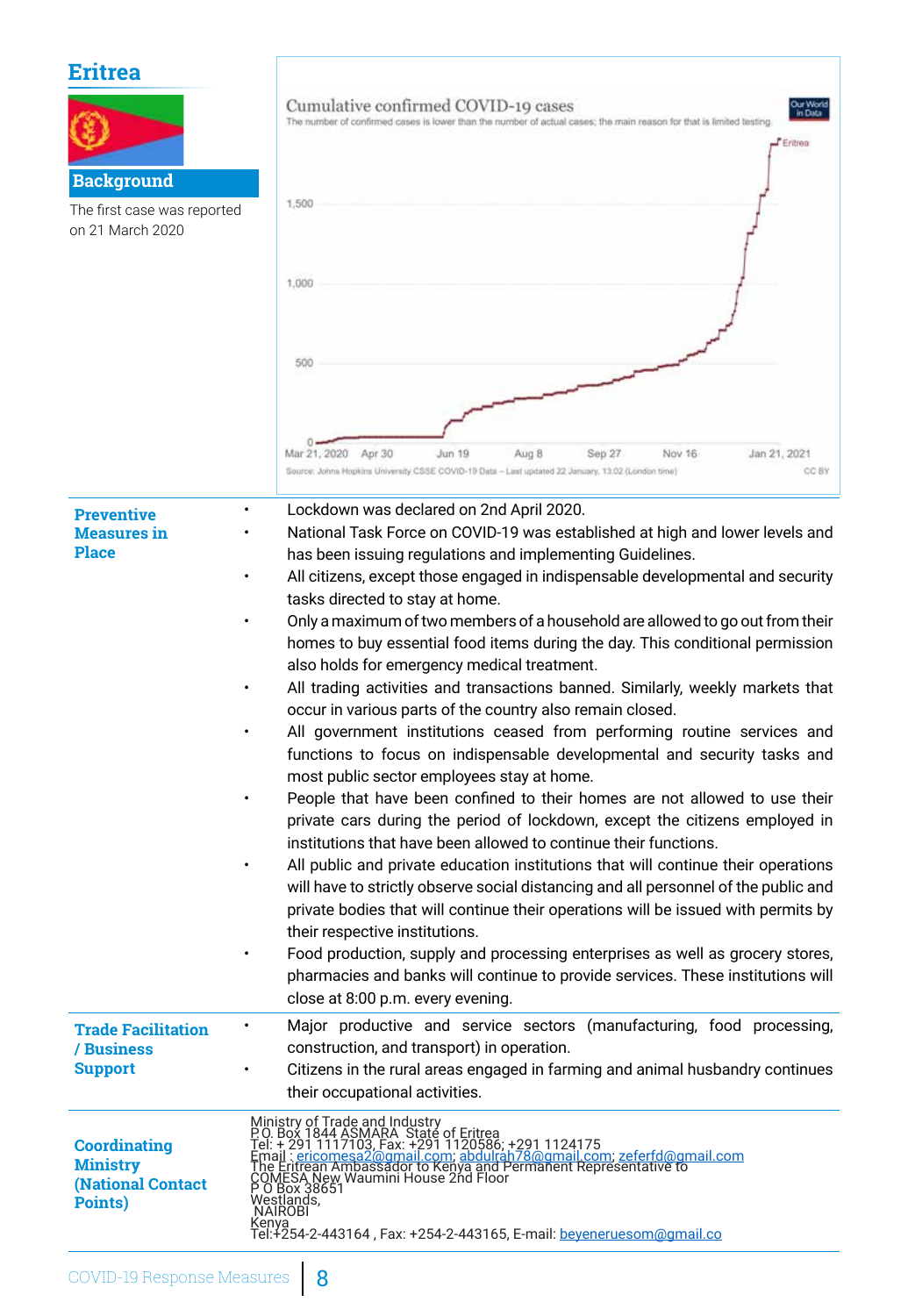## **Eswatini**



The first coronavirus case was reported on 13 March 2020.



**Preventive Measures in Place**

• On 20th January 2021 Swaziland extended coronavirus restrictions by banning alcohol sales for thirty days, including the sale of traditional homebrew.

- On 24 November 2020 Eswatini announced the following:
	- Introduction of a two-year jail term for people who break coronavirus regulations on the size of gatherings under new measures.
- Fines amounting to E25,000 (US\$1,630) to be imposed.
	- Compulsory wearing of masks in public or when travelling in private vehicles with passengers.
	- Arrest and 100 Emalangeni fine for people who break rules about wearing a face mask in public places, including public transport of which an additional fine of E800 will be imposed on the public transport drivers for allowing unmasked passengers on board.
	- Those in charge of gatherings, including weddings, funerals or community meetings, to take necessary steps to prevent the spread of COVID-19 or face the stipulated fine.
	- The number of people attending functions such as weddings, funerals or memorial services or an arts and entertainment event in closed areas, not to exceed 100 and 200 people if held in an open area.
	- Night gatherings still banned, including vigils.
- On 21st November 2020, Government announced the end of the national emergency to control the spread of COVID-19
- On 13th October 2020, the government announced that some schools in the Kingdom will continue to remain closed until at least January 2021 in line with recommendations from health experts that there could be a new surge in coronavirus cases.
- Intensive screening and mandatory self-isolation for residents/citizens coming from high risk countries,
- Enhanced coordination and collaboration among stakeholders through one channel of communication and conducting joint inspections,
- Collaboration with neighboring countries through sharing of information on national developments that impact the movement of goods across the border,
- Provision of PPE to staff and sensitization on the pandemic,
- Restricted entry to foreign nationals coming from high-risk countries.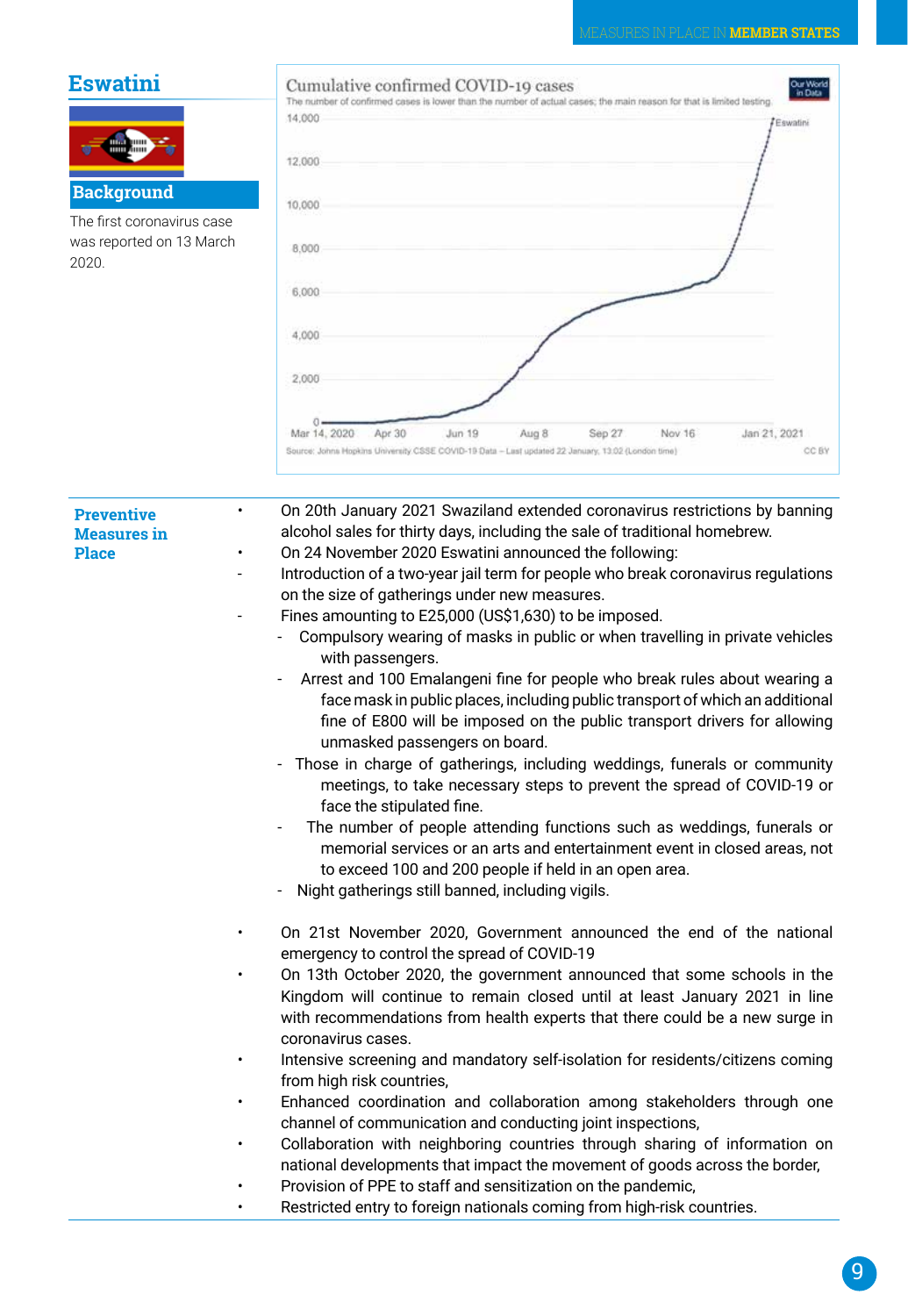| <b>Trade</b><br><b>Facilitation</b> | The Government issued a supplementary budget for public healthcare amounting<br>$\bullet$<br>to E100 million (app. US\$ 5.38 million) or 0.14 percent of GDP.                                                                         |
|-------------------------------------|---------------------------------------------------------------------------------------------------------------------------------------------------------------------------------------------------------------------------------------|
| / Business                          | Redirected low priority recurrent spending to the fight against the pandemic and<br>٠                                                                                                                                                 |
| <b>Support</b>                      | health infrastructure.                                                                                                                                                                                                                |
|                                     | The following applies for businesses:<br>$\bullet$                                                                                                                                                                                    |
|                                     | Reinforcement of cleaning and sanitization protocols,<br>a.                                                                                                                                                                           |
|                                     | b.<br>At Point of Sale (POS), there shall be a dedicated resource whose sole job<br>will be to enforce social distancing measures as patrons make payment for<br>their shopping.                                                      |
|                                     | Management obliged to ensure that at no point in time does the number of<br>C.                                                                                                                                                        |
|                                     | people exceed 20 inside any establishment. For smaller retail shops, this                                                                                                                                                             |
|                                     | figure shall even be lower. In any event, social distancing of 1.5 metres apart                                                                                                                                                       |
|                                     | shall be observed without fail. Sanitise counters, doors and areas subject to                                                                                                                                                         |
|                                     | frequent contact by people.                                                                                                                                                                                                           |
|                                     | d.<br>Management obliged to enforce these measures at all times and the                                                                                                                                                               |
|                                     | Ministry of Commerce, Industry and Trade with the help of duly authorised                                                                                                                                                             |
|                                     | agencies such as Business Eswatini and FESBC shall ensure compliance.                                                                                                                                                                 |
|                                     | Employers to ensure that public transport in which their employers are<br>е.                                                                                                                                                          |
|                                     | transported are sanitized both at boarding and disembarking.                                                                                                                                                                          |
|                                     | Deco Shops to operate three times a week                                                                                                                                                                                              |
|                                     | Through the Central Bank of Eswatini, a reduction of the discount rate by 100                                                                                                                                                         |
|                                     | basis points to 5.5 percent; Reduced the reserve requirement to 5 percent<br>(from 6 percent); Reduced the liquidity requirement to 20 percent (from 25) for<br>commercial banks and to 18 percent (from 22) for the development bank |
|                                     | Encouragement of greater use of electronic payments;<br>$\bullet$                                                                                                                                                                     |
|                                     | Encouragement to banks by the Central Bank to consider loan restructuring and<br>$\bullet$                                                                                                                                            |
|                                     | repayment holidays.                                                                                                                                                                                                                   |
|                                     | Cross Border Trade to operate normally;                                                                                                                                                                                               |
|                                     | Borders open to travelers with effect from 1 December 2020 under strict                                                                                                                                                               |
|                                     | adherence to guidelines                                                                                                                                                                                                               |
|                                     | Provision for later completion of clearance procedures                                                                                                                                                                                |
|                                     | Fast tracking clearance of goods for the fight against COVID-19, i.e. medicaments.<br>$\bullet$                                                                                                                                       |
|                                     | Clearance can be done after, controls still exercised                                                                                                                                                                                 |
|                                     | Customs collaboration with other stakeholders i.e.<br>Enhanced<br>Health                                                                                                                                                              |
|                                     | (communication to clients through one channel, joint inspections, etc.)                                                                                                                                                               |
|                                     | Provision of PPE to the Customs staff, sensitization on the pandemic.                                                                                                                                                                 |
|                                     | Ministry of Commerce, Industry and Trade                                                                                                                                                                                              |
| Coordinating                        | <b>MBABANE</b><br>Eswatini                                                                                                                                                                                                            |
| <b>Ministry (National</b>           | Tel: (+268) 404 3201, Fax: (+268) 404 3055                                                                                                                                                                                            |
| <b>Contact Points)</b>              | Email: itd@realnet.co.sz; nkambulesib@qmail.com                                                                                                                                                                                       |
|                                     |                                                                                                                                                                                                                                       |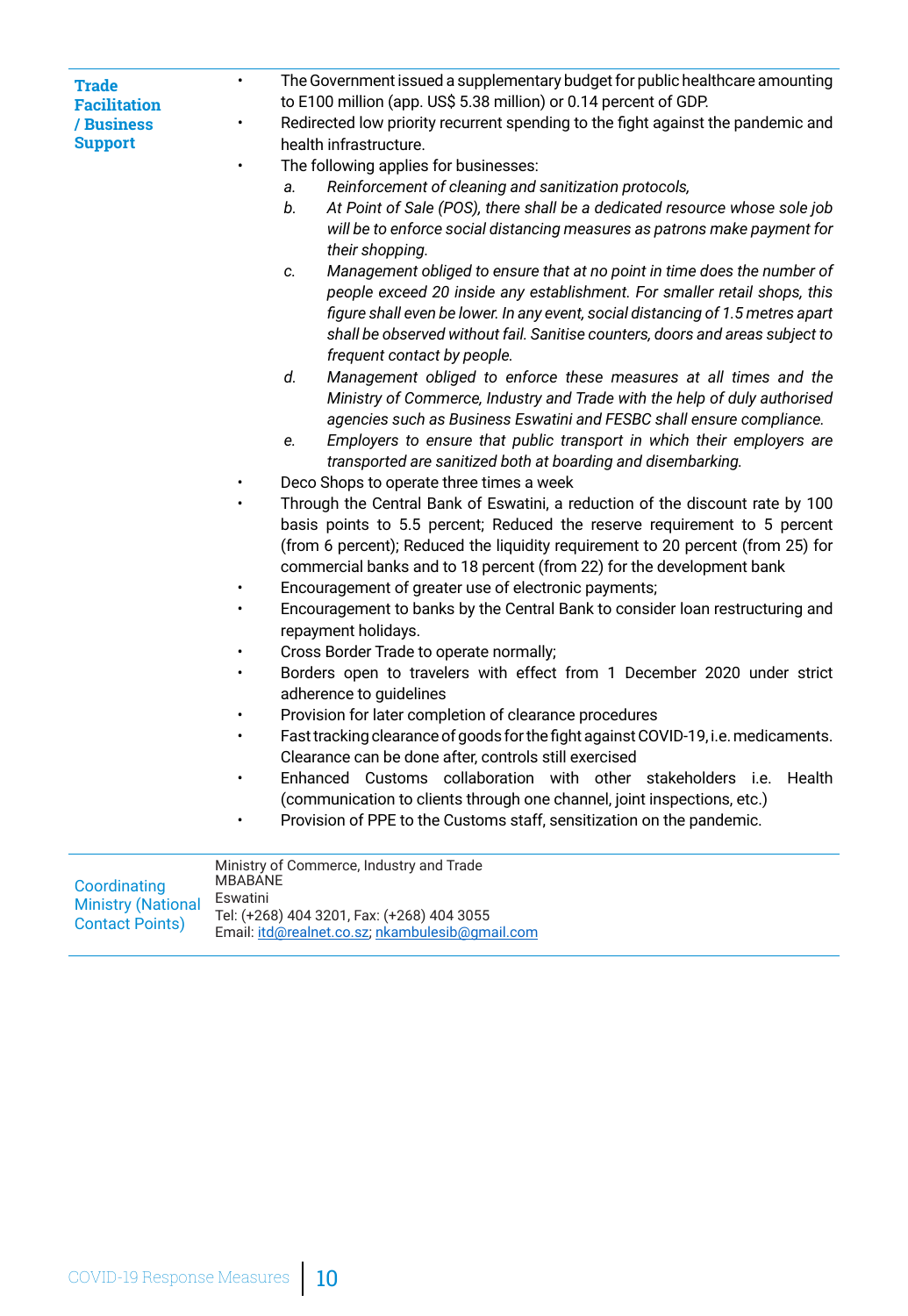

• On 22nd October 2020, Ethiopia introduced a new law for compulsory wearing of masks in public failure of which citizens will either be fined or face jail of up two years. Other restrictions introduced prohibit

- o shaking hands and
- o sitting of more than three people at a table or not keeping "two adult steps" - around six feet apart.
- Released over 4,000 prisoners to prevent overcrowding in prisons and contain the spread of the coronavirus
- Postponement of elections from 29th August 2020 to a new date to be determined
- The mandatory 14-day quarantine of arrivals from abroad shortened to as few days as three. In addition, passengers from abroad who hold COVID-19 negative certificates are mandated to isolate themselves for only three days after giving samples and stay for 14 days at home before joining their communities.
- Closure of all-night clubs and places of entertainment effective 20th March until further notice
- Mass gatherings in places of worship including mosques and churches suspended. Other public gatherings, including sporting events also suspended. Greetings by handshake also not allowed.
- Government employees ordered to work from home.
- House to house screening and diagnostic testing conducted.
- COVID-19 Response Fund established for resource mobilization. Comprises both private and public institutions. Contributions are both financial and non- financial and include buildings, hotels, vehicles, sanitary items, masks, etc.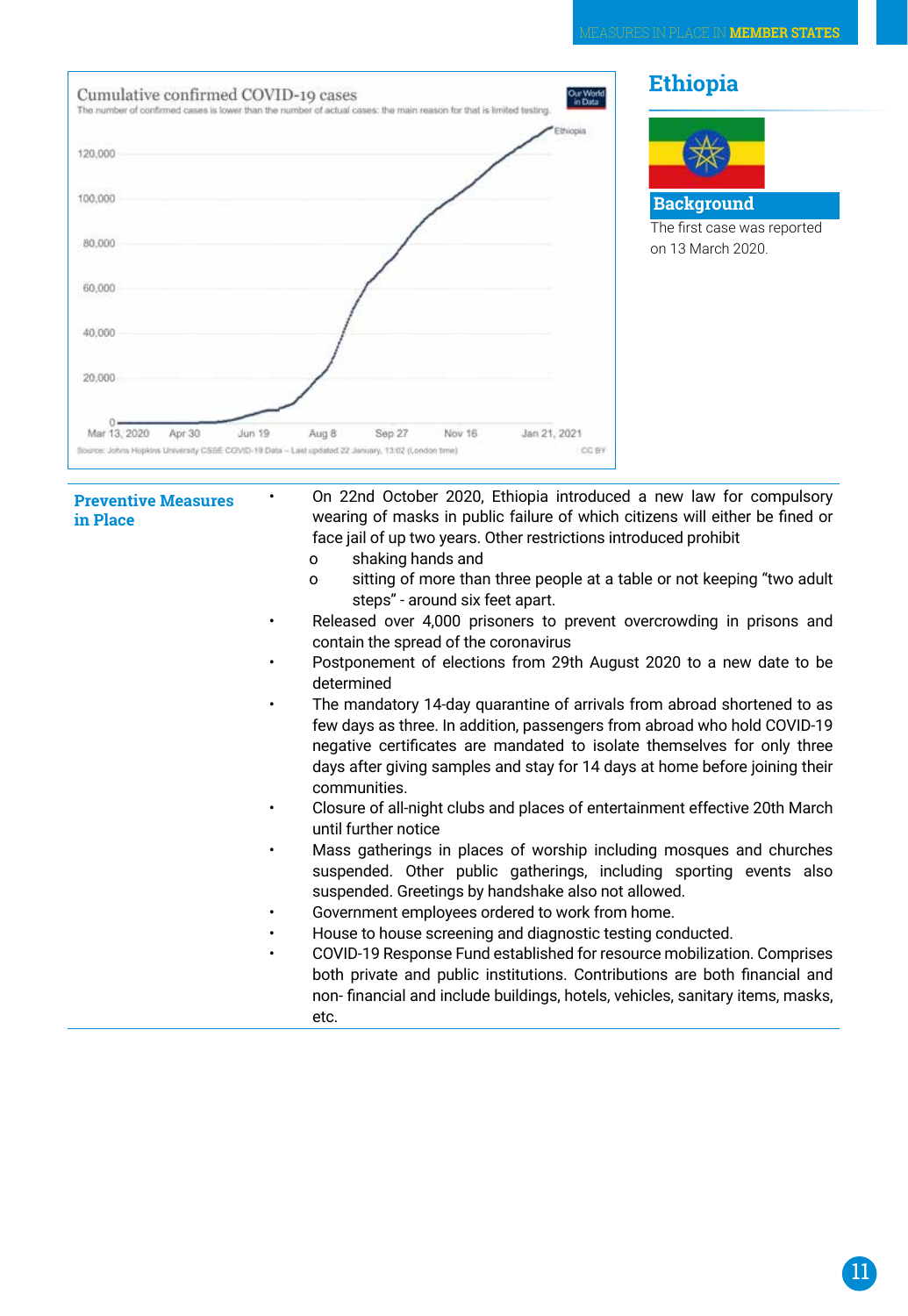| <b>Trade Facilitation /</b>  | Extra funding for healthcare facilities                                                                                                                                                                                                                                            |
|------------------------------|------------------------------------------------------------------------------------------------------------------------------------------------------------------------------------------------------------------------------------------------------------------------------------|
| <b>Business Support</b>      | Removal of the restriction on floor price for flower exports that was<br>$\bullet$<br>previously set by the National Bank of Ethiopia                                                                                                                                              |
|                              | National Bank of Ethiopia has availed 15-billion-birr (About USD 450 million)<br>$\bullet$<br>liquidity for private banks to enable them to provide debt relief and additional<br>loans to their customers in need and especially the businesses adversely<br>affected by COVID-19 |
|                              | Clamping down price gouging by retailers to protect low income households<br>Emergency support of \$82.8M from the World Bank to mitigate the economic<br>impact of COVID-19                                                                                                       |
|                              | Ethiopia has relaxed rules for mobile banking and money transfers, opening<br>the market to all local businesses to encourage people to go cashless to<br>control the spread of coronavirus                                                                                        |
|                              | Commercial banks ordered to give priority to importers that import goods to<br>$\bullet$<br>combat COVID-19 like ventilators, sanitary goods and medical equipment,<br>including testing kits, when providing forex.                                                               |
|                              | Ministerial level macro-economic management sub-committee has been<br>set up                                                                                                                                                                                                       |
|                              | Waived all duties and taxes on all medical supplies and equipment imported<br>to fight COVID-19                                                                                                                                                                                    |
|                              | Border closure in effect but no restrictions on cargo movements from<br>$\bullet$<br>Djibouti to Ethiopia. Custom offices operating on both sides. However,<br>shortage of trucks to Djibouti due to spike in demand                                                               |
|                              | Customs and Revenue authorities are facilitating continuity of business<br>$\bullet$<br>by implementing e-documents and e-payments and pre-arrival clearance<br>procedures and exempting some required documents such as certificate of<br>origin.                                 |
| <b>Coordinating Ministry</b> | Ministry of Trade and Industry                                                                                                                                                                                                                                                     |
| (National Contact            | P.O. Box 704                                                                                                                                                                                                                                                                       |
| Points)                      | ADDIS ABABA, Ethiopia                                                                                                                                                                                                                                                              |
|                              | Tel:+251 115513990, +251 115527676<br>Email: harrimisganu.arga@gmail.com; lisanework@yahoo.com;<br>fikrutadesse@                                                                                                                                                                   |
|                              | gmail.com;                                                                                                                                                                                                                                                                         |
|                              | saronlakewethiopia@gmail.com                                                                                                                                                                                                                                                       |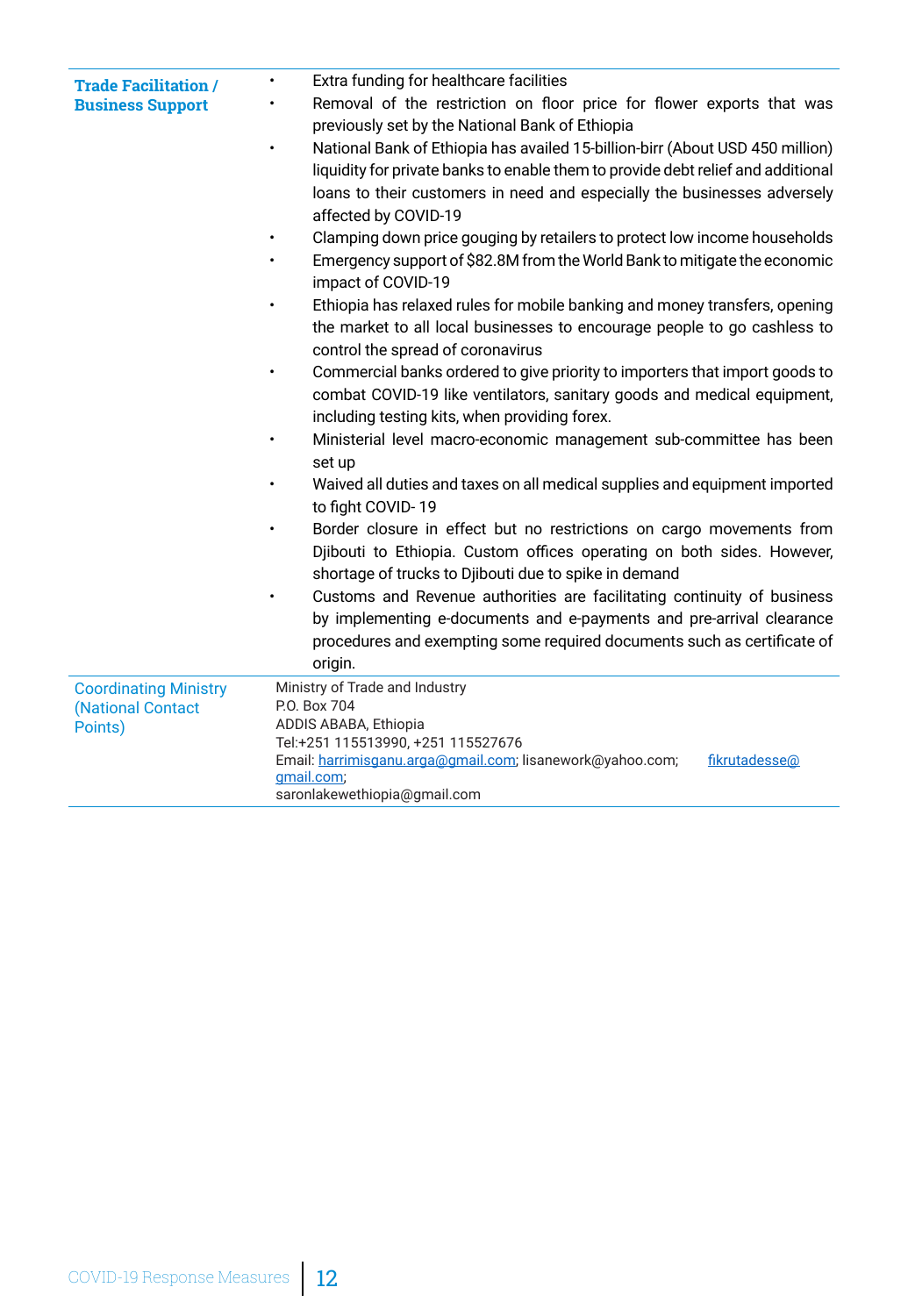

- Schools reopened on 4th January 2021. Schools are expected to adhere to all the necessary COVID-19 measures. All extra-curricular activities such as sports, drama, music and prize-giving days, involving more than one school remain prohibited for the next 90 days; and all exchange visits between schools shall remain prohibited for the same period
- On 29th November 2020 the Government issued a directive banning the serving of food in funerals and weddings to curb the spread of COVID-19. In addition, the Government stated that funeral services will be limited to 100 people and only 15 close members of the deceased will be allowed at the grave site.

On 4th November 2020, the Government revised COVID-19 measures as follows:

- all State and Public Officers aged 58 and above to work remotely;
- all political gatherings and rallies suspended for 60 days.
- curfew revised and enforced to run between 10 p.m. and 4 a.m. till March 2021. Initially the curfew time was from 11 p.m. to 4 a.m.
- all bars and restaurants open to the public must close by 9 p.m.
- Religious gatherings to be limited to 1/3 of venue seating capacity.
- Fines and jail time introduced for those found in breach of the various measures in place.
- Minimized congestion in public transport and limiting visitors to hospitalized patients in both public and private hospitals.
- Public transport including all matatus, hospitals and shopping malls are encouraged to provide soap, water and hand sanitizers and ensure that all their vehicles and premises are regularly cleaned and disinfected.
- Government registries and the courts closed except for the handling of emergency matters.
- Government offices, businesses and companies encouraged to allow employees to work from home except for those working in critical or essential services.
- Kenya Medical Research Institute developed a local testing kit
- International and domestic flights operational.
- Mandatory PCR-Covid-19-Free certificate for all international arrivals issued not more than 96 hours prior to departure.
- Mass production of sanitizers, masks and ventilators by private sector in Kenya.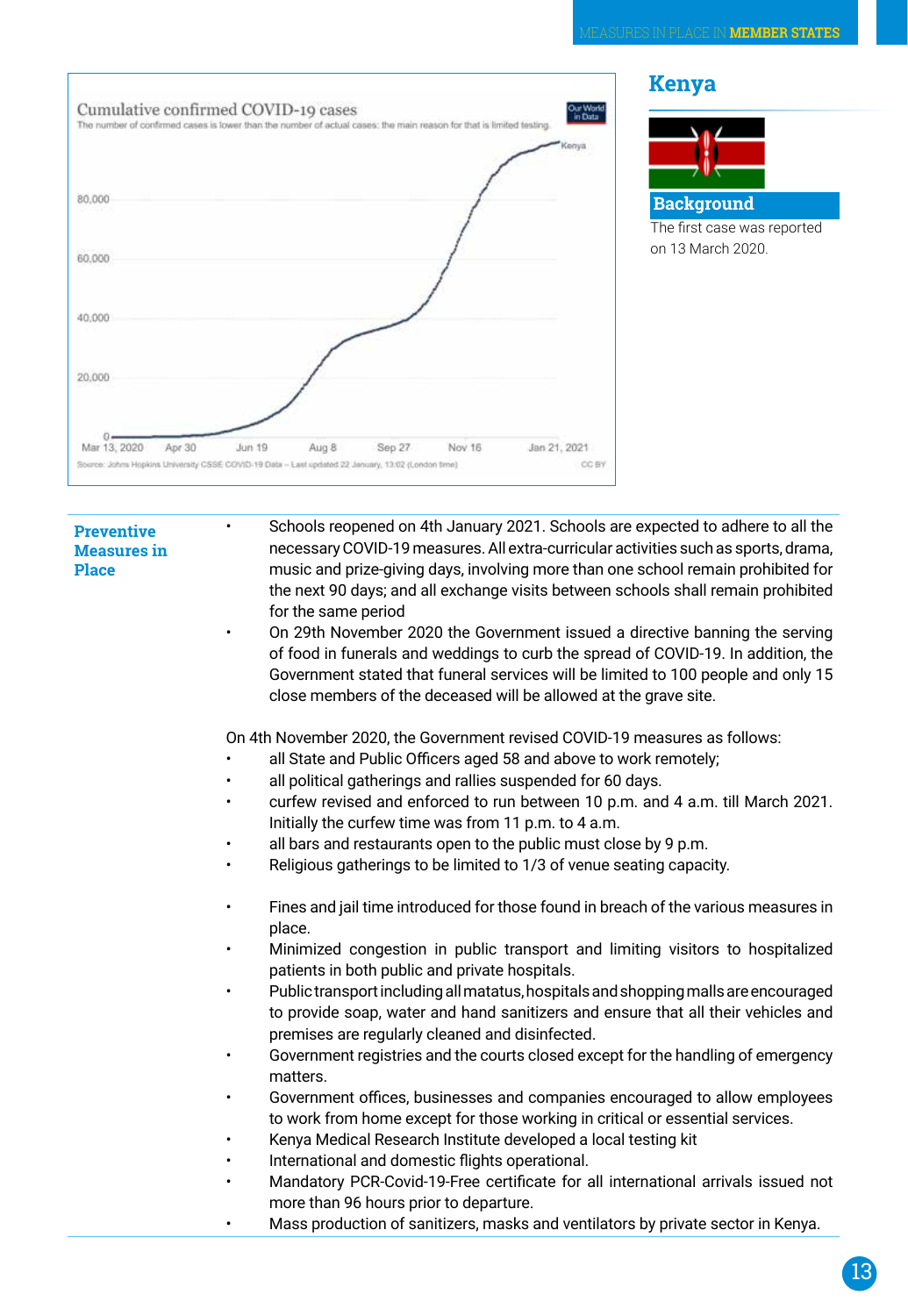| $\bullet$<br><b>Preventive</b><br><b>Measures</b> in<br><b>Place</b><br>$\bullet$               | Temperature readings for truck crews to be taken at entry points and at designated<br>weighbridges which are: Namanga; Busia, Gilgil, Mariakani; Malaba and Taveta.<br>Truck occupants to keep temperature/readings/health forms until they exit Kenya<br>unless they are Kenyan residents; stringent screening of the trucks; limited numbers<br>of crew and passengers, and any truck crew member who exhibits symptoms<br>occupants subject to a 14 days quarantine.<br>Cashless transactions encouraged and facilitated to limit contact.<br>Stringent medical screening at all border points. Only drivers, loader plus the<br>clearing agent are allowed across the border.<br>A 100-percent tax relief for low-income-earning persons up to KES24,000<br>Reduced the top Pay-As-You-Earn (PAYE) rate from 30 percent to 25 percent.<br>Appropriation of KES 10 billion through cash transfers to the vulnerable members<br>of society.<br>Disbursement of KES 1 billion for the recruitment of additional medical personnel.                                                                                                                                                                                                                                                                                                                                                                                                                                                                                                                                                                                                                                                                                                                                                                                                                                                                                                                                                                                                                                                                                                                                                                                                                       |
|-------------------------------------------------------------------------------------------------|-----------------------------------------------------------------------------------------------------------------------------------------------------------------------------------------------------------------------------------------------------------------------------------------------------------------------------------------------------------------------------------------------------------------------------------------------------------------------------------------------------------------------------------------------------------------------------------------------------------------------------------------------------------------------------------------------------------------------------------------------------------------------------------------------------------------------------------------------------------------------------------------------------------------------------------------------------------------------------------------------------------------------------------------------------------------------------------------------------------------------------------------------------------------------------------------------------------------------------------------------------------------------------------------------------------------------------------------------------------------------------------------------------------------------------------------------------------------------------------------------------------------------------------------------------------------------------------------------------------------------------------------------------------------------------------------------------------------------------------------------------------------------------------------------------------------------------------------------------------------------------------------------------------------------------------------------------------------------------------------------------------------------------------------------------------------------------------------------------------------------------------------------------------------------------------------------------------------------------------------------------------|
| ٠<br><b>Trade</b><br><b>Facilitation</b><br>/ Business<br><b>Support</b><br>٠<br>٠<br>$\bullet$ | On 4 December government announced the return to pre-Covid-19 situation on the<br>following with effect from January 2021:<br>The VAT rate reverts to 16% from the current 14<br>a.<br>The Individual Income tax rate reverts 30% from the current 25%<br>b.<br>The Corporate Tax rate reverts to 30% from the current 25%.<br>C.<br>Cashless transactions such as mobile money and credit cards are encouraged.<br>24-hour Call Centre and information portal set up and manned by Kenya Private<br>Sector Association (KEPSA)<br>Lowering of Central Bank Rate (CBR) to 7.2%<br>Lowering of Cash Reserve Ration (CRR) to 4.2%<br>Central Bank of Kenya offered flexibility to banks on loans that were active as of<br>March 2020 to maintain liquidity levels<br>Assessment and restructuring loans taken by corporate borrowers (and SMEs)<br>based on their respective circumstances arising from the pandemic.<br>Cargo movement allowed to continue however spike in transport requirements<br>has led to a strained supply of trucks.<br>Mandatory requirement for all returning cargo crew to self-isolate for a period of<br>14 days straining cargo operations.<br>Office hours for Customs Offices changed to $9.00 - 3.00$ pm at a 50% reduced<br>staffing. There is also reduced access to Customs officers and other officials.<br>Kenya Ports Authority has reduced workforce to two shifts.<br>KPA enabled online document submission systems to reduce human contact at<br>Mombasa Port<br>Mandatory pre-arrival report of ships<br>Allocated of USD 100 Million to fast-track payment of outstanding VAT refunds<br>and other pending payments to SMEs. USD 30 million as seed capital for SME<br>Credit Guarantee Scheme.<br>Allocation of USD 20 Million soft loans to hotels and related establishments.<br>Allocation of USD 15 Million to assist flower and horticultural producers to access<br>international market.<br>Enforcement of "Buy Kenya, Build Kenya" policy.<br>Allocated of USD 6 Million to purchase locally manufactured vehicles.<br>Trade related essential services providers, Customs, Immigration, and Port Health<br>officials are exempted from the provisions of curfew and required to work 24<br>hours. |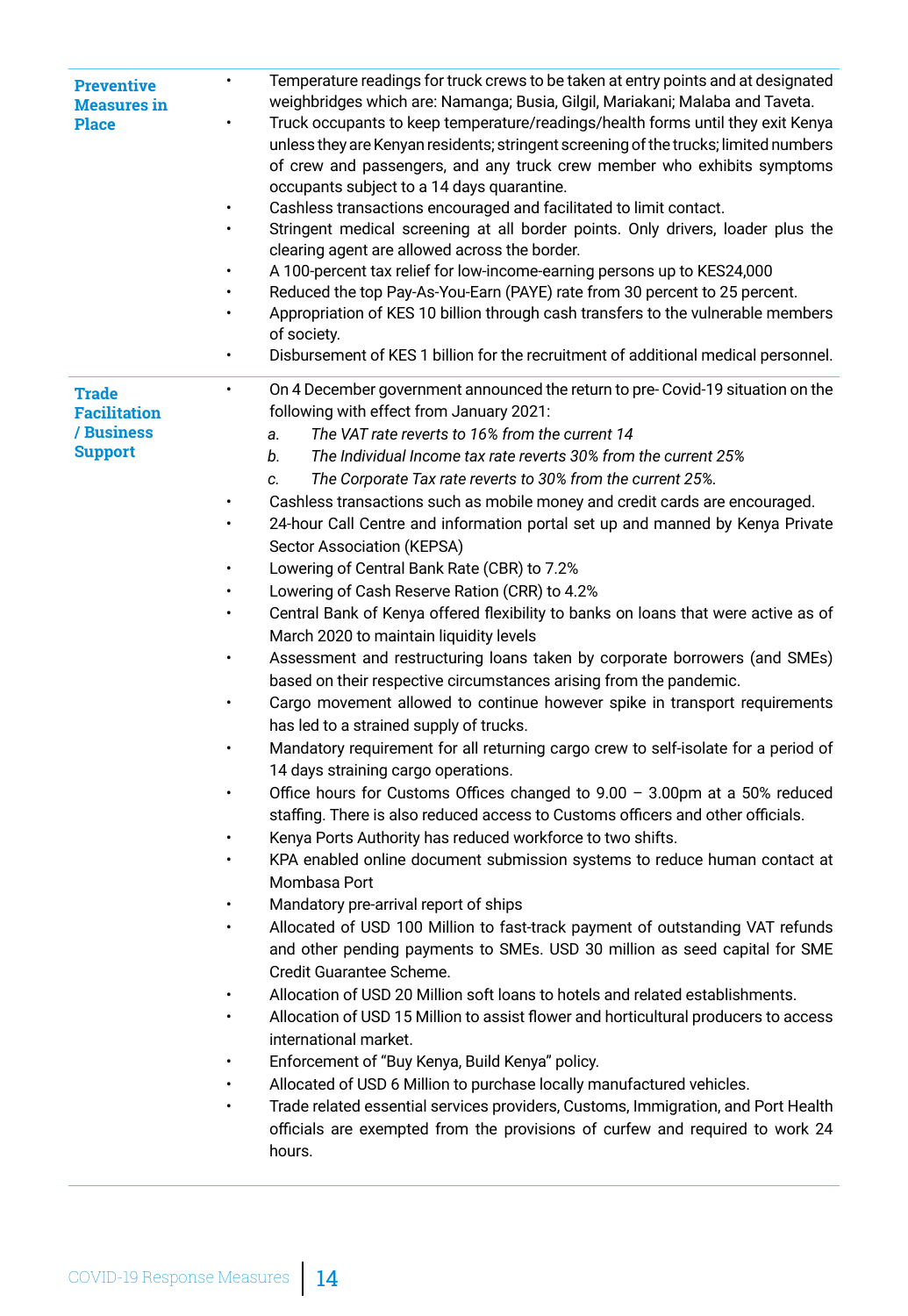| <b>Coordinating</b><br><b>Ministry</b><br><b>(National</b><br><b>Contact</b><br>Points) | Ministry of Industrialization, Trade & Enterprise Development<br>P.O. BOX 30547-00100<br>Kenyatta Avenue NAIROBI<br>Tel: +254-20 2731531/2-44, +254-20 310983<br>Fax +254 20 3313600 |
|-----------------------------------------------------------------------------------------|--------------------------------------------------------------------------------------------------------------------------------------------------------------------------------------|
|                                                                                         | E-mail: pa@industrialization.go.ke, psfortrade@gmail.com; b_makau@<br>yahoo.co.uk;                                                                                                   |
|                                                                                         | jnwkario@gmail.com Website: www.industrialization.go.ke                                                                                                                              |
|                                                                                         | Kenya Ministry of Health:<br>Twitter: @MOH_Kenya, Facebook: MinistryofHealthKE, website: <u>http://www.health.go.ke/</u>                                                             |
|                                                                                         | <b>KRA Contact Points:</b>                                                                                                                                                           |
|                                                                                         | For Domestic Taxes and all frequently requested services, log on to: https://itax.kra.<br>п<br>go.ke/KRA-Portal/                                                                     |
|                                                                                         | For Customs related taxes, log on to ICMS (Integrated Customs Management Systems)<br>П<br>and the Simba System                                                                       |
|                                                                                         | For Supply Chain Management (SCM) or e-procure-<br>П                                                                                                                                 |
|                                                                                         | ment, log on to: http://www.kra.go.ke/en/tender<br>For additional support, call our Contact Centre on Tel: 020 4 999 999, 0711 099 999 or<br>П<br>Email: callcentre@kra.go.ke        |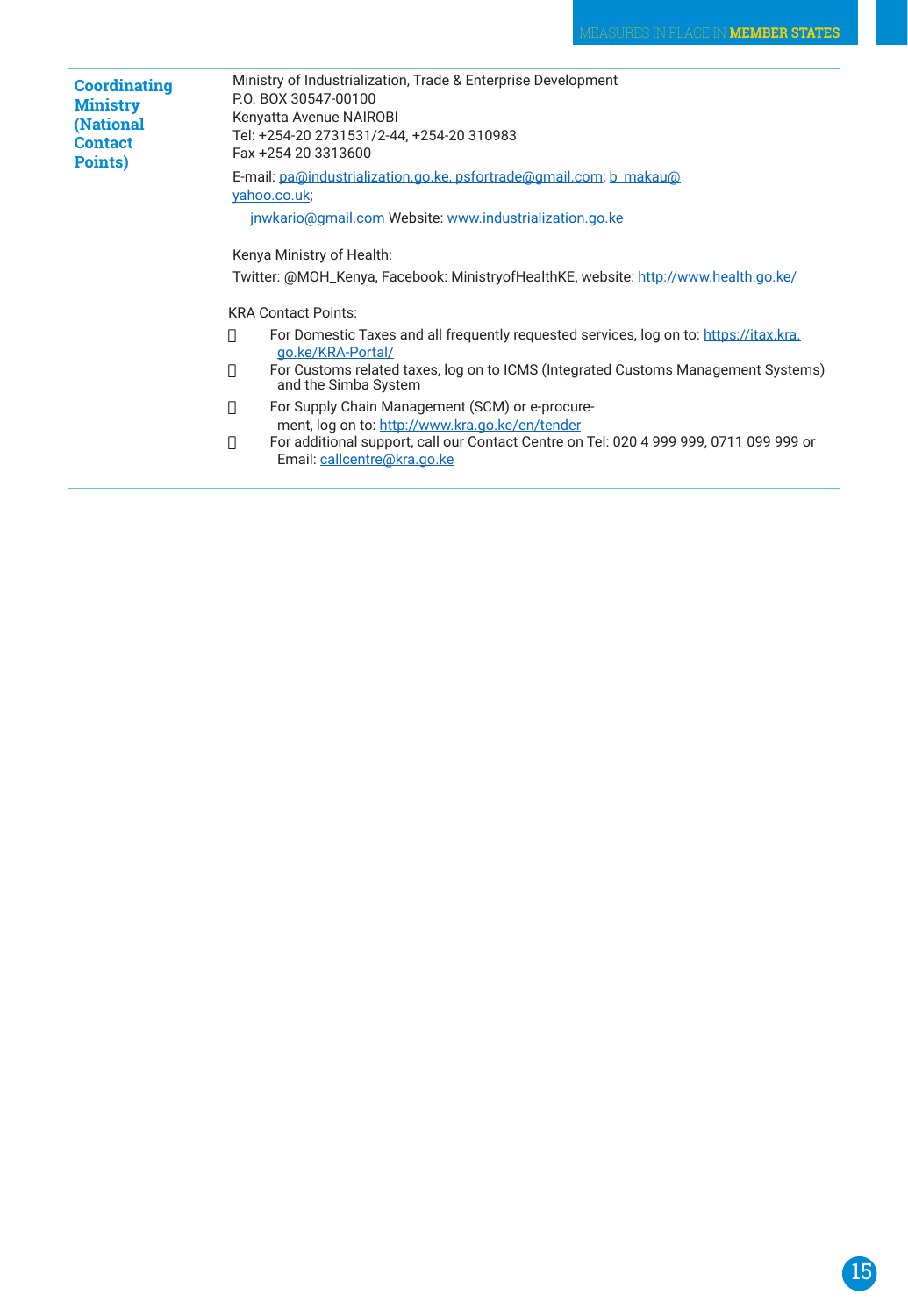| Libya<br>C*<br><b>Background</b><br>The first case was reported<br>on 3rd April 2020 | Cumulative confirmed COVID-19 cases<br>Our World<br>in Data<br>The number of confirmed cases is lower than the number of actual cases; the main reason for that is limited testing<br>Libya<br>100,000<br>80,000<br>60,000<br>40,000<br>20,000                                                                                                                                                                                                                                                                                                                                                                                                                                                                                                                                                                                                                                                                                                                                                                                                                                                             |
|--------------------------------------------------------------------------------------|------------------------------------------------------------------------------------------------------------------------------------------------------------------------------------------------------------------------------------------------------------------------------------------------------------------------------------------------------------------------------------------------------------------------------------------------------------------------------------------------------------------------------------------------------------------------------------------------------------------------------------------------------------------------------------------------------------------------------------------------------------------------------------------------------------------------------------------------------------------------------------------------------------------------------------------------------------------------------------------------------------------------------------------------------------------------------------------------------------|
|                                                                                      | Mar 24, 2020 Apr 30<br><b>Jun 19</b><br>Aug 8<br>Sep 27<br>Nov 16<br>Jan 21, 2021<br>CC BY<br>Source: Johns Hopkins University CSSE COVID-19 Data - Last updated 22 January, 13:02 (London time)                                                                                                                                                                                                                                                                                                                                                                                                                                                                                                                                                                                                                                                                                                                                                                                                                                                                                                           |
| <b>Preventive</b><br><b>Measures</b> in<br><b>Place</b>                              | Large public gatherings banned<br>Flights resumed at the Mitiga Airport in the Libyan capital Tripoli on 9th August<br>2020.<br>A special committee that includes the ministries of interior, finance and health<br>formed to develop a policy and procedures for repatriating Libyans from abroad.<br>The Supreme Committee for Combating COVID-19 closed all vegetable and meat<br>markets, but bakeries and some shops remain open to meet people's needs.<br>Points of Entry (PoEs) to screen travelers arriving from affected areas established<br>at three airports (Mitiga, Misrata and Benina), four seaports and land border entry<br>points at Ras Ijdier, Wazen and Msaed.<br>Testing is being undertaken for truck drivers travelling over the Tunisian/ Libyan<br>border with drivers required stay for 14 days in Zwara for quarantine.<br>Authorities in both the West and East have started to repatriate Libyan citizens<br>stranded overseas (those wishing to return are in Egypt, Tunisia and Turkey).<br>Returning citizens are tested and allowed to quarantine at home for 14 days. |
| <b>Trade</b><br><b>Facilitation</b><br>/ Business<br><b>Support</b>                  | Following government directives issued on 14th November 2020, Libyan authorities<br>$\bullet$<br>reopened the land border with Tunisia.<br>Cargo transportation exempted from ban<br>Eastern authorities reopened borders from 31st August 2020.<br>No penalties apply to the late filing of corporate income tax, personal income tax<br>and stamp duty returns.<br>Customs and Revenue authorities are facilitating continuity of business by<br>$\bullet$<br>implementing e-documents and e-payments and pre-arrival clearance procedures<br>and exempting some required documents such as certificate of origin.                                                                                                                                                                                                                                                                                                                                                                                                                                                                                       |
| <b>Coordinating</b><br><b>Ministry</b><br>(National<br><b>Contact</b><br>Points)     | Ministry of Economy and Industry<br>P.O. Box 4779 TRIPOLI, LIBYA<br>Cell: +218 928 344531, Fax: +218 214 831394, Email: libya_zambia@yahoo.com<br>Ministry of Foreign Affairs. Minister Plenipotentiary TRIPOLI<br>Libya<br>Cell: +218 91 0123447, Email: elseed.ali@hotmail.com<br>Embassy of the State of Libya<br>P O Box 35319<br>LUSAKA, Zambia<br>Tel: +260(211) 253055/255388, Fax: +260(211) 251239, Mobile: 0955 208900/0977 977605<br>E-mail: libya_emb_zm@foreign.gov.ly; farajzarroug@gmail.com                                                                                                                                                                                                                                                                                                                                                                                                                                                                                                                                                                                                |

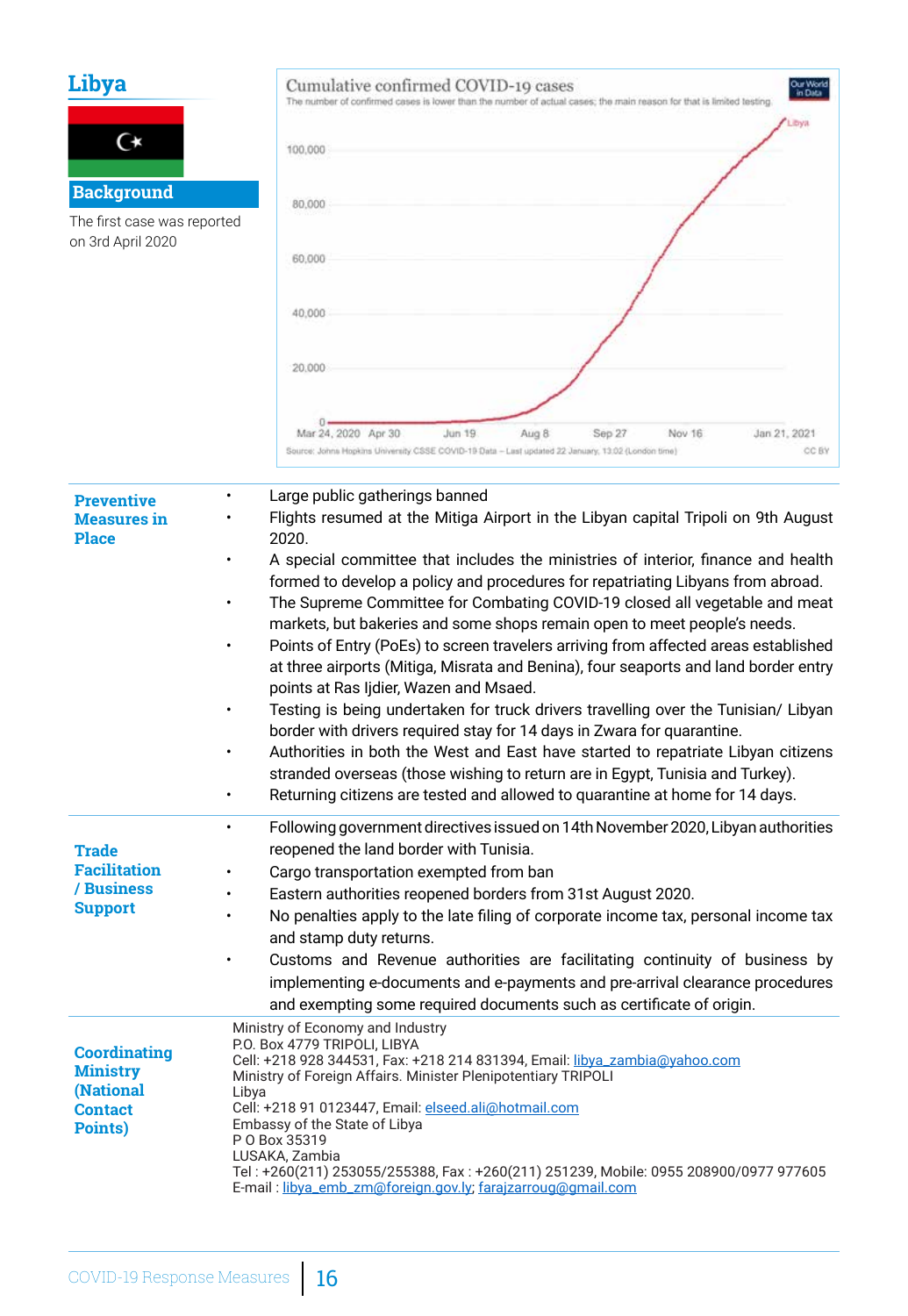| <b>Madagascar</b>                                       | Cumulative confirmed COVID-19 cases<br>Our World<br>in Data<br>The number of confirmed cases is lower than the number of actual cases; the main reason for that is limited testing<br>18,000<br>Madagascar                                               |
|---------------------------------------------------------|----------------------------------------------------------------------------------------------------------------------------------------------------------------------------------------------------------------------------------------------------------|
|                                                         | 16,000                                                                                                                                                                                                                                                   |
|                                                         |                                                                                                                                                                                                                                                          |
| <b>Background</b>                                       | 14,000                                                                                                                                                                                                                                                   |
| The first case reported on 20<br>March 2020.            | 12,000                                                                                                                                                                                                                                                   |
|                                                         | 10,000                                                                                                                                                                                                                                                   |
|                                                         | 8,000                                                                                                                                                                                                                                                    |
|                                                         | 6.000                                                                                                                                                                                                                                                    |
|                                                         | 4.000                                                                                                                                                                                                                                                    |
|                                                         |                                                                                                                                                                                                                                                          |
|                                                         | 2,000                                                                                                                                                                                                                                                    |
|                                                         | Mar 20, 2020 Apr 30<br>Jun 19<br>Sep 27<br>Nov 16<br>Jan 21, 2021<br>Aug 8<br>CC BY<br>Source: Johns Hopkins University CSSE COVID-19 Data - Last updated 22 January, 13:02 (London time)                                                                |
| <b>Preventive</b><br><b>Measures</b> in<br><b>Place</b> | Beginning 17th September 2020 curfew hours in the capital Antananarivo<br>shortened to start from 23:00hrs to 04:00hrs. The earlier curfew put in place was<br>from 22:00 hours to 04:00 hours. Grocery stores can operate as well until 18:00<br>hours. |
|                                                         | The Government opened the Island of Nosy Be to international travelers effective                                                                                                                                                                         |
|                                                         | 1st October 2020.<br>Entry and exit restrictions are heightened in the regions of Analamanga,                                                                                                                                                            |
|                                                         | Atsinanana, Haute Matsiatra, and Alaotra Mangoro, which are COVID-19 clusters.                                                                                                                                                                           |
|                                                         | Gatherings of more than 50 people prohibited.                                                                                                                                                                                                            |
|                                                         | Mandatory wearing of face masks in public                                                                                                                                                                                                                |
| $\bullet$                                               | Public markets operational for only three days a week subject to strict SOPs<br>14-day quarantine mandatory for individuals who have had possible exposure to                                                                                            |
|                                                         | COVID-19; travel limited to essential services and work                                                                                                                                                                                                  |
| ٠                                                       | All entertainment venues closed, and all sporting events suspended.                                                                                                                                                                                      |
| ٠<br><b>Trade</b><br>$\bullet$<br><b>Facilitation</b>   | Cash-transfers and in-kind necessities to the poorest and those unemployed.<br>Gradual relaxation of lockdown allowing movement and public transportation<br>from 0600-1300 hours                                                                        |
| / Business<br>$\bullet$<br><b>Support</b>               | Price controls introduced by government to regulate the prices of essential                                                                                                                                                                              |
|                                                         | services and to prevent businessmen from taking advantage of the situation to<br>hike prices                                                                                                                                                             |
|                                                         | Ports are operational while respecting governmental procedures.                                                                                                                                                                                          |
| $\bullet$                                               | Customs offices Tamatave and Antananarivo will ensure maximum service                                                                                                                                                                                    |
|                                                         | with minimum contact. However, humanitarian aid, pharmaceuticals and basic                                                                                                                                                                               |
| ٠                                                       | necessities will be given priority.<br>Temporary suspension of all exports of drugs and other health products                                                                                                                                            |
|                                                         |                                                                                                                                                                                                                                                          |
| Coordinating<br><b>Ministry (Na-</b>                    | Secrétaire général du Ministère des Affaires                                                                                                                                                                                                             |
| tional Contact                                          | Étrangères 1, rue Andriamifidy, Anosy ANTANANARIVO 101<br>Madagascar                                                                                                                                                                                     |
| Points)                                                 | Tél: +261 34 49 555 89 / +261 34 66 635 44                                                                                                                                                                                                               |
|                                                         | Courriel: sg.mae.gov@gmail.com; rthm12@yahoo.fr;                                                                                                                                                                                                         |
|                                                         | Director of the COMESA- Tripartite Department Directorate of Regional Integration<br>Ministry of Foreign Affairs                                                                                                                                         |
|                                                         | Tel.: +261 34 39 388 95, +261 34 66 635 86                                                                                                                                                                                                               |
|                                                         | Email: dcrmae2019@gmail.com; mbola.andriana@gmail.com mar.rabi@yahoo.fr                                                                                                                                                                                  |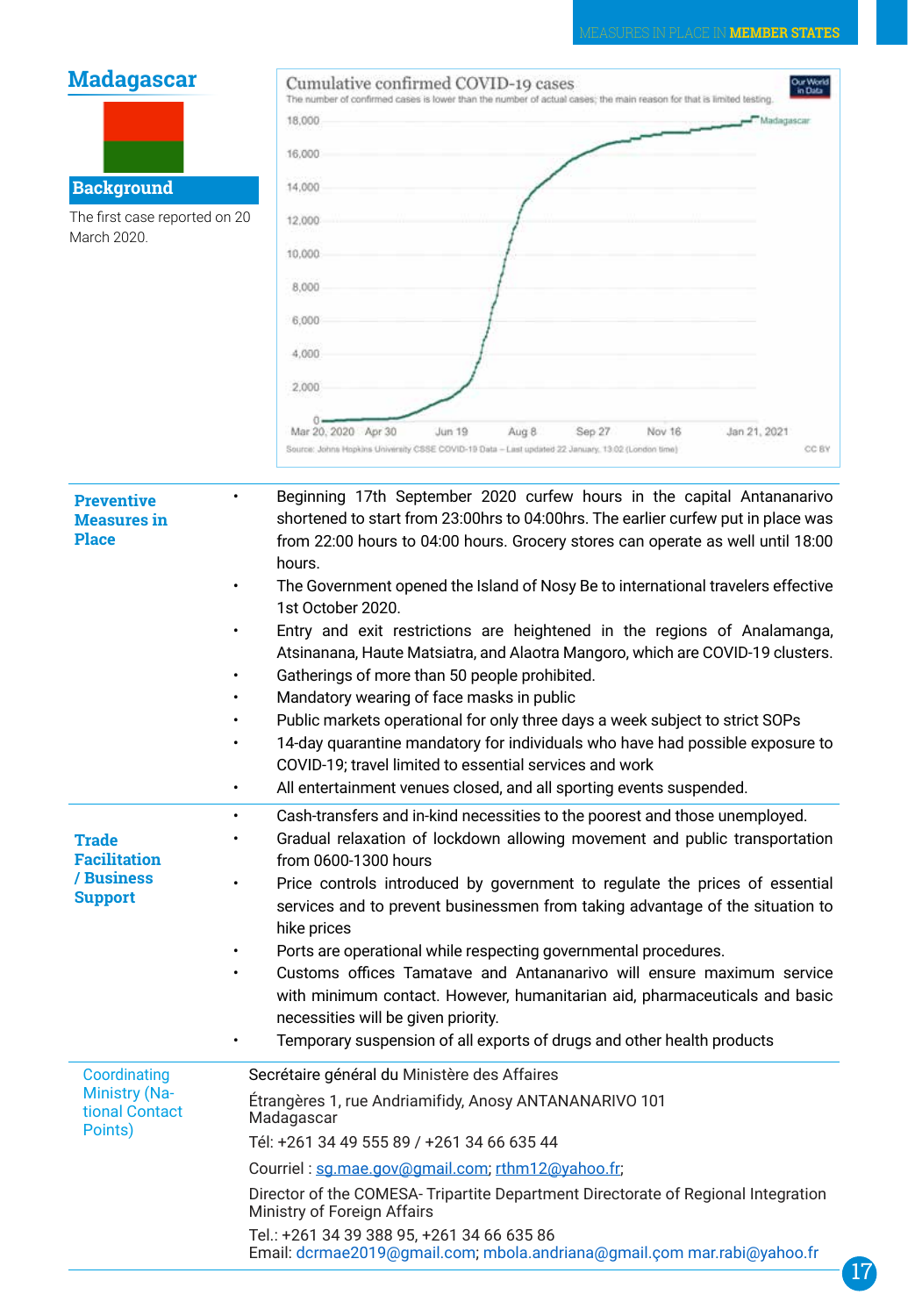## **Malawi**



The first case reported on 2nd April 2020



• Malawi declared a State of National Disaster effective 12th January 2021 in all its 28 districts. The declaration follows the death of two cabinet Ministers on 12th January 2021 and a spike in infections and COVID 19 related death.

- *- Travelers entering Malawi are required to produce a PCR negative certificate of not more than 10 days old from a designated testing laboratory from the country of origin.*
- *- Travelers arriving without a PCR certificate will have their samples taken at their own cost and will be required to self-quarantine as the results are awaited.*
- *- Non-Malawian arriving travelers who test positive will be managed according to the guidelines of Malawi at his/her own cost.*
- From 14th August the Government eased COVID-19 rules on public gatherings by allowing up to 100 people to gather.
- On 7th September schools opened in Malawi but with strict adherence to health guidelines by both learners and teachers. Schools were closed on 20th March 2020.
- As of 9th August 2020 mandatory wearing of face masks in all public spaces declared failure of which can result in a fine of 10,000 Malawian Kwacha (USD 13).
- Places of worship, restaurants and bars closed with only take-away sales being permitted for drinking establishments beginning 9th August 2020.
- Beginning 9th August 2020, all markets, shops and businesses that are in close proximity to hospitals ordered to close.
- Introduction on 1st August 2020 of the Zikomo Presidential Award as a token of thanks to the most dedicated health care workers in the fight against COVID-19.
- Recruitment of 2000 health workers to support the fight against COVID-19
- Mandatory 14 days quarantine for all travelers from COVID-19 affected countries
- Opening of institutional isolation and treatment centers in the cities of Blantyre, Lilongwe and Mzuzu.

**Trade Facilitation / Business Support**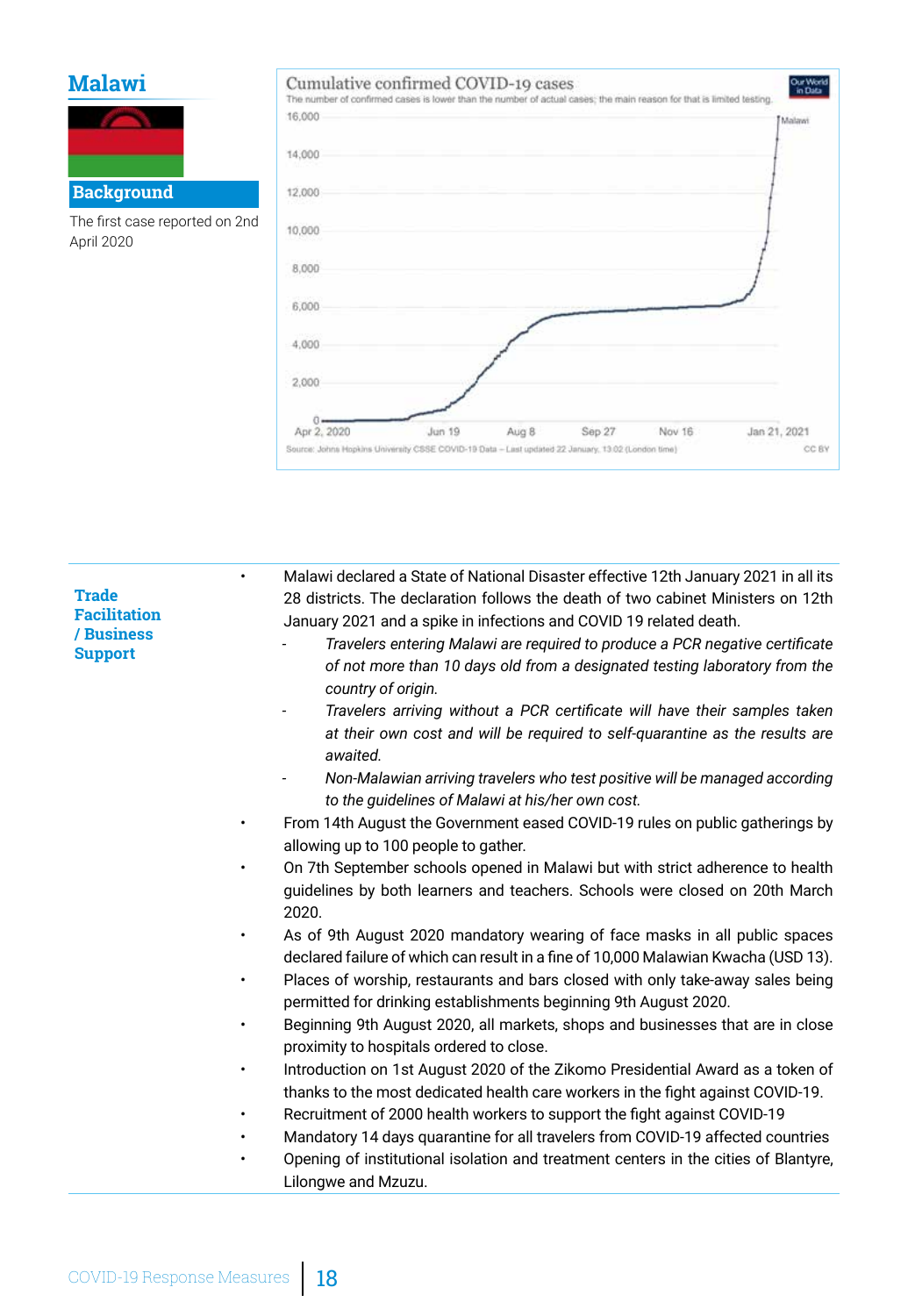|                                                                     | Reduction of fuel prices to lower the transport costs<br>$\bullet$                                                                                                                                                                                                                                                                                                                                                                                                                                                                                                                                                                                                                                                                                                                                               |  |  |
|---------------------------------------------------------------------|------------------------------------------------------------------------------------------------------------------------------------------------------------------------------------------------------------------------------------------------------------------------------------------------------------------------------------------------------------------------------------------------------------------------------------------------------------------------------------------------------------------------------------------------------------------------------------------------------------------------------------------------------------------------------------------------------------------------------------------------------------------------------------------------------------------|--|--|
| <b>Trade</b><br><b>Facilitation</b><br>/ Business<br><b>Support</b> | Application of tax waivers on the importation of essential goods for Corona<br>٠<br>Virus management<br>Reserve Bank of Malawi to allow banks to offer a three-month moratorium on<br>$\bullet$<br>interest payments on loans to small- and medium-sized businesses<br>The country's Competition and Fair-Trading Commission to put in place strict<br>$\bullet$<br>monitoring of price controls and punish anyone found increasing prices<br>The government to increase loans under the Malawi Enterprise Development<br>$\bullet$<br>Fund that will help micro, small and medium scale businesses that have been<br>seriously affected by COVID-19<br>Tobacco markets to remain open and allowed to operate without disruption to<br>$\bullet$<br>protect small farmers and bolster foreign currency receipts. |  |  |
| Coordinating<br><b>Ministry</b><br>(National Contact)<br>Points)    | Minister of Industry, Trade and Tourism<br>P.O. Box 30366 LILONGWE 3 Malawi<br>Tel: +265 999 969669; +265 1 770244, +265 1 780244, 780647<br>Fax: +265 1 770680, +265 1 780680, 782183<br>Email: minci@malawi.net; ken.ndala@gmail.com, kelphas.m@gmail.com                                                                                                                                                                                                                                                                                                                                                                                                                                                                                                                                                      |  |  |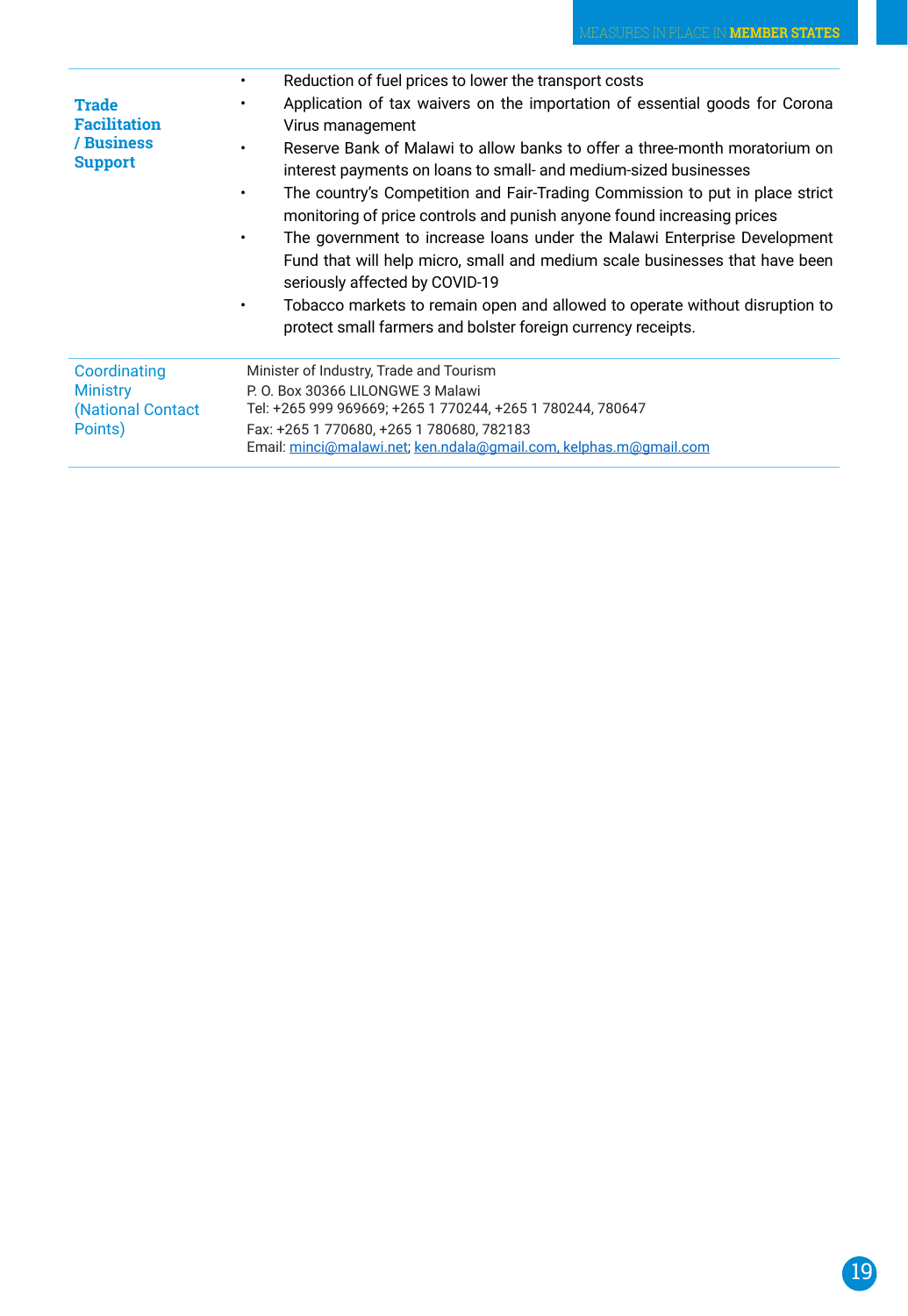# **Mauritius**



The first case was reported on 18th March 2020



| <b>Preventive</b><br><b>Measures in Place</b>                              | On 18th September 2020 announced a phased easing of travel restrictions.<br>As from 1st October 2020, borders reopened to Mauritian nationals, residents<br>and tourists travelling to Mauritius for long stays. Visitors will have to undergo<br>a PCR test 5 days prior to travel to Mauritius. Upon arrival in Mauritius, a 14-day<br>quarantine will be mandatory at an establishment approved by the authorities.<br>Treatment of COVID-19 patients in hospitals and community infection control<br>measures under implementation including contact tracing in line with WHO<br>recommendations;<br>Sensitization of the population on the precautionary and hygiene measures<br>including, the wearing of masks, use of hand sanitizers, home confinement<br>and social distancing through media campaigns in appropriate languages;<br>Shopping authorized in supermarkets and shops selling essential commodities<br>based on alphabetical order under strict conditions subject to sanitary control;<br>Postponement of court cases;<br>Food safety nets for vulnerable persons put in place.<br>$\bullet$ |
|----------------------------------------------------------------------------|---------------------------------------------------------------------------------------------------------------------------------------------------------------------------------------------------------------------------------------------------------------------------------------------------------------------------------------------------------------------------------------------------------------------------------------------------------------------------------------------------------------------------------------------------------------------------------------------------------------------------------------------------------------------------------------------------------------------------------------------------------------------------------------------------------------------------------------------------------------------------------------------------------------------------------------------------------------------------------------------------------------------------------------------------------------------------------------------------------------------|
| <b>Trade Facilitation</b><br>/ Business Support<br>and related<br>measures | Provision of a Special Relief Fund to economic operators to meet cash flow<br>$\bullet$<br>and working capital;<br>Setting up of a standing committee to explore ways to limit the impact of the<br>Covid-19 on trade and businesses.<br>Exemption of municipal fees for some 13,000 market stallholders;<br>$\bullet$<br>Lines of credit and soft loans made available to support vulnerable companies/<br>SMEs from the import-export sector and tourism industry.<br>Financial Support/Assistance to individuals by Commercial Banks and other<br>financial entities:<br>Introduction of contactless transactions by some commercial banks;<br>A loan scheme was provided to Mauritians stranded abroad to cater for their<br>$\bullet$<br>needs;<br>COVID-19 Support to Households Programme introduced to defer the capital<br>$\bullet$<br>repayment of home loan.                                                                                                                                                                                                                                            |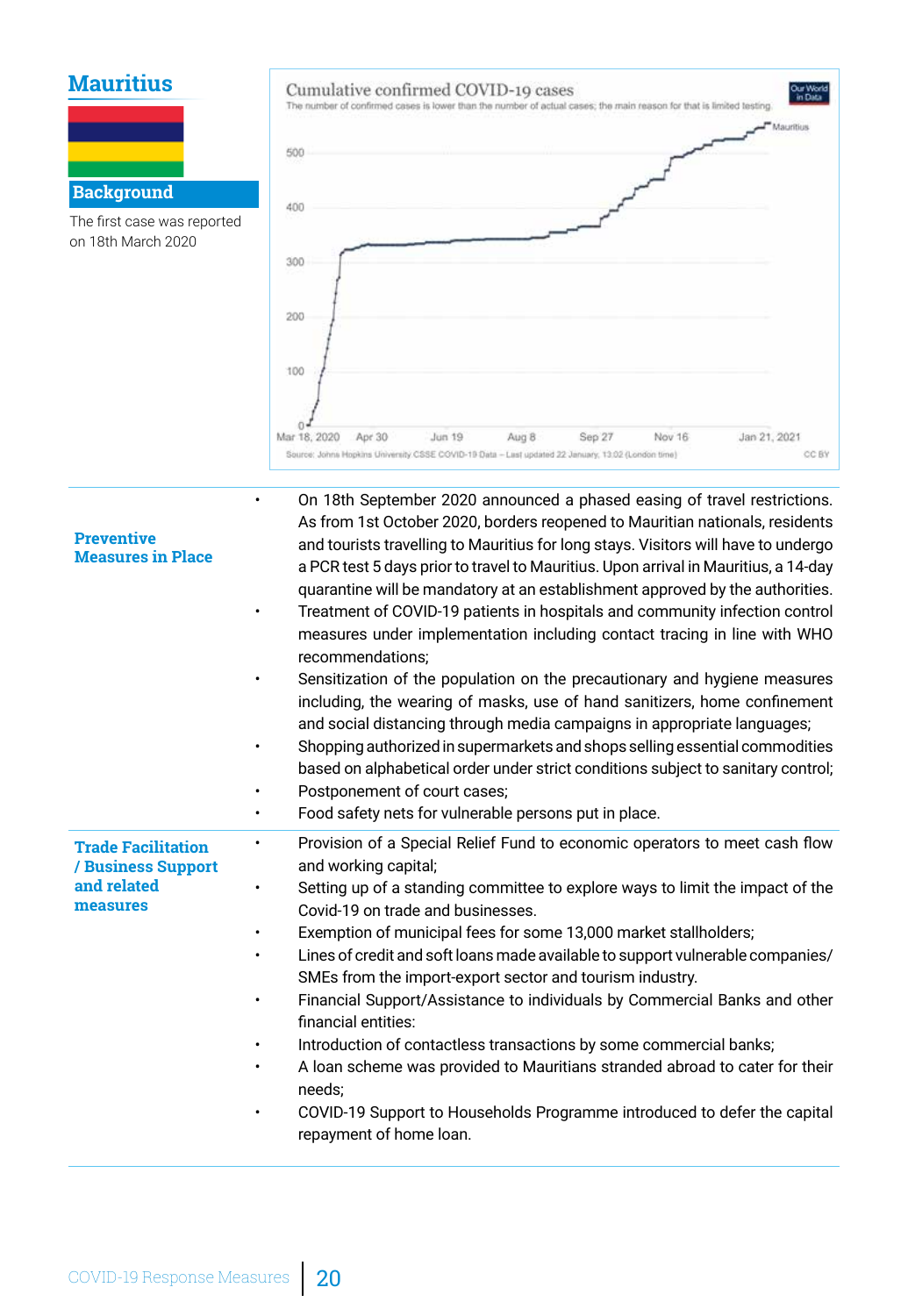| <b>Trade Facilitation</b>                     | <b>Employment-related measures</b>                                                                 |
|-----------------------------------------------|----------------------------------------------------------------------------------------------------|
| / Business Support<br>and related<br>measures | Both public and private sector employees have been working from home;                              |
|                                               | Work Access Permits issued to those in need of accessing their places of<br>$\bullet$<br>work;     |
|                                               | Wage Assistance subsidy provided to companies for payment of staff salaries;<br>$\bullet$          |
|                                               | Financial support provided to workers in the informal sector/ planters/<br>$\bullet$<br>fishermen; |
|                                               | Hotline put in place to facilitate inter-alia, complaints and employments laws;<br>$\bullet$       |
|                                               | Other measures:                                                                                    |
|                                               | A COVID-19 Solidarity Fund created to support the population;                                      |
|                                               | Capital Market activity has been suspended until further notice;<br>$\bullet$                      |
|                                               | The Government has applied for a grant of MUR 26bn from the World Bank;<br>$\bullet$               |
|                                               | Payment of vehicle insurance and renewal of road taxes deferred by a month;<br>$\bullet$           |
|                                               |                                                                                                    |
|                                               | Electricity consumption rates reduced for low income groups/ small<br>businesses;                  |
|                                               | Control of prices of several basic commodities such as rice, cheese, flour etc;<br>$\bullet$       |
|                                               | Minister of Foreign Affairs, Regional Integration and International Trade PORT LOUIS               |
| Coordinating                                  | <b>Republic of Mauritius</b><br>Tel: (230) 405 2541; (230) 405 2622                                |
| <b>Ministry</b><br>(National Contact          | Fax: (230) 211 3148, (230) 2137674                                                                 |
|                                               | Email: sfa@govmu.org; secretariatmofa@govmu.org; mphokeer@govmu.org; skhundoo@govmu.org            |
| Points)                                       |                                                                                                    |
|                                               | Focal Point - Ministry of Health & Wellness                                                        |
|                                               | Mr. S. Ramasawmy,                                                                                  |
|                                               | 5th Floor, Emmanuel Anquetil Building, Port-Louis, Mauritius                                       |
|                                               | Tel: 230 201 1892                                                                                  |
|                                               | Fax: 230 201 2330                                                                                  |

Email: swrasawmy@govmu.org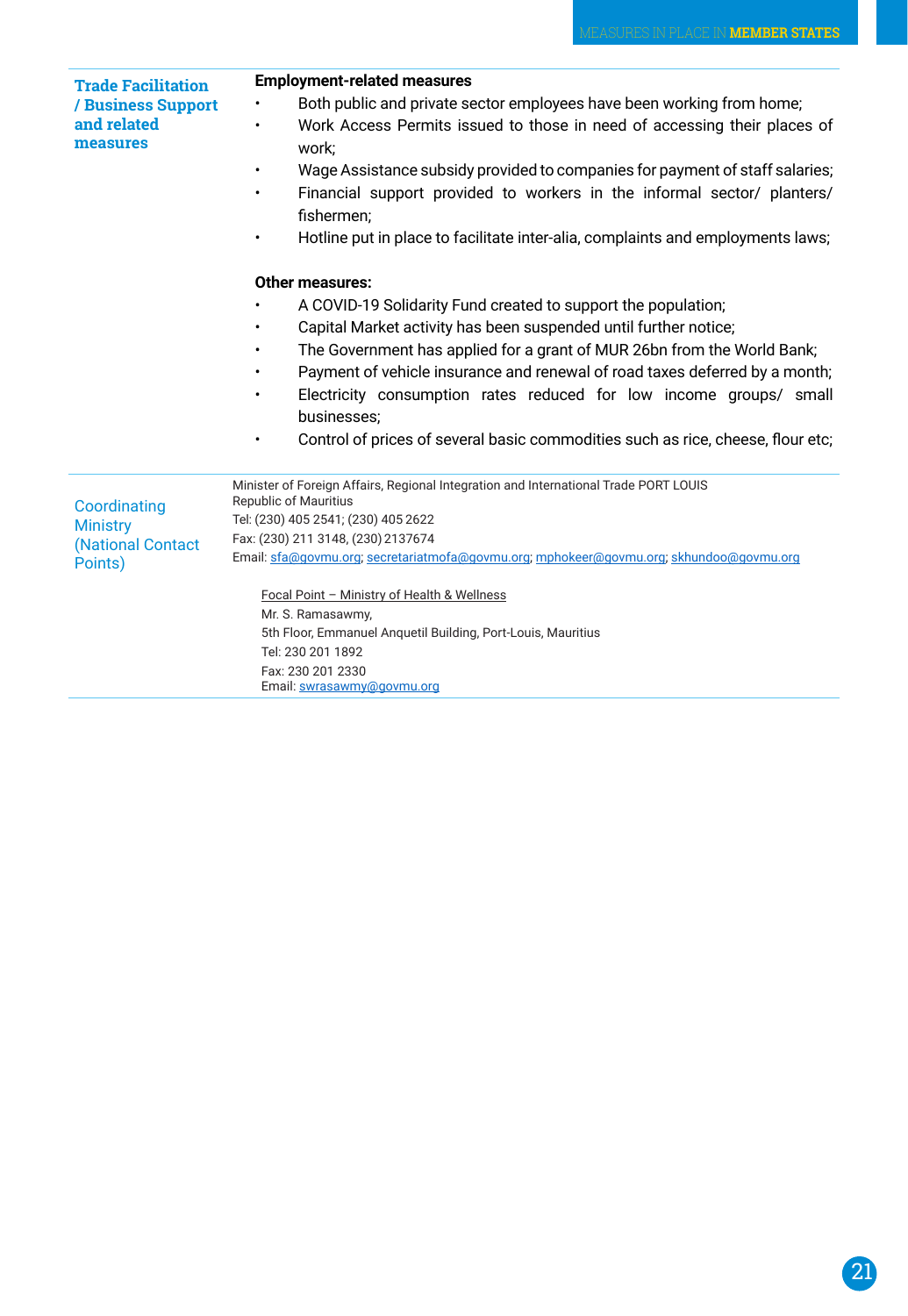# **Rwanda**

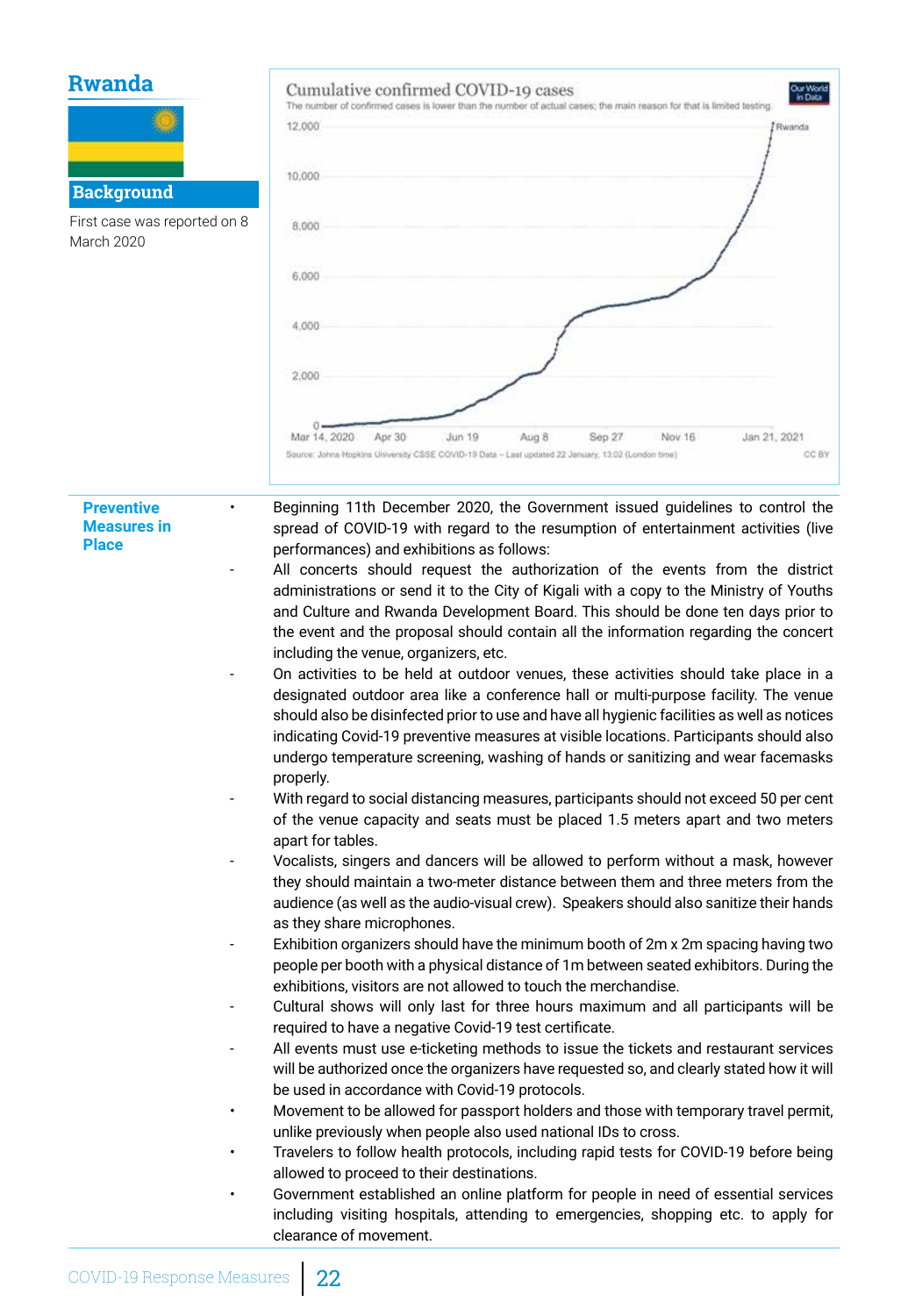| <b>Preventive</b><br><b>Measures in</b><br><b>Place</b>    | $\bullet$              | Commercial flights to and from the country were allowed to operate as from 1st<br>August 2020. RwandAir resumed international flights on 1st August 2020 starting with<br>Africa routes. RwandAir to resume weekly flights to the London and Brussels routes<br>beginning October 3rd, 2020. Health measures put in place to safeguard the health of<br>passengers, crew, and airport staff as provided by Ministry of Health and ICAO. |
|------------------------------------------------------------|------------------------|-----------------------------------------------------------------------------------------------------------------------------------------------------------------------------------------------------------------------------------------------------------------------------------------------------------------------------------------------------------------------------------------------------------------------------------------|
|                                                            |                        | Places of worship operational subject to approval by local authorities.<br>All visitors travelling to Rwanda by charter flights must test negative for COVID-19<br>within 72 hours prior to arrival; a second test will be taken prior to visiting any tourist                                                                                                                                                                          |
|                                                            |                        | attraction.                                                                                                                                                                                                                                                                                                                                                                                                                             |
|                                                            |                        | Domestic and international tourists visiting Volcanoes National Park, Nyungwe<br>National Park, and other parks must test negative for COVID-19 - at their own cost -<br>within 48 hours prior to visiting the parks.                                                                                                                                                                                                                   |
|                                                            |                        | All passengers arriving in Rwanda by commercial flights including those in transit<br>required to show proof of a COVID-19 PCR negative test from a certified laboratory<br>taken within 72 hours of arriving in Rwanda. A second PCR test to be conducted upon<br>arrival - with results delivered after 24 hours.                                                                                                                     |
|                                                            | $\bullet$              | Apart from the national Kigali National Reference Laboratory, other satellite testing<br>labs set up in COVID-19 hotspots areas of the country which include the districts of<br>Kirehe, Rubavu, Rwamagana, Nyagatare, and Rusizi, This is to hasten the process of<br>generating results for patients to ensure timely interventions.                                                                                                  |
|                                                            | $\bullet$              | Hotels to operate and offer tourism and conference services but must adhere to the<br>provided health guidelines.                                                                                                                                                                                                                                                                                                                       |
|                                                            | ٠                      | Religious wedding ceremonies allowed to take place but should not exceed 30 people.                                                                                                                                                                                                                                                                                                                                                     |
|                                                            | ٠                      | Restaurants and cafes allowed to operate until 7;00 p.m.                                                                                                                                                                                                                                                                                                                                                                                |
|                                                            |                        | Social distancing to be observed in public places.                                                                                                                                                                                                                                                                                                                                                                                      |
|                                                            | $\bullet$              | Wearing of face masks is mandatory in public places and multi-family settings.                                                                                                                                                                                                                                                                                                                                                          |
| <b>Trade Facilita-</b><br>tion/ Business<br><b>Support</b> | $\bullet$<br>$\bullet$ | Maximum utilization of non-intrusive cargo scanners for homogeneous goods.<br>The whole clearance process for imports, exports and transit is conducted in the<br>Rwanda Electronic Single Window (RESW) which minimizes to a great extent any<br>human intervention.                                                                                                                                                                   |
|                                                            |                        | Authorized trucks carry not more than two people including the driver.                                                                                                                                                                                                                                                                                                                                                                  |
|                                                            |                        | All cargo and conveyors shall be offloaded and transshipped at the Customs point of<br>entry (i.e. Rusumo and Kagitumba Customs Border Posts).                                                                                                                                                                                                                                                                                          |
|                                                            |                        | Warehousing facilities available for loading, offloading and warehousing of cargo at<br>the entry points;                                                                                                                                                                                                                                                                                                                               |
|                                                            |                        | Inland Cargo depots shall be availed for effective loading and transshipment exercises<br>at the Customs entry point;                                                                                                                                                                                                                                                                                                                   |
|                                                            | $\bullet$              | Clearing of goods to be done using the pre-clearance mechanisms currently in place<br>i.e. SCT Clearance framework and payment of duties and taxes before the arrival of the<br>goods quick release at the entry border posts;                                                                                                                                                                                                          |
|                                                            | $\bullet$              | All declaration documents accompanying cargo must be submitted electronically to<br>customs administration to avoid paper manipulation;                                                                                                                                                                                                                                                                                                 |
|                                                            |                        | Clearing agents must declare the full detailed description of goods to expedite the<br>clearance and release of goods;                                                                                                                                                                                                                                                                                                                  |
|                                                            | $\bullet$              | Clients with perishable goods and consignments that require special warehousing<br>facilities such as petroleum products shall be allowed to proceed to destination after<br>change of crew members (truck drivers) in respect with the current health guidelines<br>in places;                                                                                                                                                         |
|                                                            | $\bullet$              | Transit cargo to be escorted upon entry to the final destination and truck drivers to<br>stop only at designated points.                                                                                                                                                                                                                                                                                                                |
|                                                            |                        | The Central Bank of Rwanda provided a Rwf50 billion (\$54 million) facility and reduced<br>the reserve requirement ratio for commercial banks from 5 per cent to 4 per cent to<br>support the country's banking sector.                                                                                                                                                                                                                 |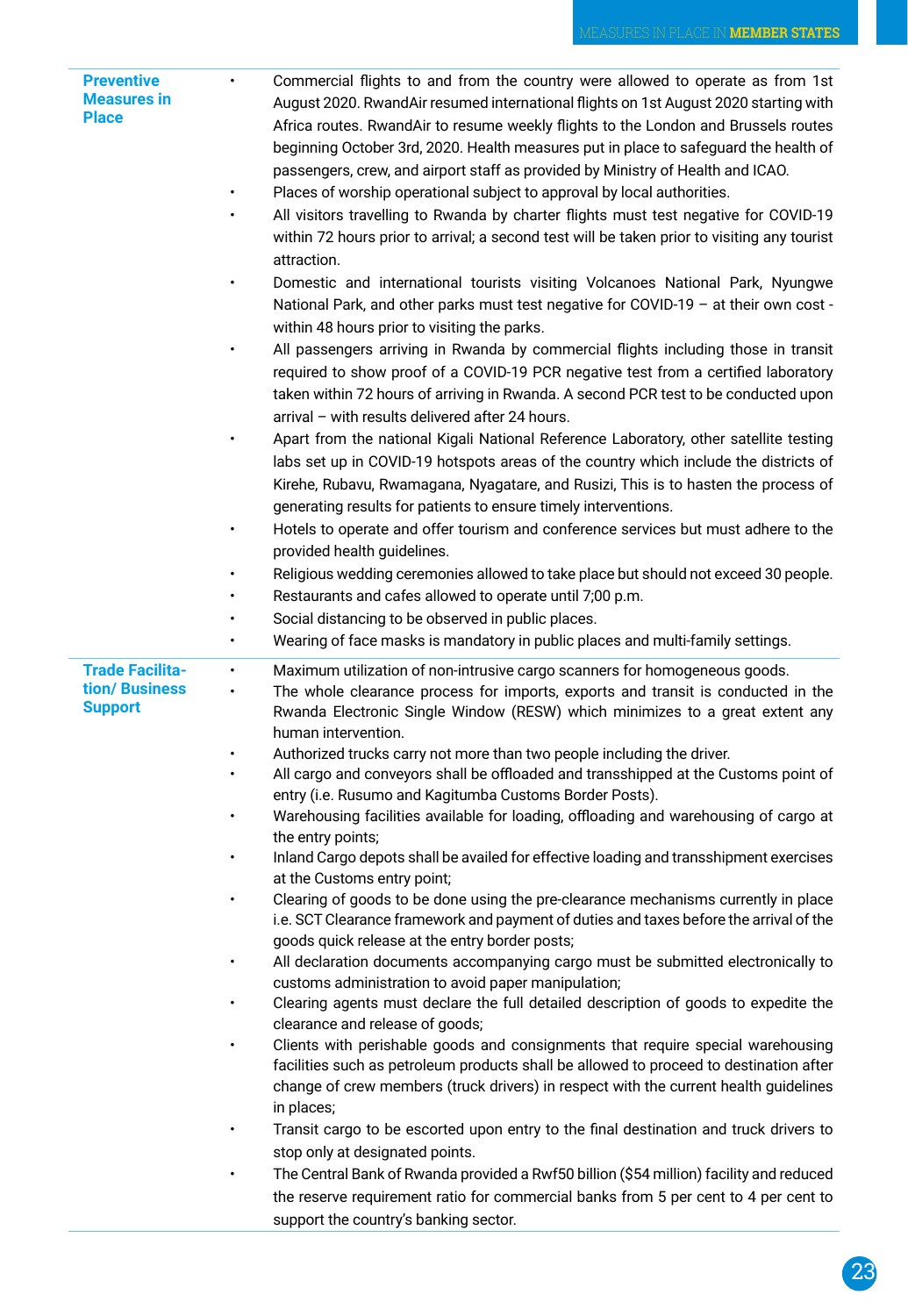| <b>Trade</b><br><b>Facilitation /</b><br><b>Business</b><br><b>Support</b> | The IMF emergency support under the Rapid Credit Facility in March 2020 provided<br>Rwanda with a \$109.4 million (Rwanda Francs 104 billion) for COVID-19-related<br>pressures on trade, tourism and foreign exchange reserves. The support will also<br>provide much- needed resources for health expenditure and for households and firms<br>affected by the COVID-19 crisis.<br>From 14th April 2020 Rwanda benefited from USD \$11 million (RWF 10.5 billion) debt<br>service relief from the International Monetary Fund for an initial period of 6 months. |
|----------------------------------------------------------------------------|-------------------------------------------------------------------------------------------------------------------------------------------------------------------------------------------------------------------------------------------------------------------------------------------------------------------------------------------------------------------------------------------------------------------------------------------------------------------------------------------------------------------------------------------------------------------|
| Coordinating                                                               | Ministry of Trade and Industry                                                                                                                                                                                                                                                                                                                                                                                                                                                                                                                                    |
| <b>Ministry (Na-</b>                                                       | B. P. 73 KIGALI Rwanda                                                                                                                                                                                                                                                                                                                                                                                                                                                                                                                                            |
| tional Contact                                                             | Tel: +250-784855445, +250788415515                                                                                                                                                                                                                                                                                                                                                                                                                                                                                                                                |
| Points)                                                                    | Email: ps@mineacom.gov.rw msebera@minicom.gov.rw                                                                                                                                                                                                                                                                                                                                                                                                                                                                                                                  |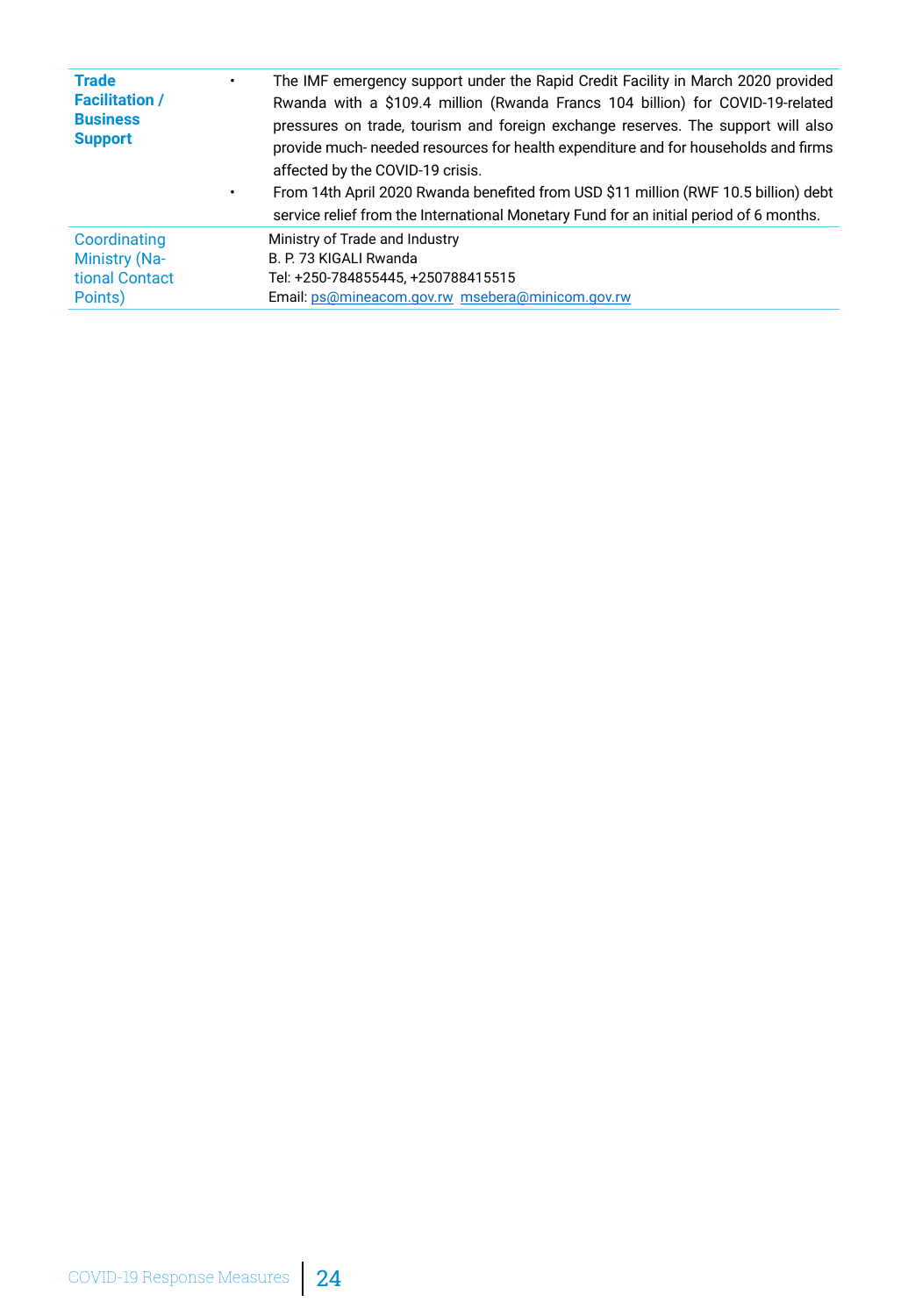

• On 9th January 2021 Seychelles rolled out its Sinopharm vaccine with priority given to healthcare workers.

- On 19th January 2021 Seychelles announced the reopening of its borders and dropped quarantine requirements for international travelers from any part of the world who have been vaccinated against COVID-19. Vaccinated travellers will not be required to quarantine.
- Home learning for schools in 2021 to be virtual for the first two weeks.
- Beginning 12th November 2020, all travelers to Seychelles are required to take a COVID-19 PCR test on the sixth day after their arrival as part of reinforced measures in response to the acceleration of the outbreak in several parts of the world. The cost of the test, which will be done on both foreigners and Seychellois citizens travelling to Seychelles, will be covered by the Government.
	- On 2nd October Seychelles reviewed its Visitor's Travel Advisory and put in place new advisory as follows:
		- a. Travelers from all countries are allowed to enter Seychelles. These have been divided into 2 categories namely: Category 1 which includes permitted countries from low and medium risk; and Category 2 which consists of countries from the list of seven countries given special status (Italy, France, Germany, UK, Switzerland, Austria and the United Arab Emirates (UAE).
		- b. Category 1 of permitted countries will be subjected to a set of different measures amongst which are: will not be subject to special conditions imposed for category 2 countries. In addition, a COVID PCR test prior to travel should be no more than 72 hours;
		- c. Category 2 will be subjected to a set of different measures amongst which include:
			- *Visitors will be allowed in Seychelles even if the COVID-19 situation in these tourism markets keeps changing;*
			- *- Visitors to ensure that all requirements are met before arrival failing which may result in restriction of entry;*
			- *- Adherence to all stated procedures in the Visitor's Travel Advisory;*
			- *- COVID PCR test prior to travel should be no more than 48 hours;*
			- *- Visitors to stay within hotels designated for Category 2 countries;*
			- *- Restricted movement for visitors for the first 5 days of the stay in Seychelles and will be monitored by the staff of the hotel*
			- *- On the fifth day, a second PCR test to be done and if test is negative, they can leave the hotel premises.*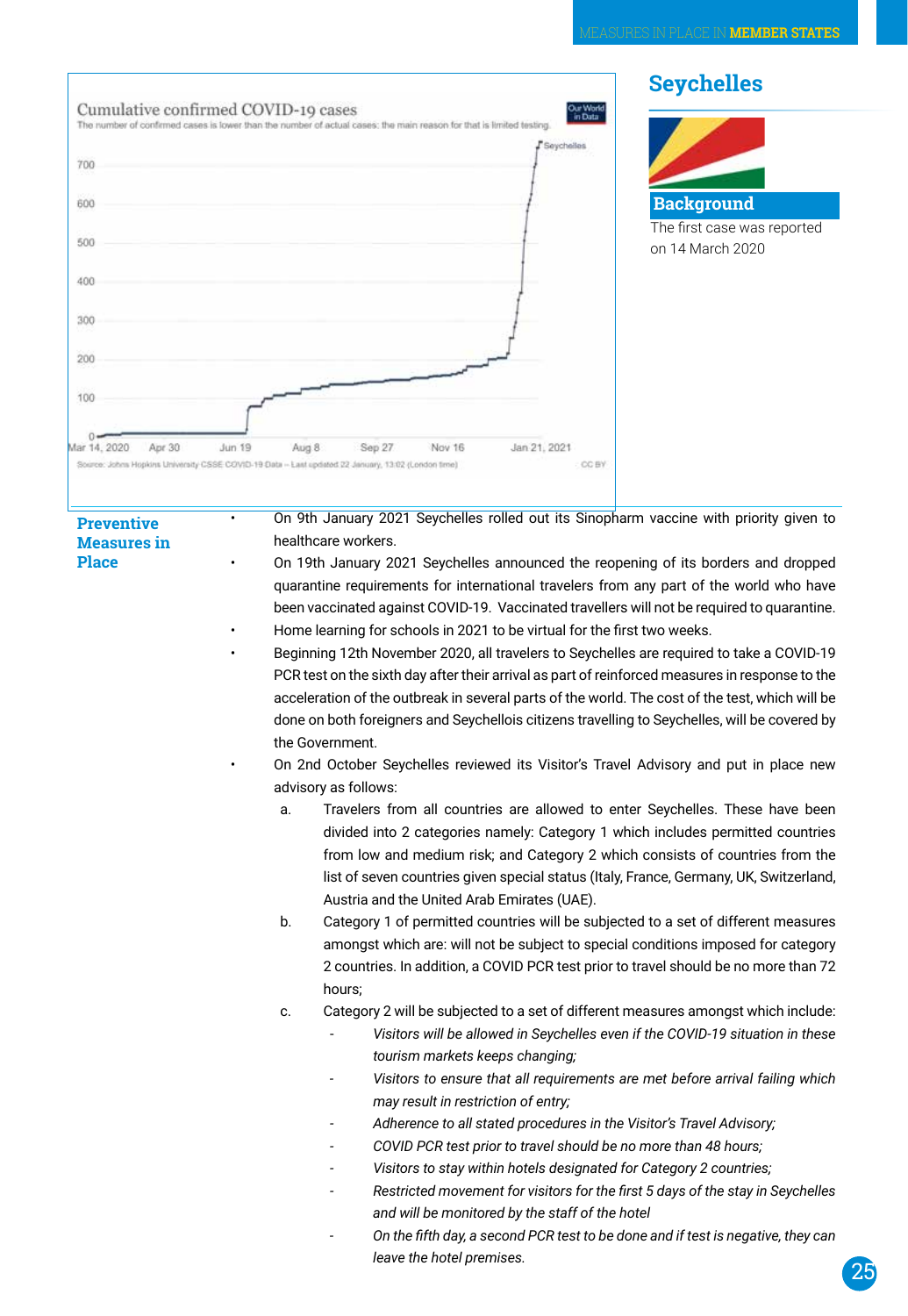•

• In addition, Seychelles has also accredited category 1 and category 2 hotels, including specific training to hotel staff to handle visitors from different countries based on COVID-19 risk. Under this arrangement, a hotel can be certified as both a category 1 that is welcoming guests form low-risk countries and category 2 for the high-risk countries. At least 74 hotels have been accredited and published in the visitor's information for category 2 permitted countries and are subjected to regular updates by the Tourism Department.

• On 15th September 2020, Seychelles adopted a new technology called Travizory technology to facilitate the collection and analysis of travelers' documentation that will ensure reopening of the borders in the safest manner. Among other features, the technology allows:

- a. Seychelles health authorities to collect in advance identity and health information directly from the traveler via the easy-to-use web version and mobile apps.
	- b. Authorities to run rapid and efficient vetting procedures to minimize COVID-19 risks and other security risks.
	- c. Travelers to apply from their mobile phone via Android or iOS apps or on the web in about five minutes.
	- d. Travelers to receive a clear response on their eligibility to travel in the form of a secure barcode, also available as a wallet pass, which they can present at check-in and boarding. With the use of the technology travelers will be required to pay a fee of US\$50 under normal conditions or US\$150 for emergency and late submissions.
- On 14th September 2020, Seychelles introduced a new public health order that makes wearing a mask mandatory as follows:
	- when using public transport (which includes buses, ferries, taxis and other means of *transportation) and in places where sufficient distancing is not possible.*
	- *- in all indoor places where a one-metre physical distancing cannot be maintained as well as outdoor places like sports venues, markets and bus terminals.*
	- *- in places such as financial institutions, customer service centres, retail shops or outlets, funeral places, meeting rooms and cinemas.*
- International Airport opened in August 2020 to commercial passenger flights from low and medium risk level COVID-19 countries. Process guided by the national framework for the integrated management of reopening of Seychelles borders which has a criteria for classifying countries into low, medium and high risk.
- Application for international flights carrying passengers to be made to Public Health Commissioner (PHC).
- A standard form (application for entry into Seychelles by air and sea) available on DoH website to be completed and submitted.
- Applications to be processed on a case by case basis as per Public Health Order
- Improvement of handling capacity of quarantine and treatment facilities, including the finalization of a programme to receive additional human resource support if necessary.
- All restrictions on the movement of people removed.
- Religious services, including funeral services, have resumed following guidance from the Department of Health.

| Indoor seated public shows or gatherings, conferences and meetings held per health<br>guidelines and sports competitions that will take place without spectators allowed to |
|-----------------------------------------------------------------------------------------------------------------------------------------------------------------------------|
|                                                                                                                                                                             |
|                                                                                                                                                                             |
|                                                                                                                                                                             |
|                                                                                                                                                                             |
| Leisure boats and yachts able to enter Seychelles territory, respecting any guidance from                                                                                   |
|                                                                                                                                                                             |

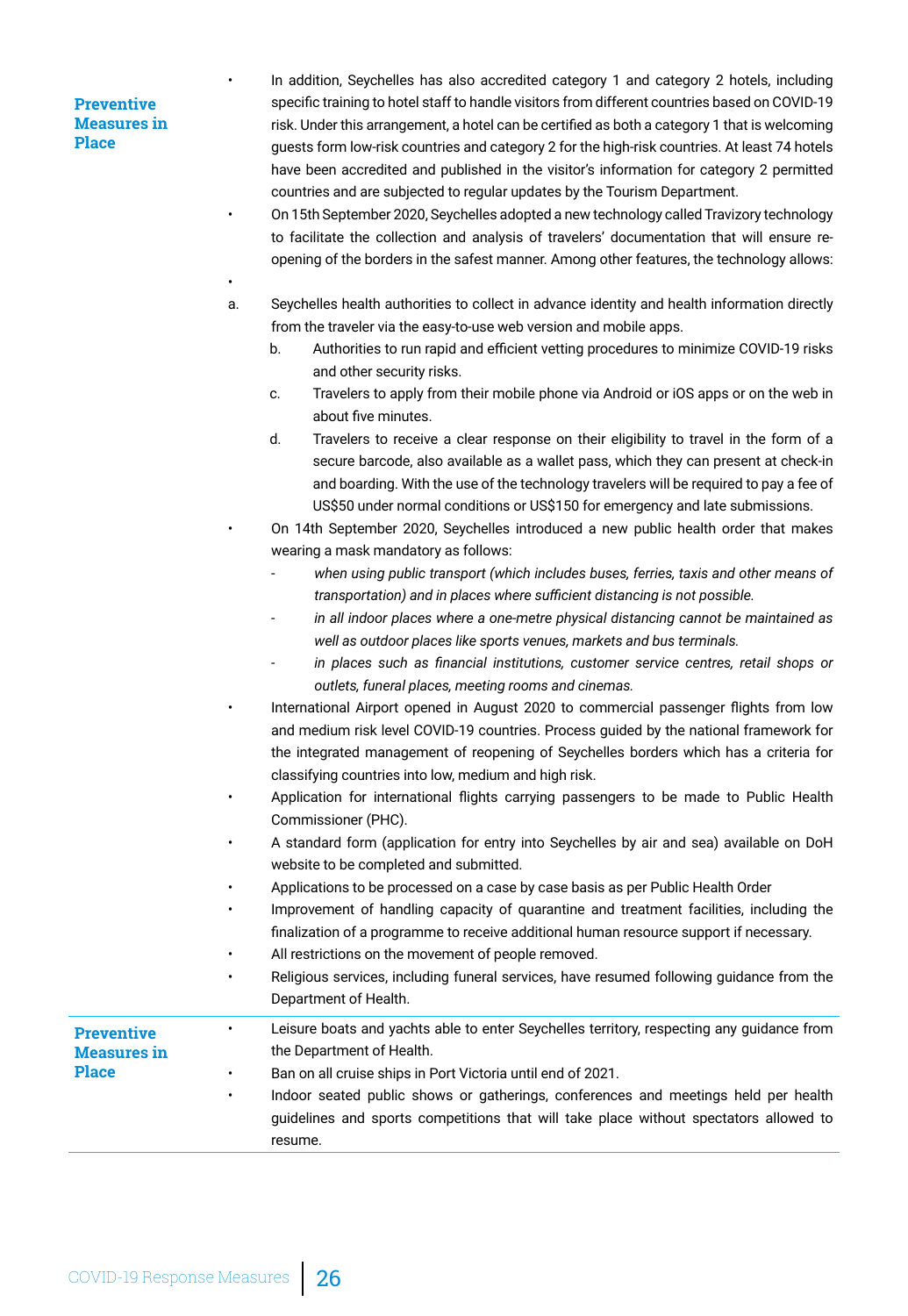| <b>Trade</b>        |  |
|---------------------|--|
| <b>Facilitation</b> |  |
| / Business          |  |
| <b>Support</b>      |  |

- Seychellois will be able to travel abroad as per guidance and regulations issued by the Department of Health.
- Three islands that include Cousine Island, Fregate Island and North Island authorized to resume tourist activities.
- Criteria for allowing entry into Seychelles and management of visitors:
	- All passengers must have proof of a negative COVID-19 PCR test that is 48 hours or less prior to boarding the flight to Seychelles.
	- Aircraft/Airline are not to board any passengers or crew who are symptomatic of COVID-19. Any passengers who arrives in Seychelles without this proof will be turned back on the same aircraft.
	- Exit screening must have been completed by all incoming passengers and crew. This is done upon arrival starting with completion of the health check form, symptomatic check, temperature scanning. The passenger may be required to undergo a rapid antigen test.
	- All passengers must provide proof of accommodation in an approved establishment for the entire period of stay and must show booking vouchers at Immigration on entry.
	- Visitors not to change accommodation during their stay and must not interact with the community apart from those at their place of residence.
	- In order to minimize interaction between groups of clients arriving on different dates client groups should be segregated within the Establishment. The Establishments will be visited prior to re-opening to verify that this can be done.
	- For 14 days after arrival the client will be monitored daily by the designated Health and Safety officers or focal person.
	- All clients to ensure strict hygiene measures and physical distancing are enforced.
	- All staff to be monitored daily by the designated Health and Safety Officer or focal person and record kept.
	- Any illness to be reported immediately to the nearest Health Facility who will provide appropriate guidance.
	- All cost of screening and test will be borne by the passenger.
	- Businesses to prepare their own standards of operation to ensure the quidelines are implemented.
	- Tourism businesses to be issued with a Safe Tourism Certificate by the Government before they can reopen
- The government announced measures to subsidize wages for companies facing distress caused by COVID-19
- The Central Bank of Seychelles (CBS) reduced the policy rate by 100 bps to 4 percent.
- Central Bank provided a credit facility of approximately US\$36 million to assist commercial banks with emergency relief measures to assist businesses and individuals struggling with the financial impact of the pandemic.
- A limited credit provided to government by the Central Bank up to SCR 500 million (US\$30 million). In addition, credit line facility worth SCR500 million (\$28 million) set up for small businesses and accessible through commercial banks as well as Seychelles Credit Union and the Development Bank of Seychelles (DBS)
- **Facilitation / Business Support** Maturity of credit to commercial banks extended to 3 years. • Measures aiming to Facilitate the Cross-border Movement of Relief and Essential Supplies include: Fast tracking the processing and release of urgent medical cargo and relief supplies through simplified procedures; Accepting scanned copy of preferential certificate of origin during the COVD 19 pandemic subject to the original copy being submitted once the crisis is over; Taking deposit for the release of consignment benefitting from preferential treatment but unsupported by preferential certificate of origin because of lock down from exporting countries.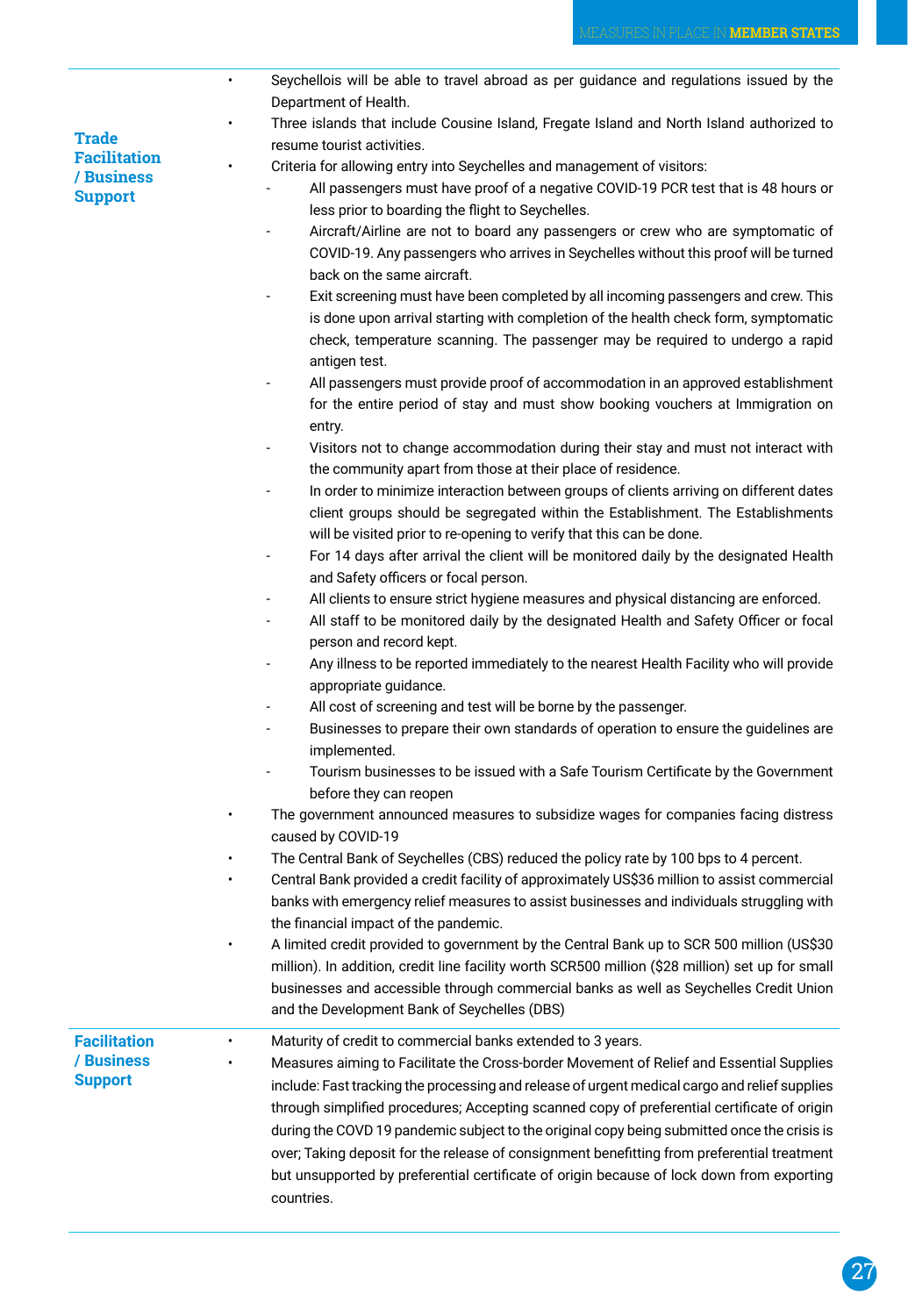| <b>Facilitation</b><br>/ Business<br><b>Support</b> | The Port is operational with Customs staff working to ensure that import and export<br>$\bullet$<br>procedures are completed in a timely manner with priority given to consignment directly<br>related to the COVID 19 pandemic.<br>Encouraging declarant to use pre-payment account and pre-lodgment (pre-arrival<br>declaration)                                                                                                                                                                                                                                                                                                                                                                                                                                                                                                                                                                                                                                                                       |
|-----------------------------------------------------|----------------------------------------------------------------------------------------------------------------------------------------------------------------------------------------------------------------------------------------------------------------------------------------------------------------------------------------------------------------------------------------------------------------------------------------------------------------------------------------------------------------------------------------------------------------------------------------------------------------------------------------------------------------------------------------------------------------------------------------------------------------------------------------------------------------------------------------------------------------------------------------------------------------------------------------------------------------------------------------------------------|
|                                                     | Part of the US\$10 million and US\$15 million loan secured an African Development Bank<br>(AfDB) and the World Bank, respectively, to be used for macro-economic stabilization                                                                                                                                                                                                                                                                                                                                                                                                                                                                                                                                                                                                                                                                                                                                                                                                                           |
|                                                     | Central Bank of Seychelles cut Monetary Policy Rate (MPR) to 3% from 4% to promote<br>economic stability.                                                                                                                                                                                                                                                                                                                                                                                                                                                                                                                                                                                                                                                                                                                                                                                                                                                                                                |
|                                                     | 37,409 private sector workers provided with wage grants as support to private sector.<br>Measures aiming to Facilitate the Cross-border Movement of Relief and Essential Supplies<br>include: Fast tracking the processing and release of urgent medical cargo and relief supplies<br>through simplified procedures; Accepting scanned copy of preferential certificate of origin<br>during the COVD 19 pandemic subject to the original copy being submitted once the crisis is<br>over; Taking deposit for the release of consignment benefitting from preferential treatment<br>but unsupported by preferential certificate of origin because of lock down from exporting<br>countries.<br>Encouraging declarant to use pre-payment account and pre-lodgment (pre-arrival<br>declaration)<br>About 37,409 private sector workers provided with wage grants as support to private sector.<br>Central Bank of Seychelles cut Monetary Policy Rate (MPR) to 3% from 4% to promote<br>economic stability. |
|                                                     | Ministry of Foreign<br><b>Affairs State House</b>                                                                                                                                                                                                                                                                                                                                                                                                                                                                                                                                                                                                                                                                                                                                                                                                                                                                                                                                                        |
| <b>Coordinating</b><br><b>Ministry</b>              | P O Box: 55                                                                                                                                                                                                                                                                                                                                                                                                                                                                                                                                                                                                                                                                                                                                                                                                                                                                                                                                                                                              |
| (National                                           | VICTORIA,                                                                                                                                                                                                                                                                                                                                                                                                                                                                                                                                                                                                                                                                                                                                                                                                                                                                                                                                                                                                |
| <b>Contact</b>                                      | MAHÉ                                                                                                                                                                                                                                                                                                                                                                                                                                                                                                                                                                                                                                                                                                                                                                                                                                                                                                                                                                                                     |
| Points)                                             | Seychelles                                                                                                                                                                                                                                                                                                                                                                                                                                                                                                                                                                                                                                                                                                                                                                                                                                                                                                                                                                                               |
|                                                     | Tel: [+248] 429 56 56                                                                                                                                                                                                                                                                                                                                                                                                                                                                                                                                                                                                                                                                                                                                                                                                                                                                                                                                                                                    |
|                                                     | Fax: [+248] 432 42 48                                                                                                                                                                                                                                                                                                                                                                                                                                                                                                                                                                                                                                                                                                                                                                                                                                                                                                                                                                                    |
|                                                     | <b>Focal Points</b>                                                                                                                                                                                                                                                                                                                                                                                                                                                                                                                                                                                                                                                                                                                                                                                                                                                                                                                                                                                      |
|                                                     | Ms. Amenda Padayachy. email: APadayachy@mfa.gov.sc                                                                                                                                                                                                                                                                                                                                                                                                                                                                                                                                                                                                                                                                                                                                                                                                                                                                                                                                                       |
|                                                     | Mr. Jean-Paul d'Offay. email: Jpdoffay@mfa.gov.sc                                                                                                                                                                                                                                                                                                                                                                                                                                                                                                                                                                                                                                                                                                                                                                                                                                                                                                                                                        |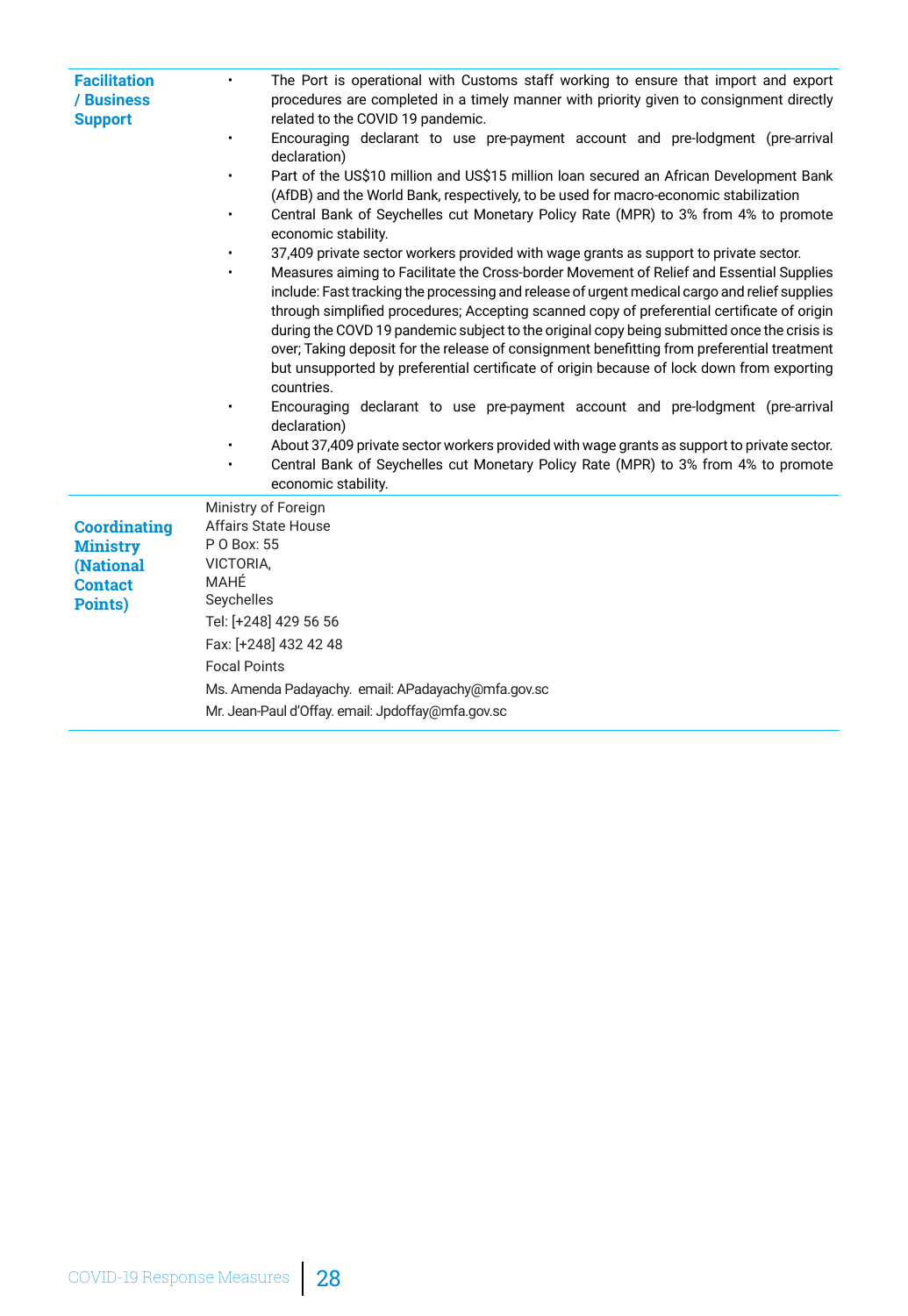

| <b>Preventive</b><br><b>Measures</b> in<br><b>Place</b>                    | On 1st August 2020, all immigration services resumed at all entry points. Travelers<br>$\bullet$<br>arriving or departing by international commercial flights required to possess health<br>certificates indicating that they have tested negative in the past 72 hours.<br>Schools and universities re-opened and directed to adhere to health measures.<br>$\bullet$<br>Mosques and religious centers allowed to operate.<br>Minibuses which usually carry 15 passengers allowed to carry 10 passengers in order to<br>$\bullet$<br>reduce congestion in public transport vehicles.<br>A quarantine unit established at Aden Adde International Airport (AAIA) in Mogadishu to<br>$\bullet$<br>isolate passengers who demonstrate symptoms of Coronavirus.<br>Cancellation of all flights except medical equipment and foodstuff flights.<br>National health institutions -assisted by WHO - to conduct case findings and contact<br>$\bullet$<br>tracing, testing and treatment, and quarantine activities.<br>A toll-free number 449 was set up for the public to seek advice and report suspected<br>$\bullet$<br>cases of COVID-19 across the country.<br>A ban to re-export of medical equipment and personal protective equipment (PPE) due<br>$\bullet$<br>to domestic shortages has been put in place by the Government |
|----------------------------------------------------------------------------|-----------------------------------------------------------------------------------------------------------------------------------------------------------------------------------------------------------------------------------------------------------------------------------------------------------------------------------------------------------------------------------------------------------------------------------------------------------------------------------------------------------------------------------------------------------------------------------------------------------------------------------------------------------------------------------------------------------------------------------------------------------------------------------------------------------------------------------------------------------------------------------------------------------------------------------------------------------------------------------------------------------------------------------------------------------------------------------------------------------------------------------------------------------------------------------------------------------------------------------------------------------------------------------------------------------------------------------|
| <b>Trade Facilita-</b><br>tion<br>/ Busi-<br><b>ness</b><br><b>Support</b> | Exemption of tariffs on all imported foodstuffs including rice, dates, wheat flour, and<br>$\bullet$<br>cooking oil ahead of the month of Ramadan.<br>Sea ports and road transport are operational but medical screening of crew in effect.<br>$\bullet$<br>Dropping charges for cash withdrawals from ATMs was put in place and Ministerial level<br>$\bullet$<br>macro-economic management sub-committee set up to supervise this directive.<br>The Government has waived all duties and taxes on all medical supplies and equipment<br>$\bullet$<br>imported to fight COVID-19.                                                                                                                                                                                                                                                                                                                                                                                                                                                                                                                                                                                                                                                                                                                                                |
| <b>Coordinating</b><br><b>Ministry (Na-</b><br>tional Contact<br>Points)   | Embassy of the Republic of Somalia<br>377A Kabulonga Road<br>Box 34051 LUSAKA<br>Zambia<br>Tel: (+260) 211 262199<br>Email: embassyofsomalialusaka@hotmail.com                                                                                                                                                                                                                                                                                                                                                                                                                                                                                                                                                                                                                                                                                                                                                                                                                                                                                                                                                                                                                                                                                                                                                                    |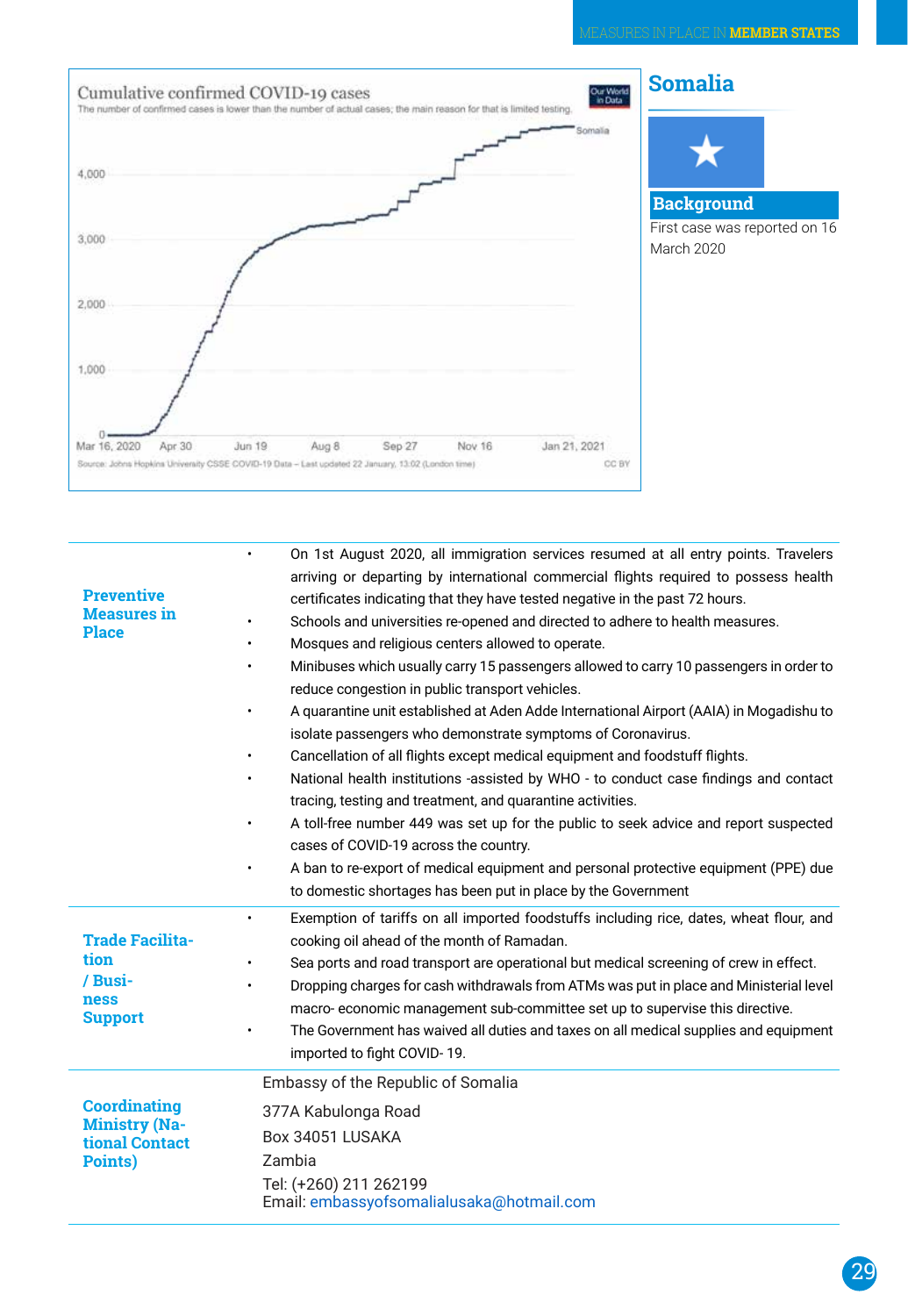

• On 11th November 2020 –in compliance with a decision by Sudan's Federal Ministry of Health to ensure adherence to precautionary measures and health guidelines – the Omdurman Islamic University imposed a fine of Sudanese Pounds (SDG) 300 for anyone who fails to wear a face mask within the university premises. • On 16th September 2020, Sudan announced the lifting of the COVID-19 lockdown in the country as follows:

- *Activities allowed again in halls, public gardens, exhibitions, and clubs, while the curfew in Khartoum State is reduced to 10:00 p.m – 6 a.m. Initially the curfew was from 6 p.m to 5 a.m*
- *- Sports matches can resume provided no spectators are present.*
- *- The opening of the new school year initially scheduled for 27th September 2020 will be postponed until 22nd November 2020.*
- *- The State of Health Emergency will be maintained.*
- Establishment of a National Covid-19 Response Plan with a budget of \$82 million to manage arrivals at points of entry, isolation, patient care, infection prevention and control, supplies, risk communication, surveillance and capacity building.
- Daily reporting activated at 10 points of entry: Northern, Red Sea, Khartoum, Kassala, Gedarif and West Darfur states; seaports, airports and ground crossings.
- Sudan Joined the United Nations' Better Than Cash Alliance a digital payments platform to Drive Financial Inclusion and Transparency.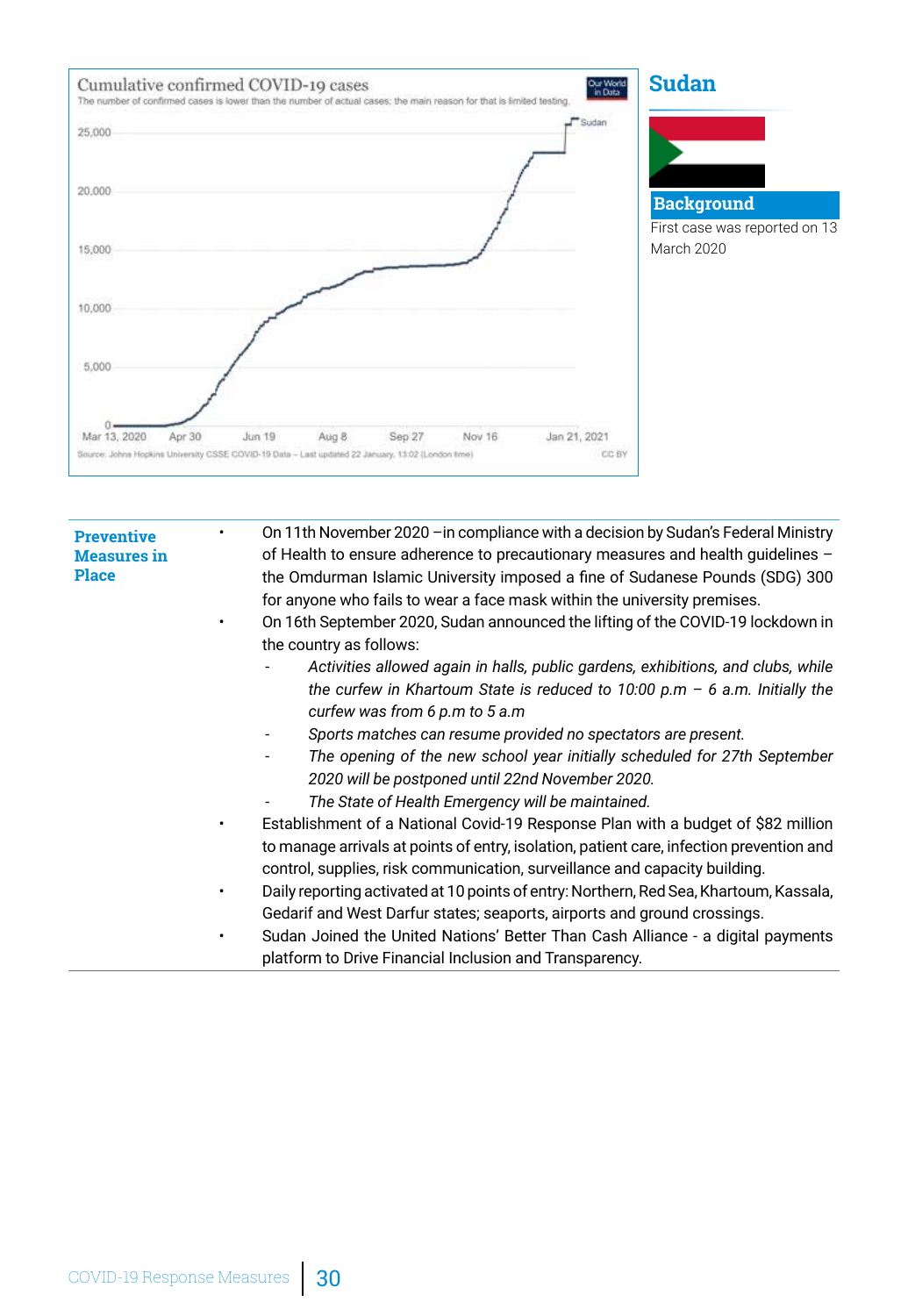| <b>Trade</b><br><b>Facilitation</b><br>/ Business<br><b>Support</b> | Three border crossings were opened on 16th October 2020 between Ethiopia<br>and Sudan to allow for the resumption of trade-related activities between the two<br>countries. The border crossings on the part of Sudan cover the Blue Nile state areas<br>that include Geisan, Wali and El Gedaref. As part of new trade measures:<br>Import tax has been cancelled on the Wali border crossing, and<br>$\Omega$<br>Security measures have been enhanced.<br>O<br>New Coronavirus protocol for Banks issued by the Central Bank of Sudan to guide<br>banking operations in handling of paper money as well as basic hygiene.<br>Postponement of basic certification exams in all states until further notice.<br>$\bullet$<br>Measures introduced to shorten the time worshipers spent in mosques to avoid<br>crowding.<br>Establishment of a national fund to collect donations to combat the pandemic<br>$\bullet$<br>Khartoum International Airport (KIA) allowing flights from Egypt, Turkey and the<br>United Arab Emirates. All passengers arriving at KIA will be tested for COVID-19 if<br>they do not possess a COVID-19 free.<br>Sudan authorities have opened up gold export trade to private firms including the<br>handling of all exports through Khartoum International Airport.<br>Local travel within Sudan allowed including transport for fuel and other essential<br>commodities.<br>Port Sudan operational but Cargo vessels must meet 14 days quarantine from last<br>departure.<br>Shops and restaurants allowed to operate. |
|---------------------------------------------------------------------|----------------------------------------------------------------------------------------------------------------------------------------------------------------------------------------------------------------------------------------------------------------------------------------------------------------------------------------------------------------------------------------------------------------------------------------------------------------------------------------------------------------------------------------------------------------------------------------------------------------------------------------------------------------------------------------------------------------------------------------------------------------------------------------------------------------------------------------------------------------------------------------------------------------------------------------------------------------------------------------------------------------------------------------------------------------------------------------------------------------------------------------------------------------------------------------------------------------------------------------------------------------------------------------------------------------------------------------------------------------------------------------------------------------------------------------------------------------------------------------------------------------------------------------------------|
| <b>Coordinating</b>                                                 | Ministry of Industry and Trade                                                                                                                                                                                                                                                                                                                                                                                                                                                                                                                                                                                                                                                                                                                                                                                                                                                                                                                                                                                                                                                                                                                                                                                                                                                                                                                                                                                                                                                                                                                     |
| <b>Ministry</b>                                                     | P.O. Box 194 KHARTOUM Sudan                                                                                                                                                                                                                                                                                                                                                                                                                                                                                                                                                                                                                                                                                                                                                                                                                                                                                                                                                                                                                                                                                                                                                                                                                                                                                                                                                                                                                                                                                                                        |
| (National                                                           | Tel: +249 183 772793; Fax: +249 183 781208                                                                                                                                                                                                                                                                                                                                                                                                                                                                                                                                                                                                                                                                                                                                                                                                                                                                                                                                                                                                                                                                                                                                                                                                                                                                                                                                                                                                                                                                                                         |
| <b>Contact</b><br>Points)                                           | E-mail: comesasudanmft@gmail.com ; Email: sudanmt@gmail.com                                                                                                                                                                                                                                                                                                                                                                                                                                                                                                                                                                                                                                                                                                                                                                                                                                                                                                                                                                                                                                                                                                                                                                                                                                                                                                                                                                                                                                                                                        |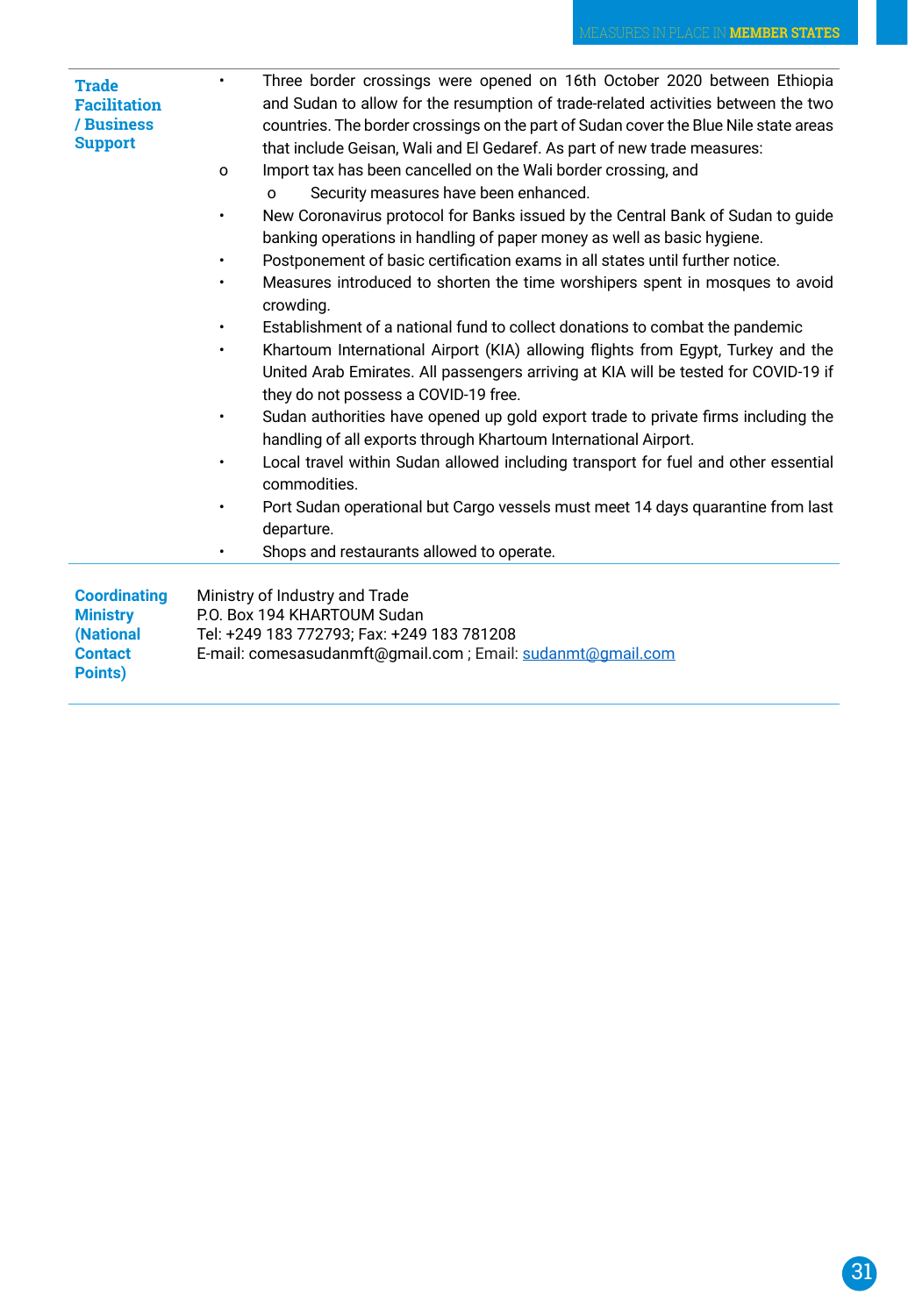

• On 7th December 2020, the government of Tunisia extended a night-time curfew until the end of the year. The curfew time will run from 8:00 pm (1900 GMT) until 5:00 am in all the governorates. Other measures are that:

#### **Preventive Measures in Place**

Cafes may remain open until 7:00 pm but must remove their chairs from 4:00 pm onwards. Shisha pipes and smoking remain banned in all public spaces.

- On 29th October 2020, the Government issued a number of COVID-19 measures including: issued a ban on non-essential movement between the country's governorates, with domestic travel being limited to work-related trips and other essential journeys;
	- a ban on protests, and a four-person limit on public gatherings.
- On 14th October 2020 Tunisia finalized measures to be administered for passengers travelling from high-risk countries, categorised as the 'red zone' of travellers. According to the measures, passengers required to present themselves at the departing airport three hours in advance to commence pre-check in activities, and present two printed copies of payment receipts for a seven-day quarantine at a hotel in Tunisia.
- Mandatory wearing of protective masks for all staff in educational and training facilities.
- Screening and monitoring at the entrances to educational and training institutions.
- Cleaning and disinfection of toilets and educational and training facilities.
- Conducting awareness campaigns and provision of psychological support for children, pupils and students. The curfew imposed in Kef province from 19:00 – 04:00 to contain the spread of the virus the curfew will be in place until mid-September 2020.
- Beginning 2nd October 2020, sanitary confinement to be established in certain regions classified as a "hot spot" with a cumulative incidence exceeding 250 cases per 100,000 inhabitants.
- Beginning August 2020 in Siliana Region the Government is providing unconditional cash transfer of 200 TND (about US\$70) to aid vulnerable groups meet their basic food needs.
- Government Offices, factories, shops business, mosques and cafes open.
- Sea, land, and air borders opened for foreigners under strict measures. A color-coded system was introduced to show which countries may enter without restrictions and which countries can enter with enhanced restrictions.
- Through Decree No. 2020-208 the government allowed partial and gradual opening of the courts. As part of the easing up of measures mosques, all worship places, hotels, party halls and restaurants operational.
- From 8th June 2020, sporting activities resumed.
- Supermarkets and retail shops re-opened as part of easing lockdown measures.
- As from 4th June 2020 inter-city and travel between provinces has been allowed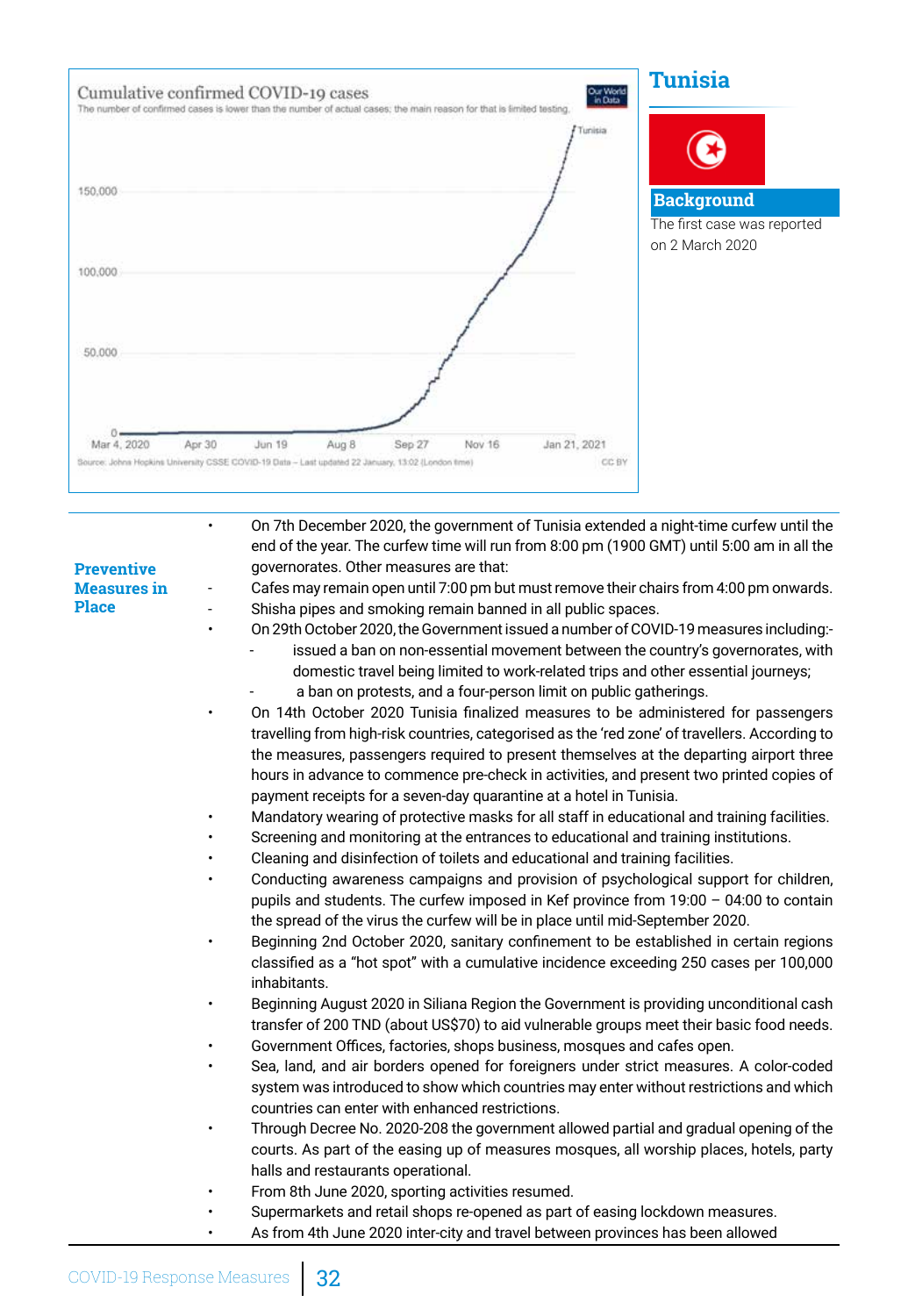| <b>Preventive</b><br><b>Measures</b> in<br><b>Place</b>             | Closure of schools and other educational institutions still in place.<br>$\bullet$<br>Expansion of the budget allocation for health expenses as well as the creation of a 100<br>TND Million (app. US\$34 mill) fund for the acquisition of equipment for public hospitals.<br>Enhanced digitization of government services to minimize human contact.<br>Robotic technology deployed for policing and screening of patients at all hospitals.<br>٠<br>Allocated 100 MD (approximately \$50million) for acquisition of hospital and public health<br>equipment.                                                                                                                                                                                                                                                                                                                                                                                                                                                                                                                                                                                                                                                                                                                                                                                                                                                                                                                                                                                                                                                                                                                                                                                                                                                                                                                                                                                                                                                                                                                                                                                                                                             |
|---------------------------------------------------------------------|-------------------------------------------------------------------------------------------------------------------------------------------------------------------------------------------------------------------------------------------------------------------------------------------------------------------------------------------------------------------------------------------------------------------------------------------------------------------------------------------------------------------------------------------------------------------------------------------------------------------------------------------------------------------------------------------------------------------------------------------------------------------------------------------------------------------------------------------------------------------------------------------------------------------------------------------------------------------------------------------------------------------------------------------------------------------------------------------------------------------------------------------------------------------------------------------------------------------------------------------------------------------------------------------------------------------------------------------------------------------------------------------------------------------------------------------------------------------------------------------------------------------------------------------------------------------------------------------------------------------------------------------------------------------------------------------------------------------------------------------------------------------------------------------------------------------------------------------------------------------------------------------------------------------------------------------------------------------------------------------------------------------------------------------------------------------------------------------------------------------------------------------------------------------------------------------------------------|
| <b>Trade</b><br><b>Facilitation</b><br>/ Business<br><b>Support</b> | A 2.5 billion TND emergency plan (\$0.71 billion or 1.8 percent of GDP) was announced on<br>$\bullet$<br>March 21.<br>Creation of investment funds of 600 million TND (app.US\$ 204 million).<br>Established a state guarantee for new credits of 500 million TND (app. US\$ 170)<br>The government will delay tax debts, postpone taxes on small- and medium-sized<br>businesses, delay repayment of low-income employee loans and provide financial<br>assistance to poor families.<br>Provided banks with the necessary liquidity to enable them to continue their normal<br>operation.<br>Establishment of a fund of 2.5 billion Tunisian dinars (\$860 million) to support businesses<br>Lowering of the interest rate to 6.75%.<br>Delaying the payment of instalments on loans and dropping charges for cash withdrawals<br>from ATMs.<br>Banks have removed withdrawal charges and offering e-banking subscriptions<br>Activation of a mechanism for the state to cover the difference between the policy rate<br>and the effective interest rate on investment loans within a cap of 3 percent.<br>Exemption from VAT for sales of pharmaceuticals by retailers and wholesalers;<br>All companies are authorized to revalue their buildings and lands recorded in their balance<br>sheets on the basis of their market value; the capital gain resulting from this revaluation<br>will be exempt from income tax provided that the revalued assets are not sold;<br>For companies severely impacted by COVID19, certificates of suspension of VAT as well<br>as all tax certificates, for persons who are normally eligible, will be granted immediately<br>on request without requiring the presentation of the necessary documents based on a<br>commitment to provide these later;<br>For companies severely impacted by COVID19, the procedures for the refund of VAT<br>credits derived from operations will be simplified through removing the consideration of<br>the requirement for 6 months of consecutive credit, and the credit will be refunded within<br>one month;<br>Joint mechanism on export of goods between Tunisia and Libya through the boarder of<br>Ras Ajbir established. |
|                                                                     | Ministry of Trade                                                                                                                                                                                                                                                                                                                                                                                                                                                                                                                                                                                                                                                                                                                                                                                                                                                                                                                                                                                                                                                                                                                                                                                                                                                                                                                                                                                                                                                                                                                                                                                                                                                                                                                                                                                                                                                                                                                                                                                                                                                                                                                                                                                           |

| <b>Coordinating</b> | <b>CNR Hedi Nouira and Ghana Avenues 1002 Tunis-</b>                                               |
|---------------------|----------------------------------------------------------------------------------------------------|
| <b>Ministry</b>     | Tunisia                                                                                            |
| <b>(National</b>    | Email: omar.behi@tunisia.gov.tn                                                                    |
| <b>Contact</b>      | Email: chaouki.jaballi@tunisia.gov.tn / chaouki.jaballi@gmail.com Tel: +216 71 354 434; Fax : +216 |
| Points)             | 71 245 868                                                                                         |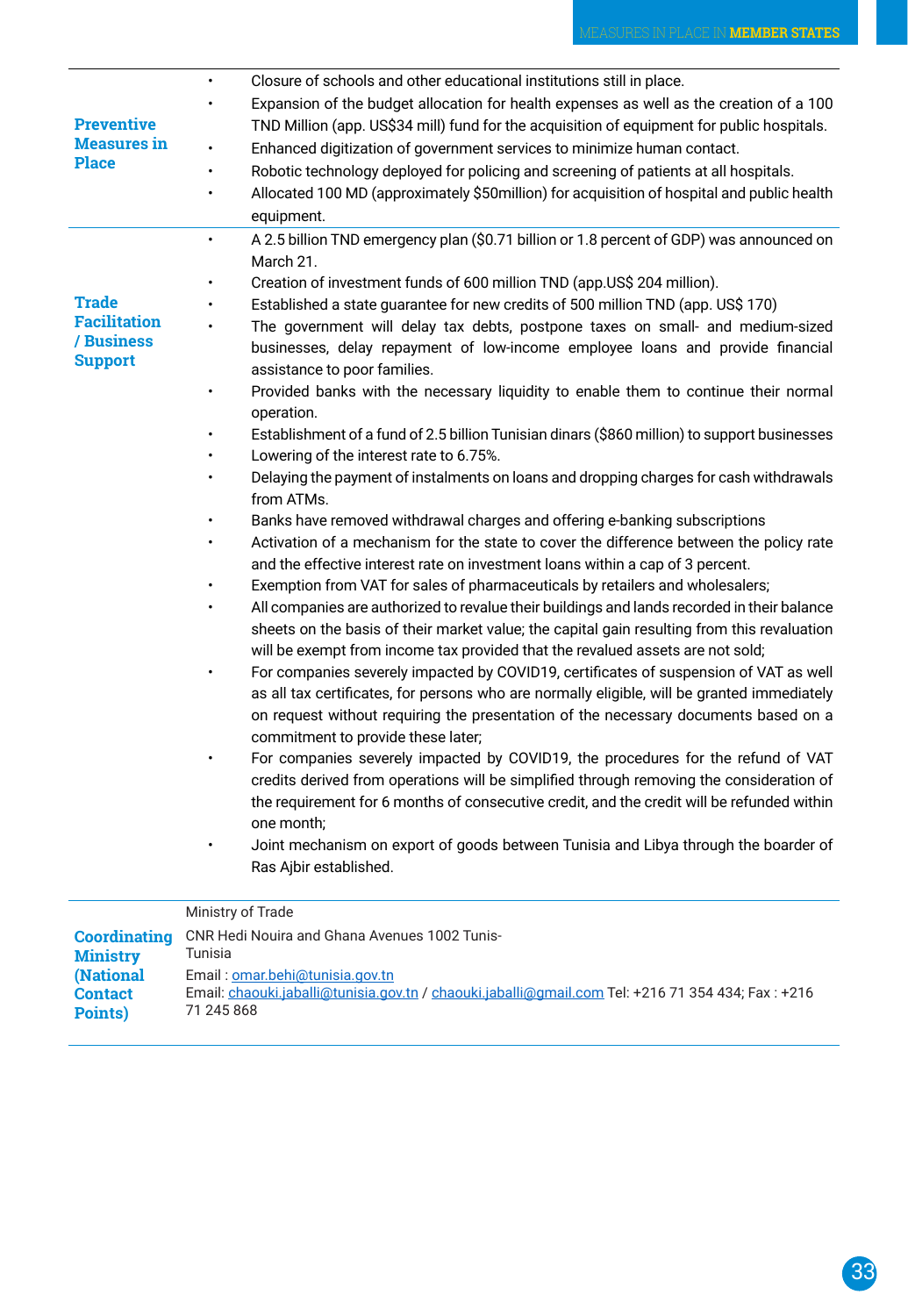

• On 10th December 2020, the Government banned the signing of condolences and visitors' books during funerals. In this regard, the Ministry of Health strongly advised all bereaved families and funeral service companies to stop giving condolence books at homes or other places of mourning for mourners to sign in.

- Beginning 14th November 2020, casinos, betting shops, gyms, massage parlors, and mobile markets are allowed to resume operations subject to strict SOPs.
- Starting 10th November 2020, the Government eased restrictions on public gatherings from 70 persons to 200 persons.
- Entebbe International Airport and land borders opened on 1st October 2020 for tourists, coming in and going out, provided they test negative 72 hours before arrival. Tour operators to ensure that the tourists do not mix with the Ugandans. Returning Ugandans, who have negative PCR results, allowed to go home. The Ministry of Health will only get their addresses for follow up.
- From 20th September restrictions on movements on border districts lifted, curfew maintained from 9 p.m. to 5 a.m;
- Boda-bodas (commercial passenger carrying motorcycles) movements to end at 6 p.m.
- Beginning 20th September 2020 places of worship opened with the following guidelines:
	- *- Individual prayers or confessions with priests or counselling with the necessary SOPs.*
	- *- Prayers and fellowships whose numbers do not exceed 70 and by observing all the other SOPs.*
	- *- Night prayers and trans-nights are not allowed.*
	- *- There will be no Sunday School sessions for children.*
	- Sporting activities to resume from 20th September but must adhere to the following guidelines:
		- *Open air activities of sports will re-open provided there are no spectators and the players are tested for Covid-19, 72 hours before. This test will expire in 14 days. Hence, the Sportsmen will have to repeat the test;*
		- *- With tournaments, teams should be quarantined for the whole season of the competition.*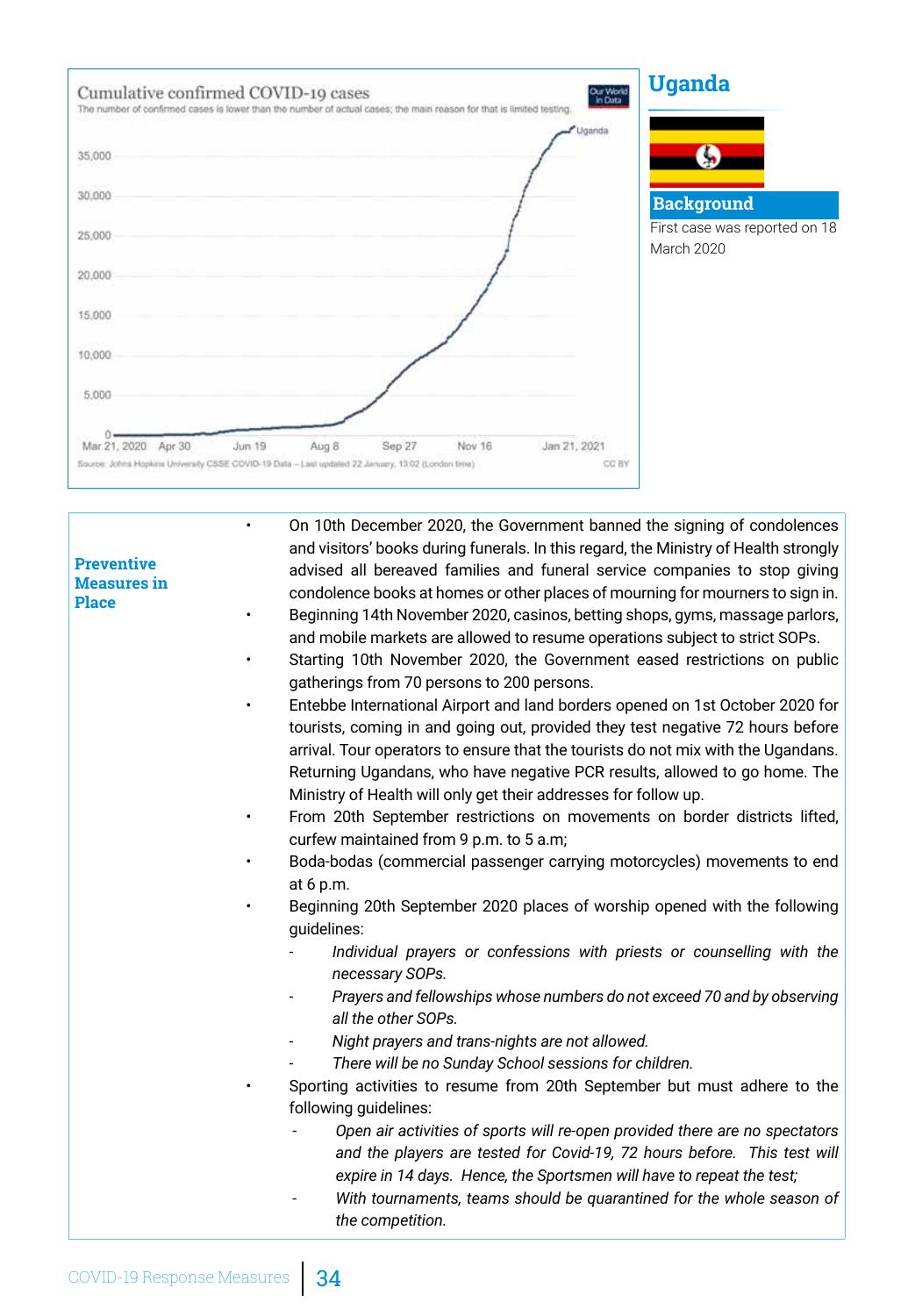٦

|                                             | Indoor sports activities, including gyms to remain closed.                                                             |
|---------------------------------------------|------------------------------------------------------------------------------------------------------------------------|
|                                             | Hotels to continue operating following the Standard Operating Procedures<br>$\bullet$                                  |
| <b>Preventive</b>                           | (SoPs) agreed with the Ministry of Health.                                                                             |
| <b>Measures</b> in<br><b>Place</b>          | Private cars to carry a maximum of 4 passengers including the driver to ensure<br>$\bullet$                            |
|                                             | social distancing                                                                                                      |
|                                             | Public service vehicles to carry half their capacity to ensure social distancing                                       |
|                                             | and to adhere to strict SoPs                                                                                           |
|                                             | Hair salons and shopping arcades allowed to open subject to adherence to strict<br>$\bullet$                           |
|                                             | operating procedures.                                                                                                  |
|                                             | Commercial motorbikes locally known as "boda boda" allowed to operate<br>$\bullet$                                     |
|                                             | passenger services subject to strict adherence of Standard Operating procedures                                        |
|                                             | including keeping records of all passengers carried. Since the lockdown started,                                       |
|                                             | their operations were restricted to transportation of cargo only.                                                      |
|                                             | Compulsory wearing of face masks in all public places.<br>$\bullet$                                                    |
|                                             | Testing of all truck drivers entering the country from all entry points in place                                       |
|                                             | including testing the crew of cargo planes.                                                                            |
|                                             | Schools opened on 15th October 2020 for the candidate classes of P-7, S-4, S-6,<br>$\bullet$                           |
|                                             | finalists in tertiary colleges and finalists in universities. Schools and educational                                  |
|                                             | institutions of higher had closed from 20th March 2020.                                                                |
|                                             | Trucks may carry a maximum of three persons with duties in connection with<br>$\bullet$                                |
|                                             | the movement and clearance of conveyance and or cargo.                                                                 |
|                                             |                                                                                                                        |
|                                             | All drivers on Uganda side are to go through a mandatory "blood test" upon<br>$\bullet$<br>arrival at the borders.     |
|                                             |                                                                                                                        |
|                                             | Shops and shopping malls have been allowed to open but to abide by strict SoPs                                         |
|                                             | Civil servants working from home since 2020.<br>$\bullet$                                                              |
| <b>Trade Facilitation</b><br>/ Business     | Use of electronic cargo tracking technology to track drivers whose results test<br>$\bullet$<br>positive for COVID-19. |
| <b>Support</b>                              | Ensured that operational guidelines issued during the period are relayed to<br>$\bullet$                               |
|                                             | clients and the public through all available channels of communication including                                       |
|                                             | social media.                                                                                                          |
|                                             | Encouraged importers and manufacturers encouraged to take on tax exemptions<br>$\bullet$                               |
|                                             | as provided for under the laws and allowed general extension of payment of                                             |
|                                             | duties upon request.                                                                                                   |
|                                             | Uganda Revenue Authority (URA) is facilitating Bond owners and clearing agents                                         |
|                                             | to access the bonded warehouses.                                                                                       |
|                                             | Use of Online systems for cargo clearance and to respond to queries and<br>$\bullet$                                   |
|                                             | inquiries, e.g. ASYCUDA, Help tool to respond to queries.                                                              |
|                                             | Categorization of Customs officials as providers of essential services and thus                                        |
|                                             | enabling them to continue to work during lock down                                                                     |
|                                             | Restrictions have been lifted and the following allowed to be operational:                                             |
|                                             | (i)<br>Wholesale shops                                                                                                 |
|                                             | Hardware shops<br>(ii)                                                                                                 |
|                                             | Garages for repair and servicing of automobiles<br>(iii)                                                               |
|                                             | (iv)<br>Metal fabrication and wood workshops                                                                           |
|                                             | (v)<br>Insurance providers to start operations                                                                         |
|                                             | (vi)<br>Restaurants operate but only on takeaway basis                                                                 |
|                                             | Warehouses<br>(vii)                                                                                                    |
|                                             | Ministry of Trade, Industry & Cooperatives                                                                             |
| <b>Coordinating</b>                         | P.O. Box 7103 KAMPALA Uganda,<br>Tel: +256 41 230916; Fax: +256 41 341247; E-mail: ps@mtic.go.ug                       |
| <b>Ministry</b><br><b>(National Contact</b> | High Commissioner & Permanent Representative to COMESA Uganda High<br>Com-                                             |
| Points)                                     | mission<br>25 Msasane Road Oysterbay                                                                                   |
|                                             | P.O. Box 6237 DAR ES SALAAM Tanzania                                                                                   |
|                                             | Tel: 2556 22 266 7200; Email: rkabonero@gmail.com or info@ughc.co.tz                                                   |
|                                             |                                                                                                                        |

 $\sqrt{ }$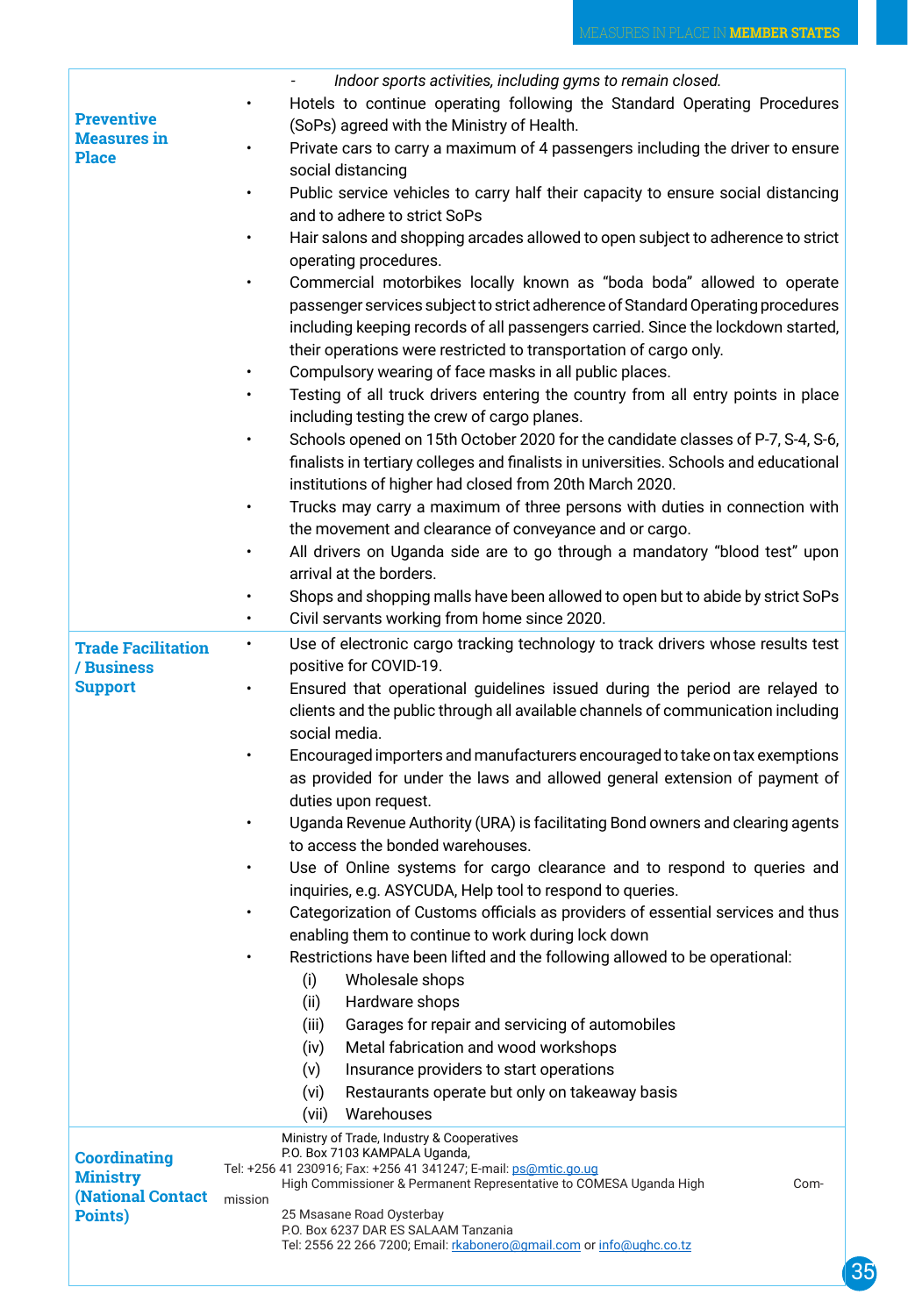# **Zambia**

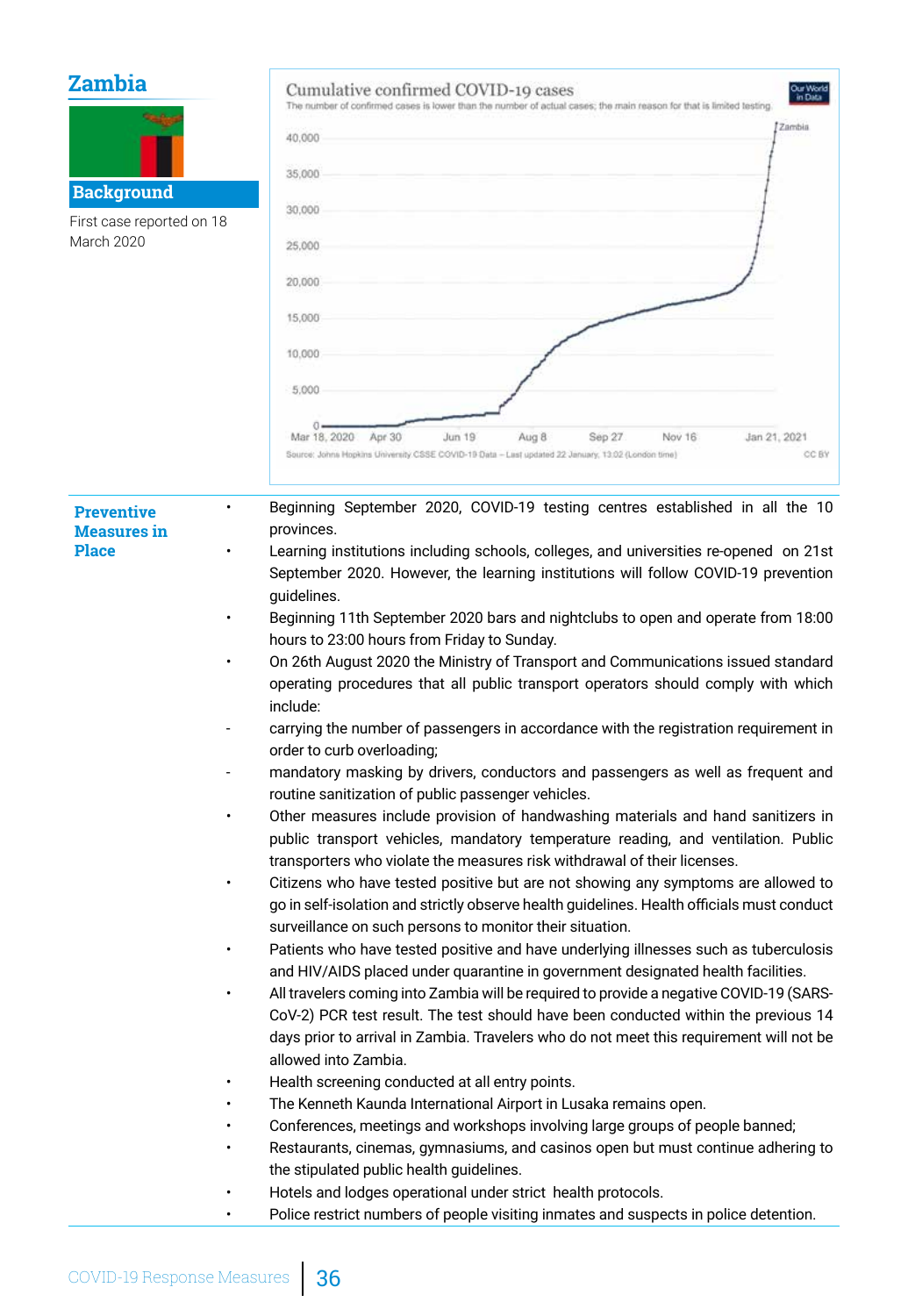| <b>Trade</b><br><b>Facilitation</b><br>/ Business<br><b>Support</b> | Cabinet approved a COVID-19 Contingency and Response Plan with a Budget of 659<br>$\bullet$<br>Mill. Kwacha (app. US\$36.6 M) under the Disaster Management and Mitigation Unit.<br>To support easing of liquidity, Government released Kwacha 2.5 billion (app. US\$140 Mill) to<br>reduce arrears owed to domestic supplies of goods and services, paid outstanding arrears |  |  |  |  |
|---------------------------------------------------------------------|-------------------------------------------------------------------------------------------------------------------------------------------------------------------------------------------------------------------------------------------------------------------------------------------------------------------------------------------------------------------------------|--|--|--|--|
|                                                                     | of pensioners and retirees.                                                                                                                                                                                                                                                                                                                                                   |  |  |  |  |
|                                                                     | Kwacha 140 million (app. US\$7.8 Million) t was paid to local contractors in the road                                                                                                                                                                                                                                                                                         |  |  |  |  |
|                                                                     | development sector.                                                                                                                                                                                                                                                                                                                                                           |  |  |  |  |
|                                                                     | Zambia Revenue Authority (ZRA) suspended excise duty on imported ethanol- based<br>sanitizers and other medicine-related activities based on guidelines issued by ZRA.                                                                                                                                                                                                        |  |  |  |  |
|                                                                     |                                                                                                                                                                                                                                                                                                                                                                               |  |  |  |  |
|                                                                     | VAT payments on imported spare-parts, lubricants, and stationery were removed to ease<br>pressure on companies.                                                                                                                                                                                                                                                               |  |  |  |  |
|                                                                     | Suspension of import duties on the importation of concentrates in the mining sector to                                                                                                                                                                                                                                                                                        |  |  |  |  |
|                                                                     | ease pressure on the sector.                                                                                                                                                                                                                                                                                                                                                  |  |  |  |  |
|                                                                     | Suspension of export duty on precious metals and crocodile skins.                                                                                                                                                                                                                                                                                                             |  |  |  |  |
|                                                                     | The Government put in place measures to encourage the use of digital financial services                                                                                                                                                                                                                                                                                       |  |  |  |  |
|                                                                     | to minimize use of cash money and minimize person to person contacts in conducting                                                                                                                                                                                                                                                                                            |  |  |  |  |
|                                                                     | financial transactions by:                                                                                                                                                                                                                                                                                                                                                    |  |  |  |  |
|                                                                     | (i)<br>Waiving charges for person to person electronic money transfers of up to Kwacha                                                                                                                                                                                                                                                                                        |  |  |  |  |
|                                                                     | 150: these transactions are thus free of charge.                                                                                                                                                                                                                                                                                                                              |  |  |  |  |
|                                                                     | (ii)<br>Removing the transaction and balance limits on agents and corporate wallets.                                                                                                                                                                                                                                                                                          |  |  |  |  |
|                                                                     | Reducing the processing fees for Real Time Gross Settlement System.<br>(iii)                                                                                                                                                                                                                                                                                                  |  |  |  |  |
|                                                                     | Pre-clearance and e-Payment strongly encouraged to reduce human contact                                                                                                                                                                                                                                                                                                       |  |  |  |  |
|                                                                     | Use of Risk Management and selectivity                                                                                                                                                                                                                                                                                                                                        |  |  |  |  |
|                                                                     | Truck drivers allowed entry at border points however, they are subjected to testing and                                                                                                                                                                                                                                                                                       |  |  |  |  |
|                                                                     | kept under mandatory quarantine for 14 days on entry if showing symptoms or if they are                                                                                                                                                                                                                                                                                       |  |  |  |  |
|                                                                     | originating from high risk countries                                                                                                                                                                                                                                                                                                                                          |  |  |  |  |
|                                                                     | Ministry of Commerce, Trade and Industry                                                                                                                                                                                                                                                                                                                                      |  |  |  |  |
| <b>Coordinating</b><br><b>Ministry</b>                              | P.O. Box 31968 LUSAKA Zambia<br>Tel: +260 223617 / 228301; Fax: +260 226673                                                                                                                                                                                                                                                                                                   |  |  |  |  |
| (National<br><b>Contact</b><br>Points)                              | Email: mushuma.mulenga@grz.gov.zm; paul.mumba@mtci.gov.zm; Philip.soko@mcti.gov.zm;<br>kabuswe.bwalya@mcti.gov.zm<br>Zambia National Public Health Institute. Email: ims.covid@znphi.co.zm                                                                                                                                                                                    |  |  |  |  |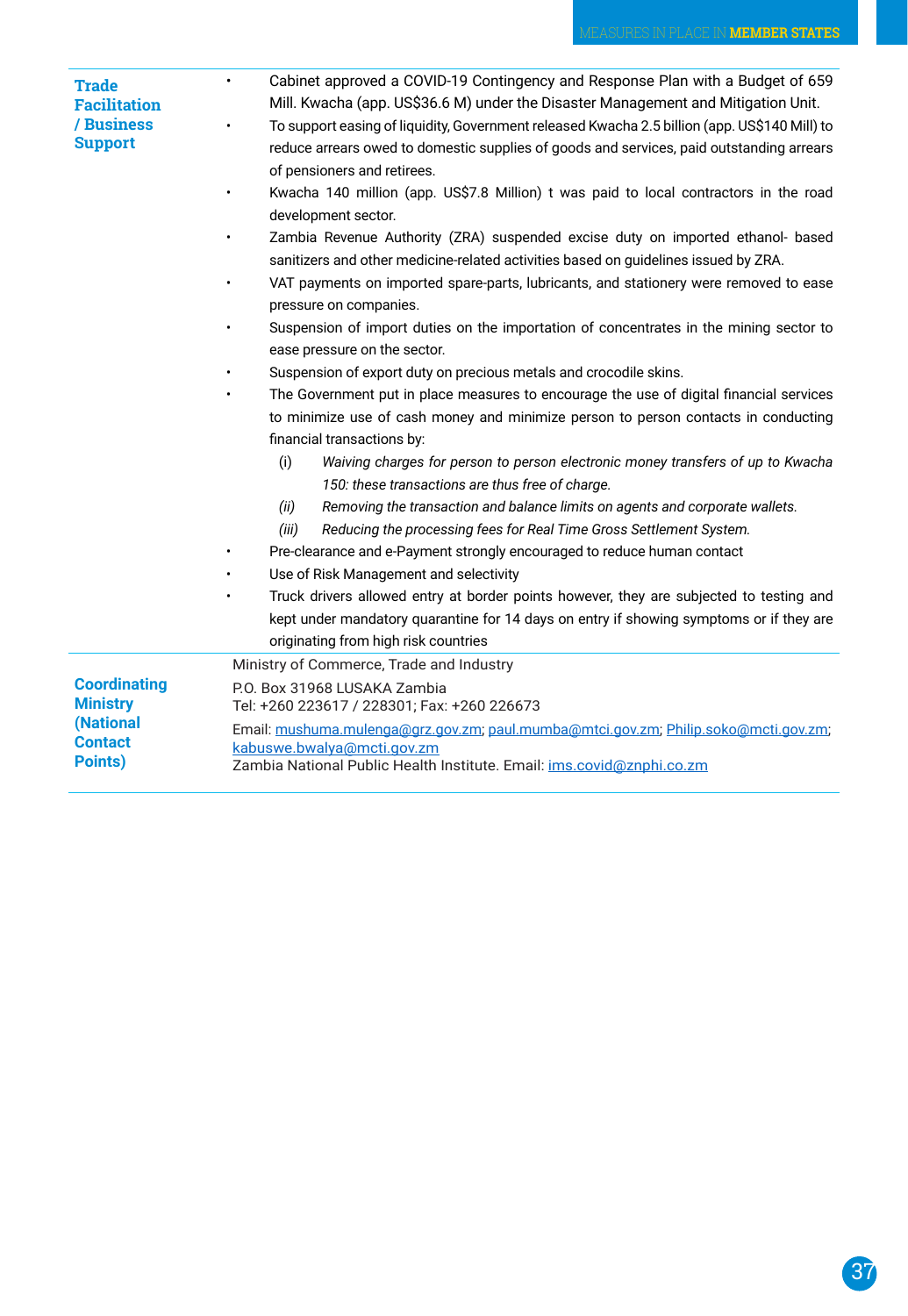

• On 9th December 2020, the Government announced new measures as follows:

**Preventive Measures in Place**

- *In order to protect in-patients, staff members and visitors from contracting COVID-19 Parirenyatwa hospital in Harare suspended all hospital visits to its in-patients until further notice due. To ensure continued patient support from relatives, only the recorded next of kin would be allowed in the ward and updates daily updates on patient's progress and any other requirements needed for the proper management of the admitted patient.*
- From 1st December 2020, the Zimbabwean Government introduced generic measures to limit public gatherings to not more than 100 persons irrespective of the gathering.
- On 2nd January 2021, the Government announced a 30-day level 4 lockdown with new measures as follows:
- 6 p.m to 6 a.m. night curfew introduced.
	- *- A ban of all social events, including sports, weddings and church services, bars, bottle stores, gymnasiums, restaurants banned for 30 days with the exception of funerals that would be limited to 30 people. Traditional conduct at funerals banned, including body viewing and allowing a corpse to stay overnight in a family home. However, repatriation of corpses to Zimbabwe to continue under strict health protocols.*
	- *- Reopening of schools deferred indefinitely and only ZIMSEC Ordinary and Advanced Level examinations would be allowed from 5th January to 5th February under strict COVID-19 precautionary measures.*
	- *Existing COVID-19 preventive health measures to be strictly enforced including correct wearing of face masks, social distancing, hand sanitization and temperature checks and offenders to be prosecuted.*
	- *- Inter provincial and inter City transport services restricted only to essential services and Part 4 commercial services.*
	- *- People required to stay at home save for buying food and medicines or transporting sick relatives.*
- On 9th January 2021 the Government announced having cumulatively availed ZW\$7 billion to motivate and employ more health workers, procure testing kits, PPEs, sundries, sanitisers and to improve infrastructure.
- On 12th January 2021, the university of Zimbabwe postponed to February examinations of its students which were due in January.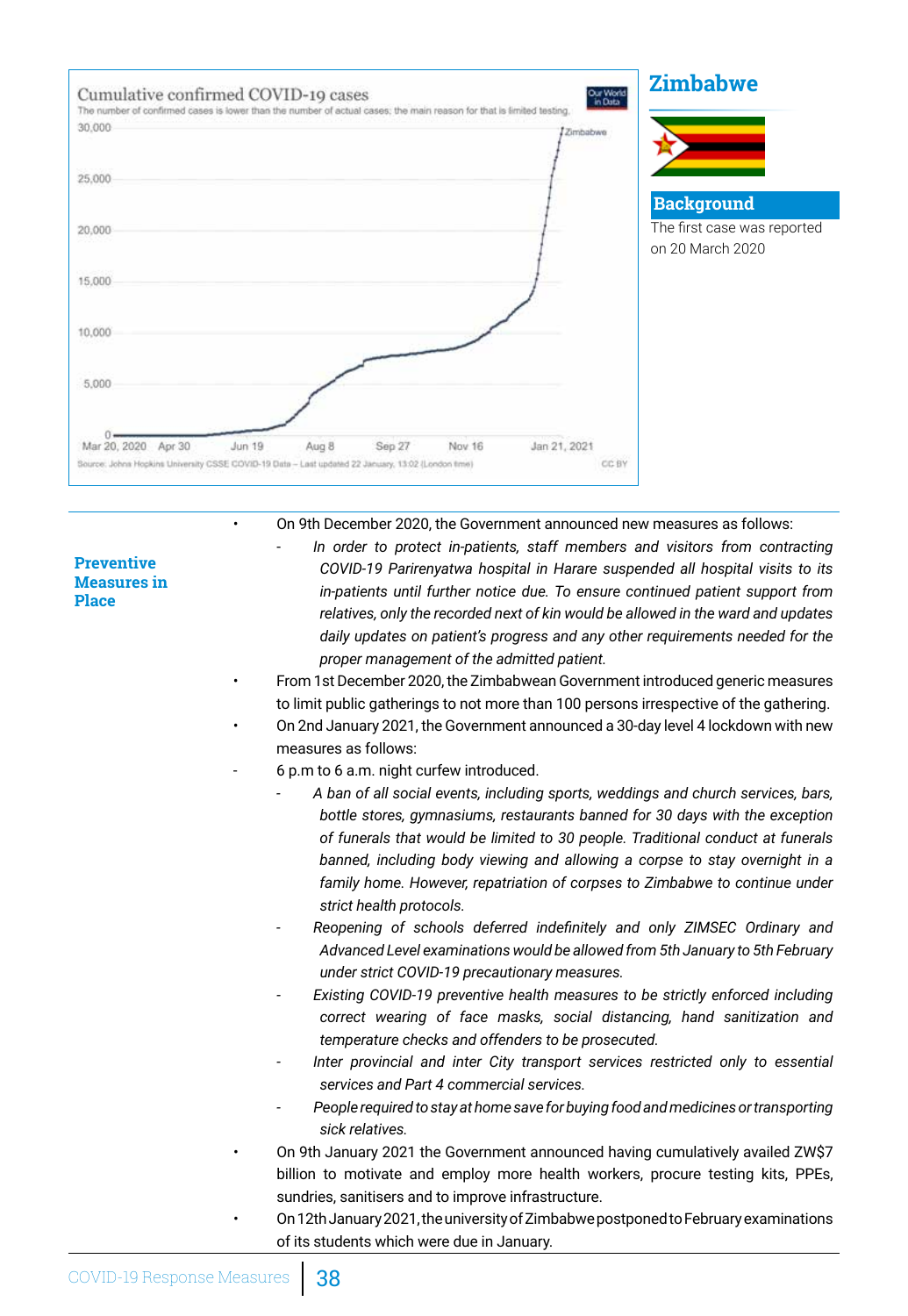|                                 |            | On 2nd January 2021, the Government announced a 30-day level 4 lockdown with                                                                                                                                                                                                                                                                                                                                                                                 |
|---------------------------------|------------|--------------------------------------------------------------------------------------------------------------------------------------------------------------------------------------------------------------------------------------------------------------------------------------------------------------------------------------------------------------------------------------------------------------------------------------------------------------|
|                                 |            | new measures as follows:                                                                                                                                                                                                                                                                                                                                                                                                                                     |
|                                 |            | Restaurants, bottle stores and bars closed for 30 days except for bars and<br>restaurants serving hotel residents. However, tourist facilities and national<br>parks to remain operational subject to the usual health precautions.<br>Only essential services such as hospitals, pharmacies and supermarkets to<br>remain open and to be operational from 8 am and to close at 3pm.<br>Of the other commercial services only Part 4 lockdown order services |
|                                 |            | such as mining, manufacturing and agriculture to operate as before. Other<br>commercial services specified on Part 5 of the lockdown order that is to<br>say all formal businesses and registered informal traders suspended from<br>Tuesday 5 January 2021 for 30 days.                                                                                                                                                                                     |
|                                 |            | Cross border traders not required to operate except for commercial and<br>transit cargo related to essential and critical services.                                                                                                                                                                                                                                                                                                                          |
|                                 |            | Airports to remain open and travellers required to produce negative PCR test<br>results.                                                                                                                                                                                                                                                                                                                                                                     |
|                                 |            | Land borders closed and only open to commercial cargo and vehicles<br>transiting to other countries and returning residents subject to presentation<br>of a negative PCR test issued within 48 hours before departure.<br>Agricultural markets to remain operational during the prescribed hours to                                                                                                                                                          |
|                                 |            | limit disruption on the supply of agricultural products. In addition, vehicles<br>carrying agricultural produce to be allowed passage at all roadblocks and<br>COVID-19 checkpoints.                                                                                                                                                                                                                                                                         |
|                                 |            | On 20th January 2021 Government ordered that there be only 10% of civil servants                                                                                                                                                                                                                                                                                                                                                                             |
|                                 |            | to work from the offices whilst the rest would work from home.                                                                                                                                                                                                                                                                                                                                                                                               |
|                                 |            | On 16th January 2021, the National Railways of Zimbabwe suspended indefinitely                                                                                                                                                                                                                                                                                                                                                                               |
|                                 |            | Bulawayo's intracity commuter trains that were servicing the Coty-Cowdray and                                                                                                                                                                                                                                                                                                                                                                                |
|                                 |            | City-Emganwini routes.                                                                                                                                                                                                                                                                                                                                                                                                                                       |
|                                 |            | On 6th January 2021 Government suspended face-to-face meetings in the public                                                                                                                                                                                                                                                                                                                                                                                 |
|                                 |            | service to ensure safety of employees.                                                                                                                                                                                                                                                                                                                                                                                                                       |
|                                 | ٠          | On 4th January 2021 the Courts suspended some of its regular operations such<br>as the Sherriff and Messenger of Court services.                                                                                                                                                                                                                                                                                                                             |
|                                 |            | On 25th August 2020, the Government extended from 3 months to 6 months<br>unpaid sick leave for COVID-19 positive civil servants.                                                                                                                                                                                                                                                                                                                            |
|                                 | 16.        | ZWL\$15 billion (\$720 million) economic rescuer and stimulus package announced by the<br>government to support businesses                                                                                                                                                                                                                                                                                                                                   |
|                                 | 17.        | Suspension of duties and taxes on various goods and services related to COVID-19,<br>including on testing, protection, sterilization, and other medical consumables.                                                                                                                                                                                                                                                                                         |
|                                 | 18.        | Relaxation of some procurement regulations with a view of facilitating speedy procurement                                                                                                                                                                                                                                                                                                                                                                    |
|                                 | 19.        | of essential goods and services.<br>Return of the multicurrency system allowing both Zimbabwean dollar and US dollar as<br>legal tender.                                                                                                                                                                                                                                                                                                                     |
|                                 | 20.        | Reduction in bank policy rate from 35 percent to 25 percent.                                                                                                                                                                                                                                                                                                                                                                                                 |
|                                 | 21.<br>22. | Reduction of the statutory reserve ratio on bank deposits from 5 percent to 4.5 percent<br>Increase of the private sector lending facility by the central bank from ZW\$1 billion to                                                                                                                                                                                                                                                                         |
| Coordinating<br><b>Ministry</b> |            | Ministry of Foreign Affairs and International Trade<br>P.O. Box 4240 HARARE Zim-                                                                                                                                                                                                                                                                                                                                                                             |
| (National                       | babwe      | Tel: +263 4 794681-6/                                                                                                                                                                                                                                                                                                                                                                                                                                        |
| Contact                         |            | +263 793372-5                                                                                                                                                                                                                                                                                                                                                                                                                                                |
| Points)                         |            | Fax: +263 4 705161                                                                                                                                                                                                                                                                                                                                                                                                                                           |
|                                 | Email:     | secretary@zimfa.gov.zw                                                                                                                                                                                                                                                                                                                                                                                                                                       |